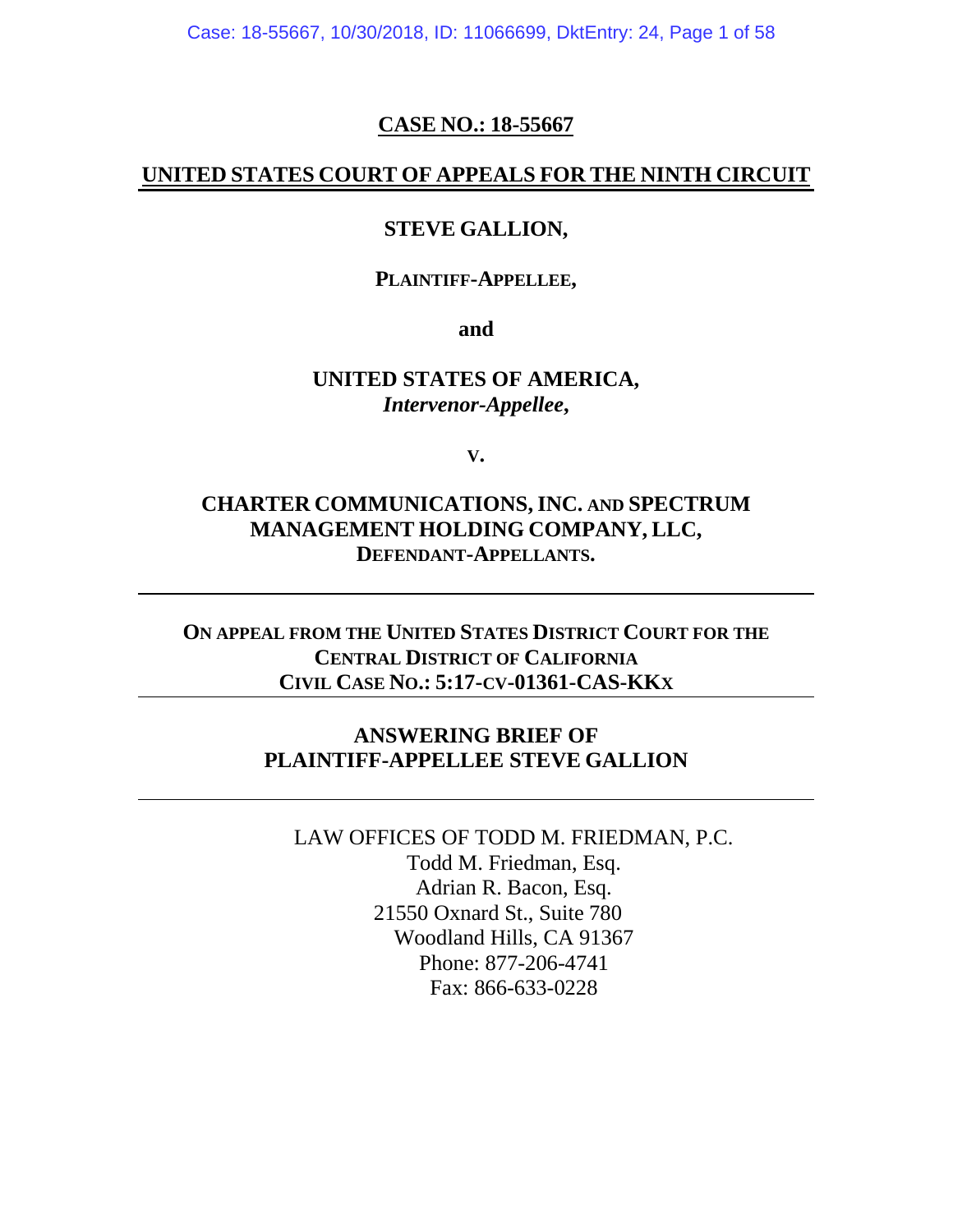# **TABLE OF CONTENTS**

| $\mathbf{L}$                                                                                                                                                                                  |
|-----------------------------------------------------------------------------------------------------------------------------------------------------------------------------------------------|
| II. THE DISTRICT COURT'S ORDER DENYING CHARTER'S MOTION FOR                                                                                                                                   |
|                                                                                                                                                                                               |
|                                                                                                                                                                                               |
|                                                                                                                                                                                               |
| THE HISTORY OF THE TCPA DEMONSTRATES THAT THE STATUTE<br>$\mathbf{L}$<br>PROTECTS CONSUMERS' RIGHT TO PRIVACY IN A FAIR, TARGETED,                                                            |
| II. THE NINTH CIRCUIT HAS PREVIOUSLY UPHELD THE<br>CONSTITUTIONALITY OF THE TCPA, AND SHOULD FOLLOW ITS PRIOR                                                                                 |
| III. CHARTER FAILS TO DEMONSTRATE THAT THE STATUTE'S ALLEGEDLY<br><b>UNCONSTITUTIONAL APPLICATION TO FULLY PROTECTED SPEECH IS</b><br>SUBSTANTIAL IN COMPARISON TO ITS UNDOUBTEDLY LEGITIMATE |
| IV. THE TCPA IS A PERMISSIBLE CONTENT-NEUTRAL TIME, PLACE, OR                                                                                                                                 |
| A. THE NINTH CIRCUIT'S DECISIONS UPHOLDING THE TCPA REMAIN                                                                                                                                    |
| THE GOVERNMENT-DEBT-COLLECTION EXCEPTION DOES NOT MAKE<br><b>B.</b>                                                                                                                           |
| CHARTER'S RELIANCE ON REED AND CAHALY IS MISPLACED 32<br>$C_{\bullet}$                                                                                                                        |
| D.                                                                                                                                                                                            |
| V. THE TCPA WOULD EASILY SATISFY STRICT SCRUTINY IF IT WERE                                                                                                                                   |
| VI. THE GOVERNMENT-DEBT-COLLECTION EXCEPTION IS SEVERABLE 46                                                                                                                                  |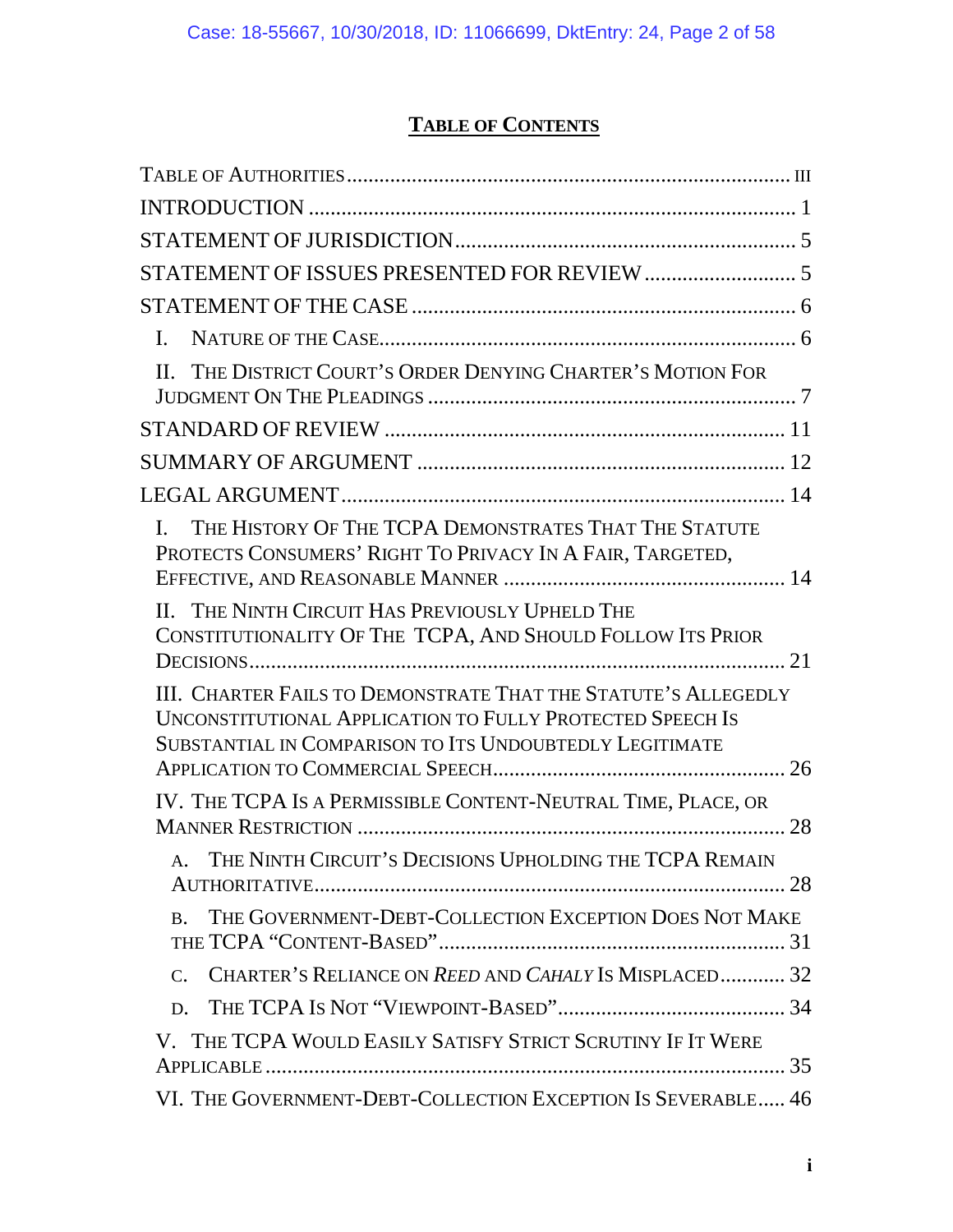Case: 18-55667, 10/30/2018, ID: 11066699, DktEntry: 24, Page 3 of 58

|--|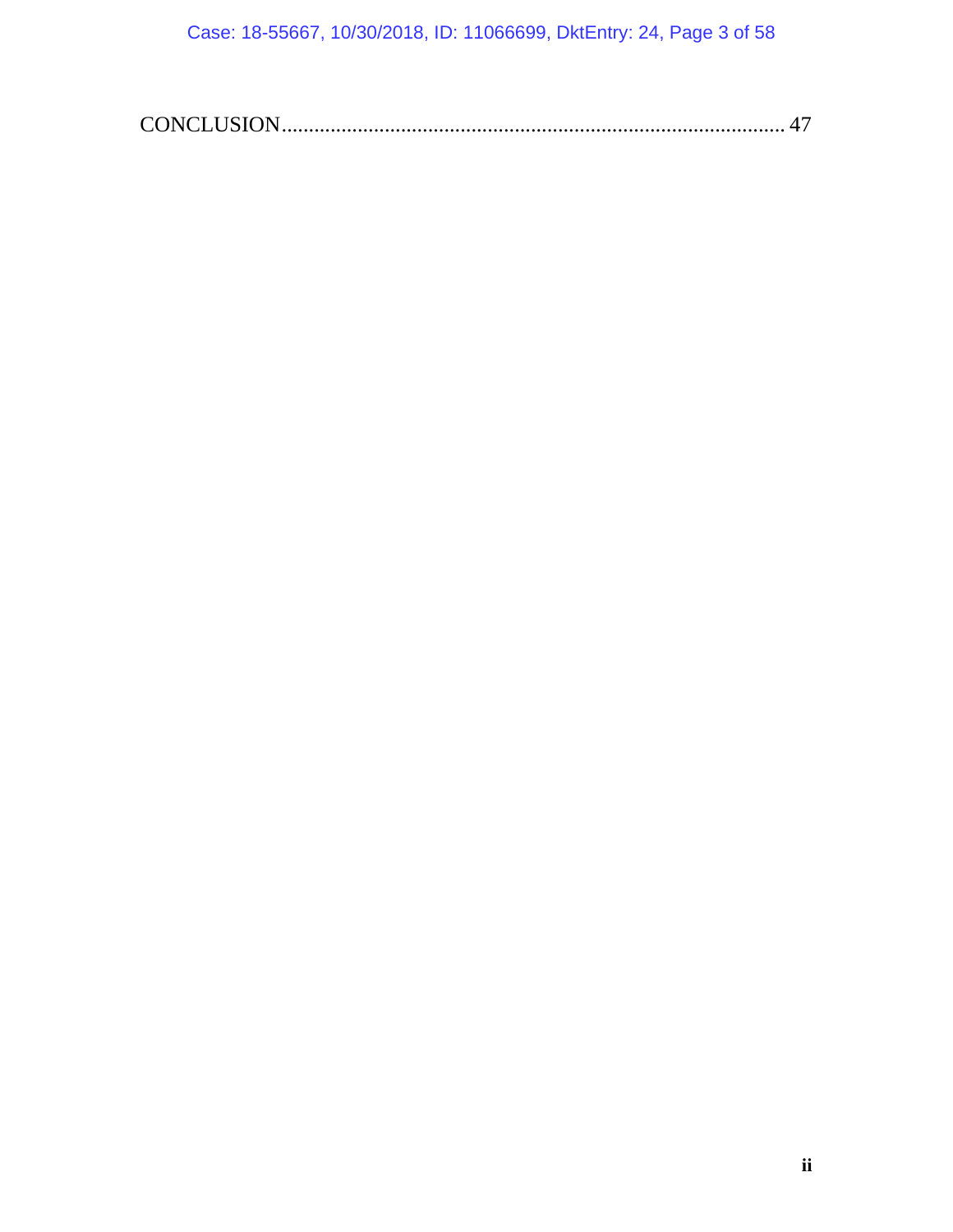# **TABLE OF AUTHORITIES**

## <span id="page-3-0"></span>Cases

| ACA International v. Federal Communications Commission, 885 F.3d 68744   |  |
|--------------------------------------------------------------------------|--|
| Accounting Outsourcing, L.L.C. v. Verizon Wireless Personal              |  |
|                                                                          |  |
| American Association of Political Consultants v. Sessions, 323 F.Supp.3d |  |
|                                                                          |  |
|                                                                          |  |
|                                                                          |  |
|                                                                          |  |
|                                                                          |  |
|                                                                          |  |
|                                                                          |  |
|                                                                          |  |
| Centerline Equip. Corp. v. Banner Personnel Serv., Inc., 545 F. Supp. 2d |  |
|                                                                          |  |
| Chair King, Inc. v. GTE Mobilnet of Houston, Inc., 135 S.W.3d 365  24    |  |
|                                                                          |  |
| Contest Promotions, LLC v. City & County of San Francisco, 874 F.3d 597  |  |
|                                                                          |  |
| Covington & Burling v. Int'l Mktg. & Research, Inc., 2003 WL 21384825 24 |  |
| Destination Ventures, Ltd. v. Fed. Communications Comm'n, 46 F.3d 54 23  |  |
|                                                                          |  |
| Enron Oil Trading & Transp. Co. v. Walbrook Ins. Co., 132 F.3d 526 11    |  |
|                                                                          |  |
|                                                                          |  |
|                                                                          |  |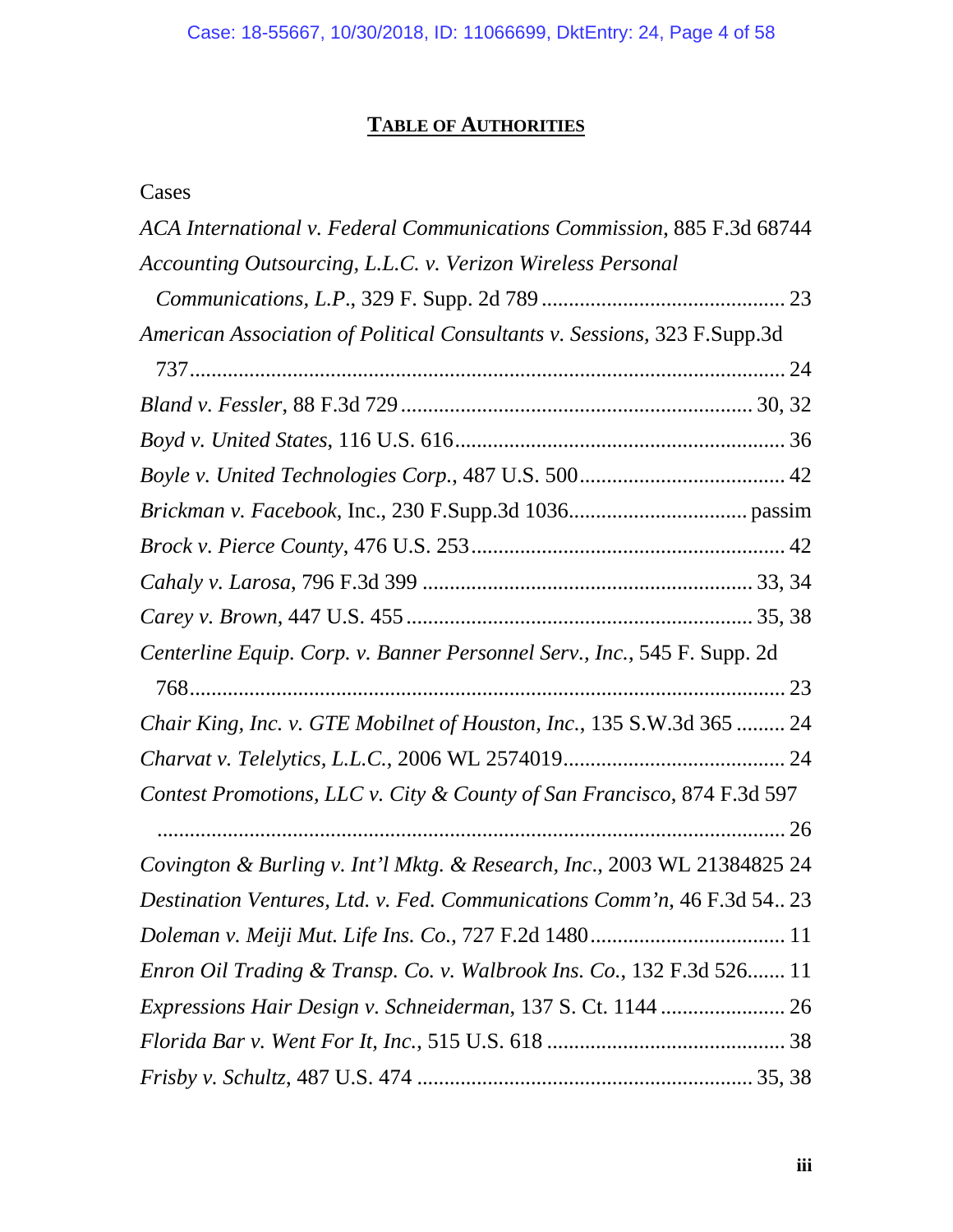| Grady v. Lenders Interactive Services, 2004 WL 1799178  24                  |  |
|-----------------------------------------------------------------------------|--|
|                                                                             |  |
| Greenley v. Laborers' International Union of North America,  __ F. Supp. 3d |  |
|                                                                             |  |
| Greenley v. Laborers' International Union of North America, 271 F.Supp.3d   |  |
|                                                                             |  |
| Greenley v. Laborers' Int'l Union of N. Am., 271 F.Supp.3d 1128 9           |  |
|                                                                             |  |
|                                                                             |  |
| Hal Roach Studios, Inc. v. Richard Feiner 7 Co. Inc., 896 F.2d 1542 12      |  |
|                                                                             |  |
|                                                                             |  |
|                                                                             |  |
| In re Jiffy Lube Int'l, Inc., Text Spam Litig., 847 F. Supp. 2d 1253 24     |  |
|                                                                             |  |
|                                                                             |  |
| Italia Foods, Inc. v. Marinov Enterprises, Inc., 2007 WL 4117626 23         |  |
|                                                                             |  |
|                                                                             |  |
|                                                                             |  |
|                                                                             |  |
|                                                                             |  |
|                                                                             |  |
| Mainstream Mktg. Services v. Fed. Trade Comm'n, 358 F.3d 1228 24            |  |
|                                                                             |  |
| Marks v. Crunch San Diego, LLC, 14-56834 Dkt. No. 119 16                    |  |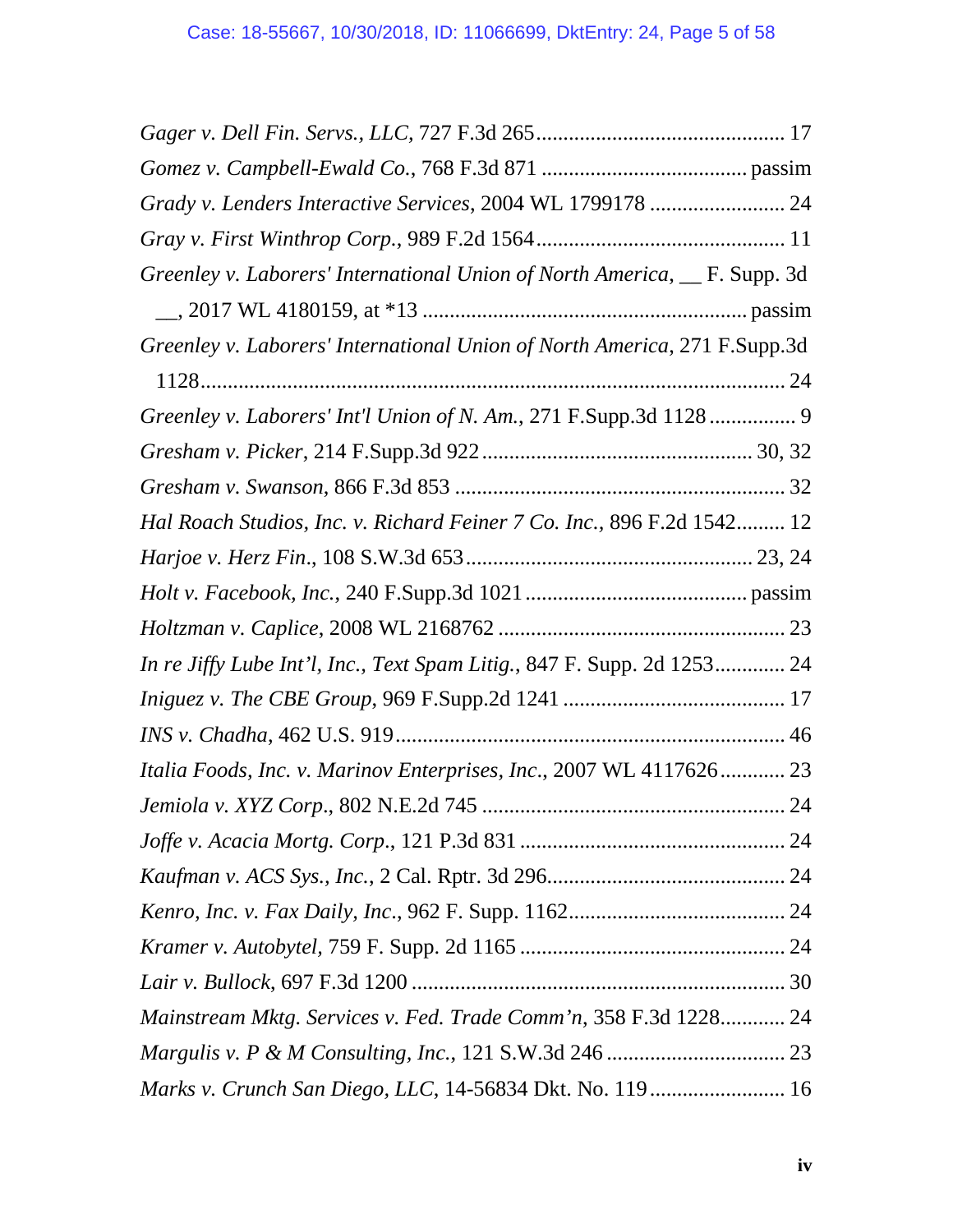| Marks v. Crunch San Diego, LLC, 2018 WL 4495553 (9th Cir. Sept. 20,         |  |
|-----------------------------------------------------------------------------|--|
|                                                                             |  |
| Marks v. Crunch San Diego, LLC, 904 F.3d 1041  1, 15, 16, 19                |  |
| Maryland v. Universal Elections, 787 F. Supp. 2d 408  24                    |  |
|                                                                             |  |
| Mejia v. Time Warner Cable Inc., No. 15-CV-6445 (JPO), 2017 WL              |  |
|                                                                             |  |
| Mejia v. Time Warner Cable, Inc., 2017 WL 3278926 37, 40, 42, 43            |  |
|                                                                             |  |
|                                                                             |  |
|                                                                             |  |
|                                                                             |  |
| Minn. ex rel. Hatch v. Sunbelt Communications & Mktg., 282 F. Supp. 2d      |  |
|                                                                             |  |
| Missouri ex rel. Nixon v. Am. Blast Fax, Inc., 323 F.3d 649  23             |  |
|                                                                             |  |
|                                                                             |  |
|                                                                             |  |
| Patriotic Veterans, Inc. v. Zoeller, 845 F.3d 303  32, 36, 38               |  |
| Phillip Randolph Enterprises, L.L.C. v. Rice Fields, 2007 WL 129052 23      |  |
| Physicians Healthsource, Inc. v. Stryker Sales Corp., 65 F. Supp. 3d 482 23 |  |
|                                                                             |  |
|                                                                             |  |
|                                                                             |  |
|                                                                             |  |
|                                                                             |  |
|                                                                             |  |
| Satterfield v. Simon & Schuster, Inc., 569 F.3d 946 1, 14, 17, 18           |  |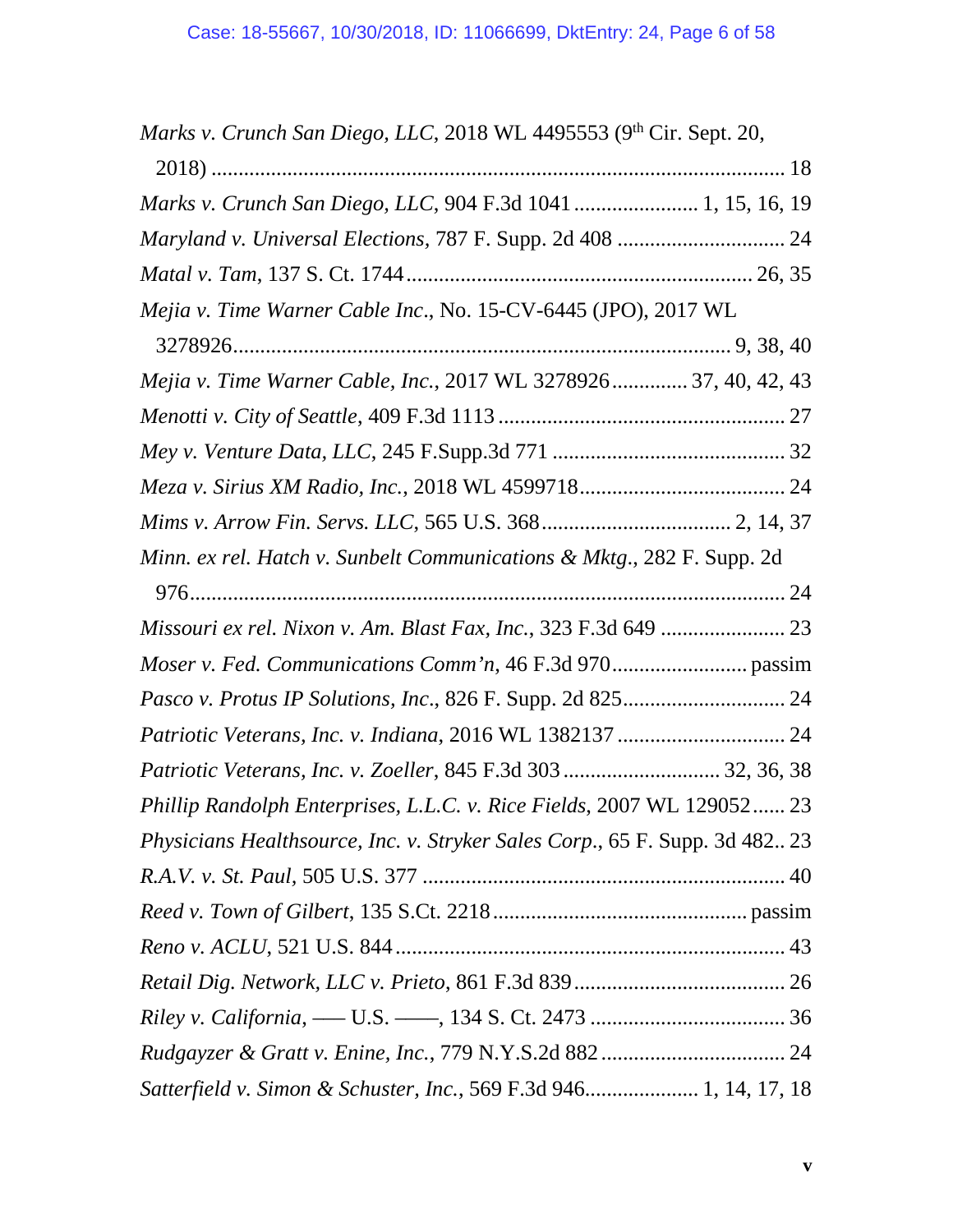| Self-Forbes v. Advanced Call Center Technologies, LLC, 2018--- Fed.Appx. |  |
|--------------------------------------------------------------------------|--|
|                                                                          |  |
| Sliwa v. Bright House Networks, LLC, No. 2:16-cv-00235-JES-MRM, Doc.     |  |
|                                                                          |  |
|                                                                          |  |
| Spafford v. Echostar Communications Corp., 448 F. Supp. 2d 1220  24      |  |
| St. Paul Fire & Marine Ins. Co. v. Onvia, Inc., 2007 U.S. Dist. LEXIS    |  |
|                                                                          |  |
| State ex rel. Humphrey v. Casino Mktg. Grp., Inc., 491 N.W.2d 882 24     |  |
| State of Okla. ex rel. Edmondson v. Pope, 505 F. Supp. 2d 1098 23        |  |
| Stefano & Associates v. Global Lending Grp., 2008 WL 186638  23          |  |
|                                                                          |  |
|                                                                          |  |
|                                                                          |  |
| Van Patten v. Vertical Fitness Group, LLC, 847 F.3d 1037  1, 14          |  |
|                                                                          |  |
| Williams-Yulee v. Florida Bar, 135 S. Ct. 1656 38, 40, 41, 42            |  |
| Woods v. Santander Consumer USA Inc., 2017 WL 1178003 24, 47             |  |
| Wreyford v. Citizens for Transp. Mobility, 957 F. Supp. 2d 1378 24       |  |

# Statutes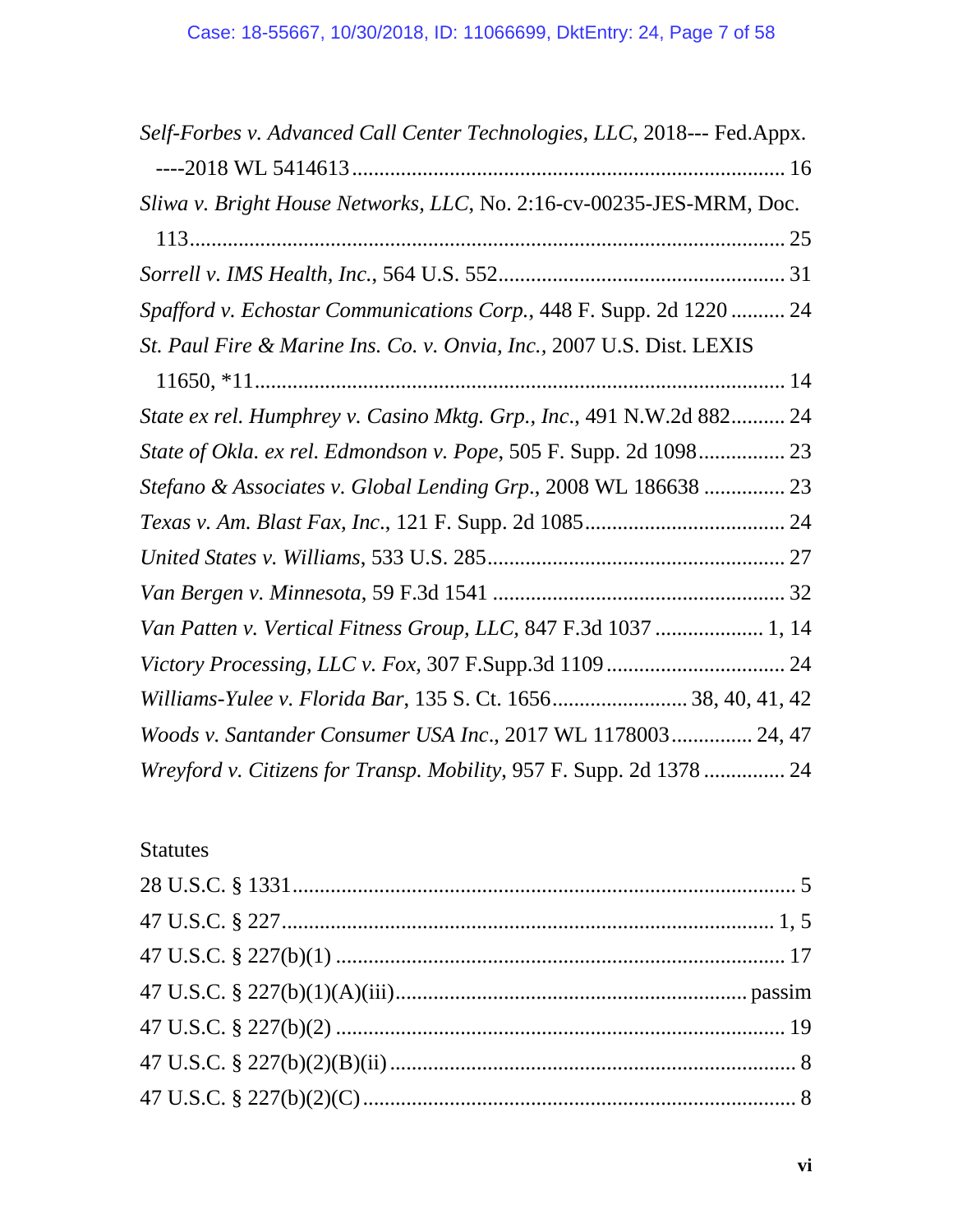| Rules                                                                      |
|----------------------------------------------------------------------------|
|                                                                            |
|                                                                            |
| <b>Other Authorities</b>                                                   |
|                                                                            |
|                                                                            |
| Bipartisan Budget Act of 2015, Pub. L. No. 114–74, 129 Stat. 584, 588      |
|                                                                            |
| Consumer Financial Protection Bureau's Fair Debt Collection Practices Act, |
| Annual Report for 2014, at 12, available at http://                        |
| files.consumerfinance.gov/f/201403_cfpb_fair-debt-collection-practices-    |
|                                                                            |
| Ex Parte Letter from Margot Saunders, Counsel to National Consumer Law     |
| Center, to Marlene Dortch, Secretary, FCC in CG Docket No. 02-278, at 9    |
|                                                                            |
|                                                                            |
|                                                                            |
|                                                                            |
| Rules & Regulations Implementing the Tel. Consumer Prot. Act of 1991, 30   |
|                                                                            |
| Rules & Regulations Implementing the Tel. Consumer Prot. Act of 1991, 30   |
|                                                                            |
| Rules and Regulations Implementing The Telephone Consumer Protection       |
|                                                                            |
|                                                                            |
|                                                                            |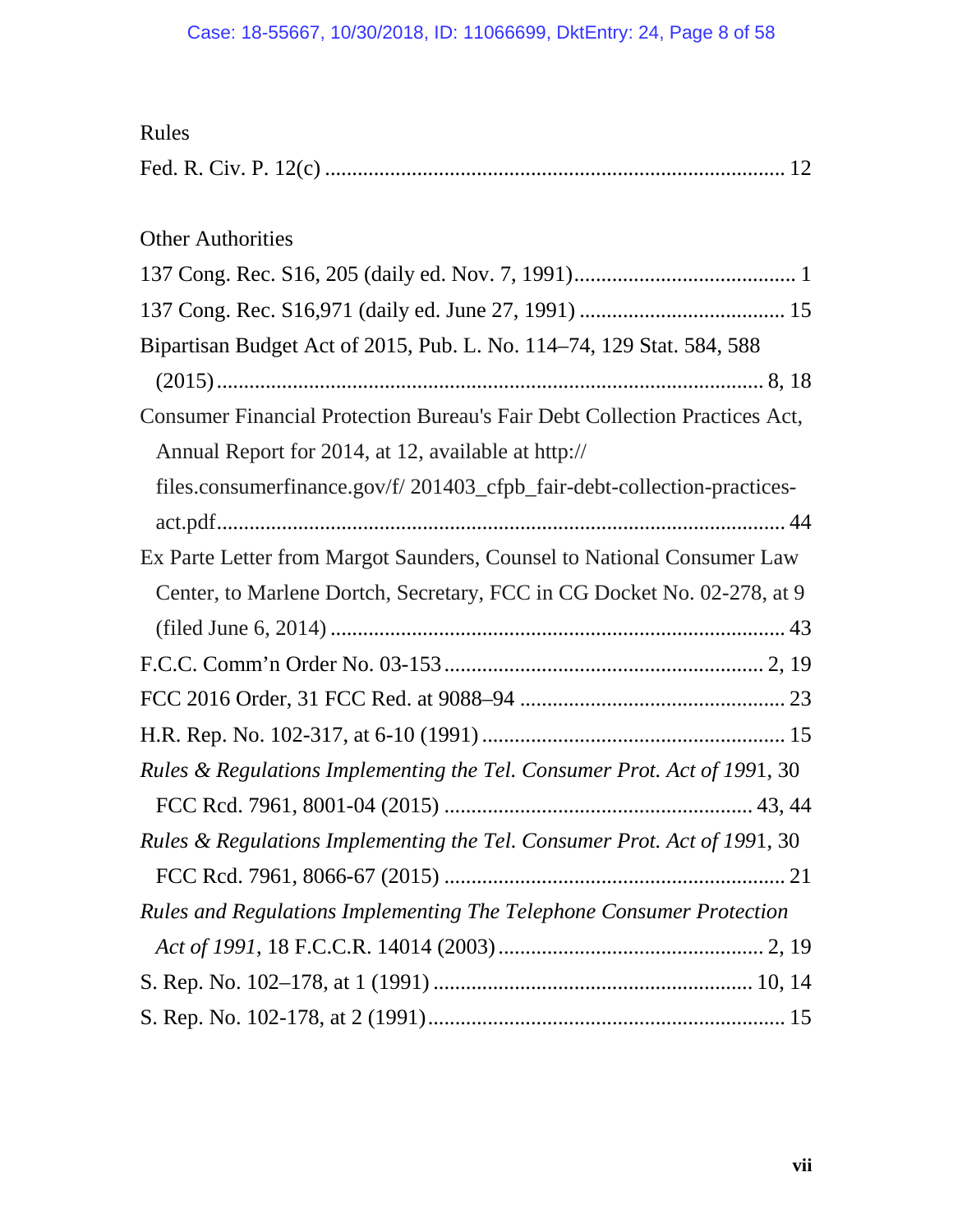### **INTRODUCTION**

<span id="page-8-0"></span>The Telephone Consumer Protection Act, 47 U.S.C. § 227 *et seq.* ("TCPA") is aimed at prohibiting "the use of [automatic dialing] to communicate with others by telephone in a manner that would be an invasion of privacy." *Van Patten v. Vertical Fitness Group, LLC,* 847 F.3d 1037 (9th Cir. 2017); citing *Satterfield v. Simon & Schuster, Inc.*, 569 F.3d 946, 954 (2009). As Senator Ernest "Fritz" Hollings, the sponsor of the TCPA, complained, "[c]omputerized calls are the scourge of modern civilization. They wake us up in the morning; they interrupt our dinner at night; they force the sick and elderly out of bed; they hound us until we want to rip the telephone right out of the wall." 137 Cong. Rec. S16, 205 (daily ed. Nov. 7, 1991) (statement of Sen. Hollings); see also *Marks v. Crunch San Diego, LLC*, 904 F.3d 1041, 1044 (9th Cir. 2018) ("*Marks*").

Congress enacted the TCPA specifically to combat the exponentially rising number of automated telemarketing calls that consumers receive on a daily basis, which interrupt their peace of mind, infringe on their privacy rights, and had, by the time the TCPA was enacted, increased to the level of both a disturbing public nuisance and a danger to public safety. *Marks* at 1043-45; S. Rep. No. 102-177, at 20 (1991). The Supreme Court has recognized that the statute reflects Congress's findings that that consumers are outraged over the proliferation of automated telephone calls and that these intrusive, nuisance calls are an invasion of privacy.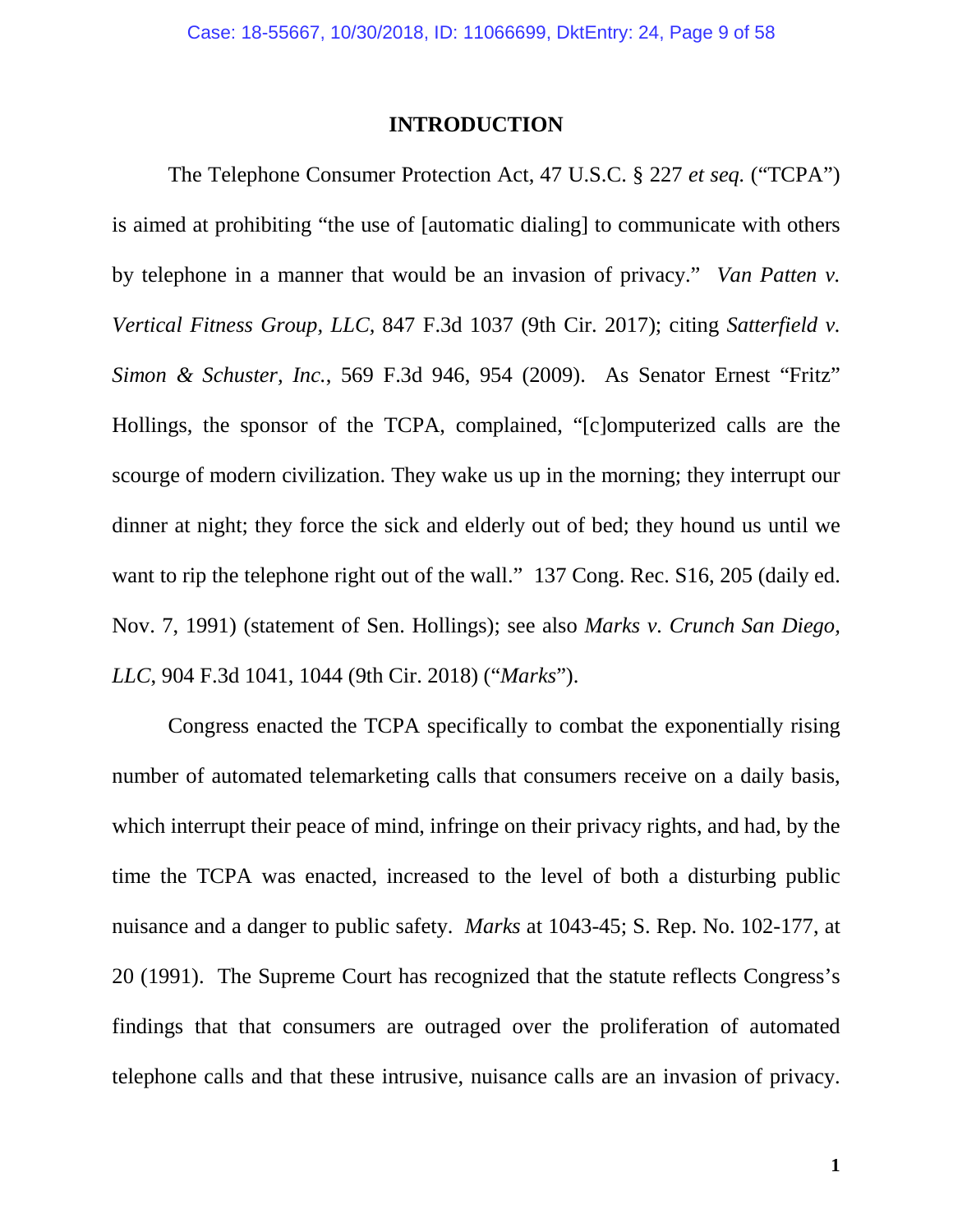*See Mims v. Arrow Fin. Servs. LLC*, 565 U.S. 368, 370 (2012). [1](#page-9-0) Stated succinctly, people want to be left alone, Congress heard their cries, and it acted.

This appeal stems from a very straightforward case. Plaintiff-Appellee Steve Gallion brought a class action complaint after allegedly receiving intrusive and invasive telemarketing calls from Charter, which Gallion alleges that Charter placed thousands of automated calls to individuals such as Gallion without their consent. Charter does not contest these allegations on appeal. Instead, Charter argues that even though its conduct is expressly prohibited by the TCPA, and even though it falls within the express considerations of Congress in enacting the law, Charter should be permitted to harass people however it wants, including in the manner in which Charter harassed Gallion, because the statute is unconstitutional. This argument has been rejected by every single court to which it has been presented.

Charter's appeal is a facial attack on the constitutionality of a statute that has already been held to be constitutional by this Court *twice*, and which the Supreme Court has observed serves a critically important governmental interest. Other federal courts unanimously agree that the TCPA is constitutional. Charter nevertheless

<span id="page-9-0"></span><sup>&</sup>lt;sup>1</sup> The Federal Communications Commission ("FCC") confirmed in 2003 that "telemarketing calls are even more of an invasion of privacy than they were in 1991," and "we believe that the record demonstrates that telemarketing calls are a substantial invasion of residential privacy, and regulations that address this problem serve a substantial government interest." *Rules and Regulations Implementing The Telephone Consumer Protection Act of 1991*, 18 F.C.C.R. 14014 (2003), F.C.C. Comm'n Order No. 03-153, modified by 18 F.C.C.R. 16972.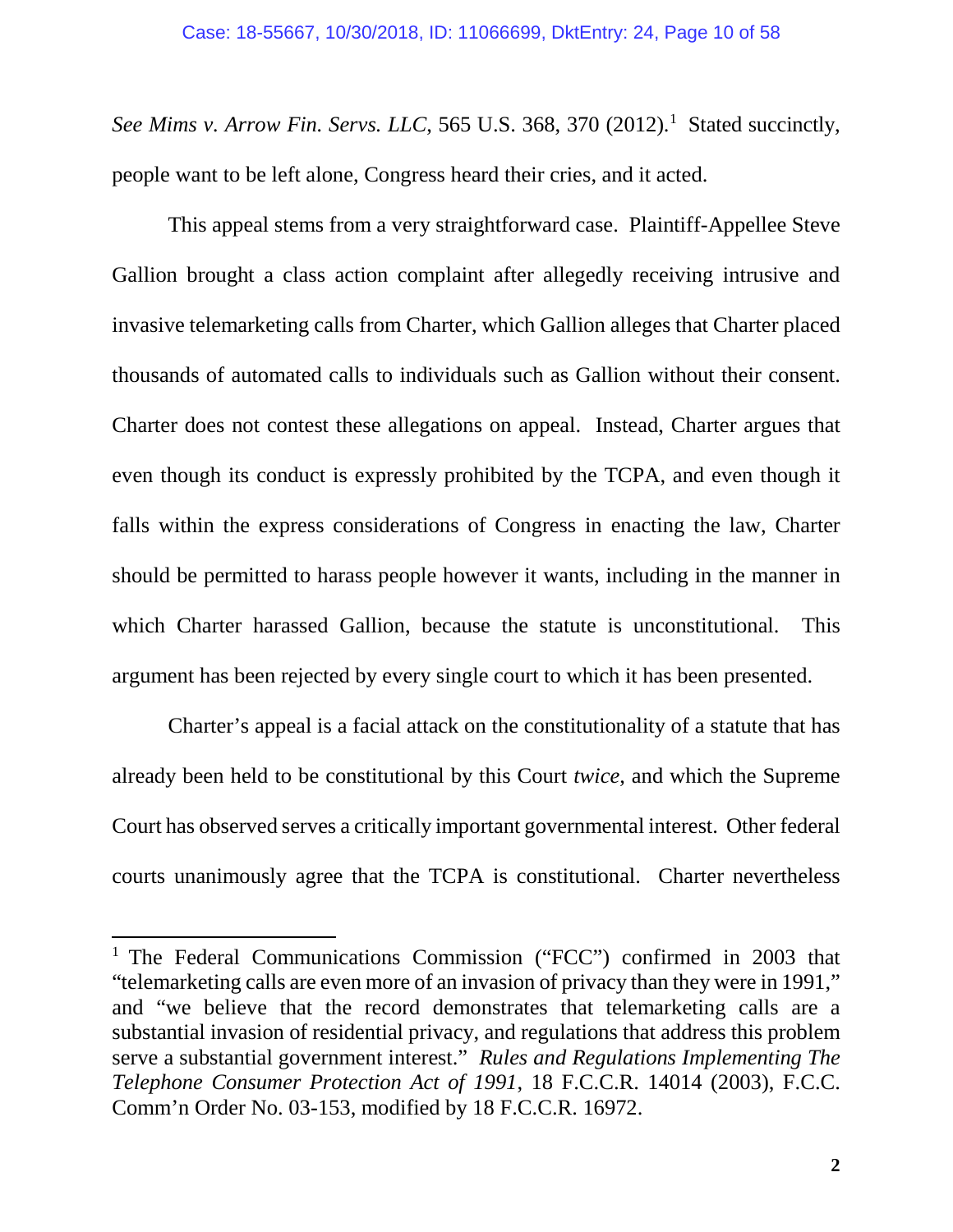seeks to overturn the District Court's common sense Order by characterizing a single, valid exception to the TCPA as if it generated a "patchwork of prohibitions and carve-outs." DKT. NO. 7-1 Pg. 22. Yet it is well established, including by binding precedent of this Court, that the government may make content-based distinctions among different commercial messages without subjecting such statutes to strict scrutiny. And even more damaging to Charter's argument is that this Court has already held the TCPA to be a restriction on the methods by which messages may be disseminated, not a restriction on the contents of the messages. In fact, this Court has already effectively rejected Charter's fundamental contention that a narrow exception to the TCPA's time, place or manner restriction for particular types of calls suffices to make it a content-based law subject to strict scrutiny. Charter is asking this Court revisit longstanding holdings, on the pretext that the TCPA's constitutionality has been radically altered by the recent addition of an exemption which does not apply in this case and that could be severed even if it rendered the statute constitutionally suspect.

Charter tries to squeeze by binding decisions of this Court at every turn, but these issues have already been decided against Charter. Even the few district courts that have reviewed the TCPA as a content-based restriction on speech have upheld its constitutionality under strict scrutiny. No court has done what Charter asks this Court to do on appeal. Despite all of this, Charter invites this Court to go rashly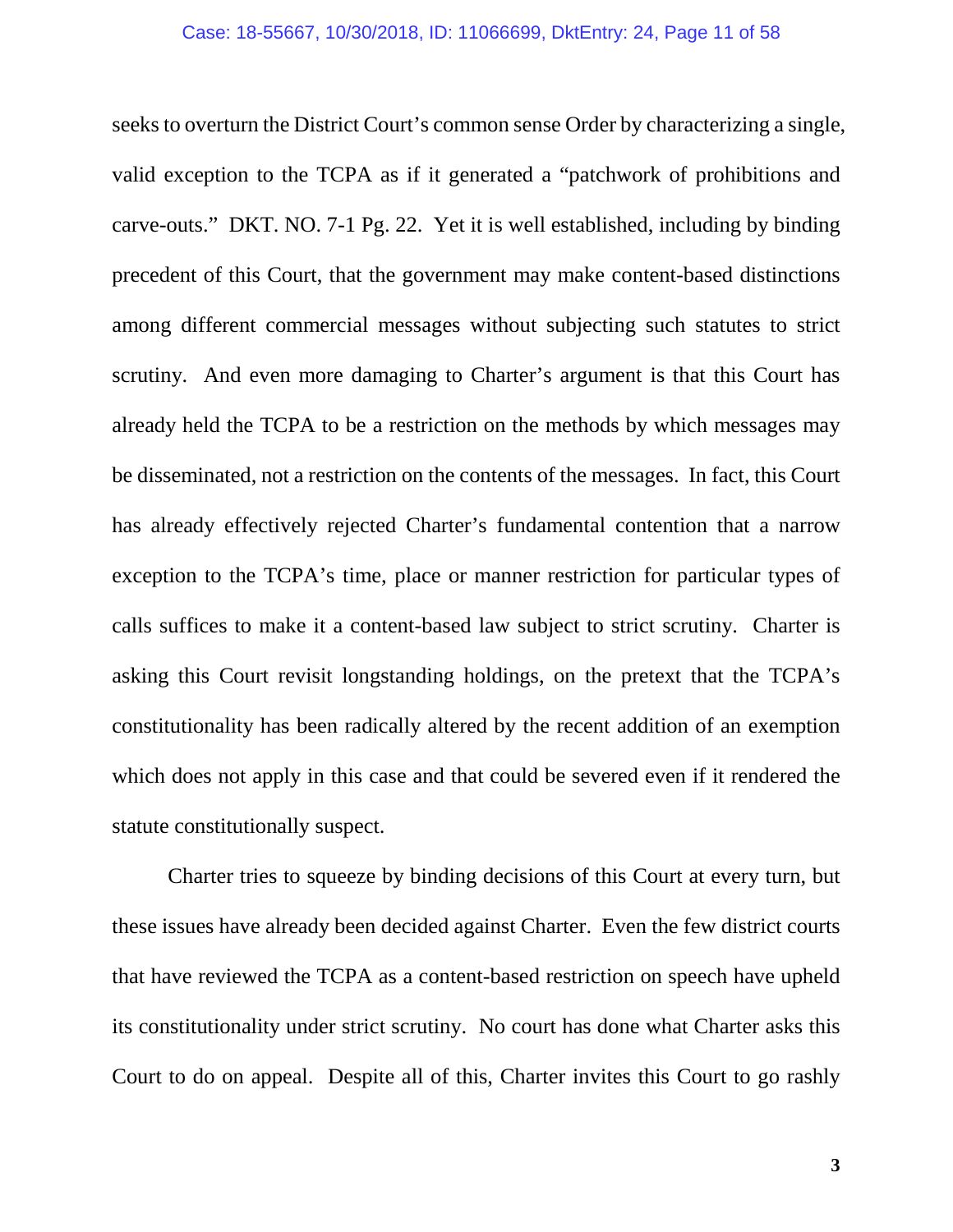#### Case: 18-55667, 10/30/2018, ID: 11066699, DktEntry: 24, Page 12 of 58

where no court has gone before. Numerous courts have analyzed the question whether the TCPA was rendered unconstitutional under the First Amendment following the Bipartisan Budget Act. Not one court has taken the view that Charter asks this Court to make. And for good reason. The TCPA is an incredibly important statute, which protects the privacy of every American from the ever-increasing annoyance of robocalls. If this law were stricken, absolute chaos would ensue.

Let us not lose the forest for the trees - Charter is free to solicit its products and deliver its message to whomever it chooses. The TCPA does not prohibit it from doing so. The TCPA merely requires that Charter first obtain consent from individuals before calling them with an autodialer or with a prerecorded voice. If Charter has not obtained consent, then it can still make the same communications, just without using an autodialer. There are plenty of other ways to market: TV ads, radio ads, mail ads, phone calls made with a non-autodialer, billboards, banner ads, email marketing, social media, partnerships with other businesses, in-store promotions, hosting events, positive customer reviews, search engine optimization and placement advertisements, and countless more. Nobody is restricting Charter's speech. Charter is simply being prohibited from setting up a boiler room and annoying people in a way that is so intrusive that Congress enacted a law prohibiting that manner of delivery if certain conditions (which are alleged by Gallion) are present. Even assuming strict scrutiny applies, it is patently absurd for Charter to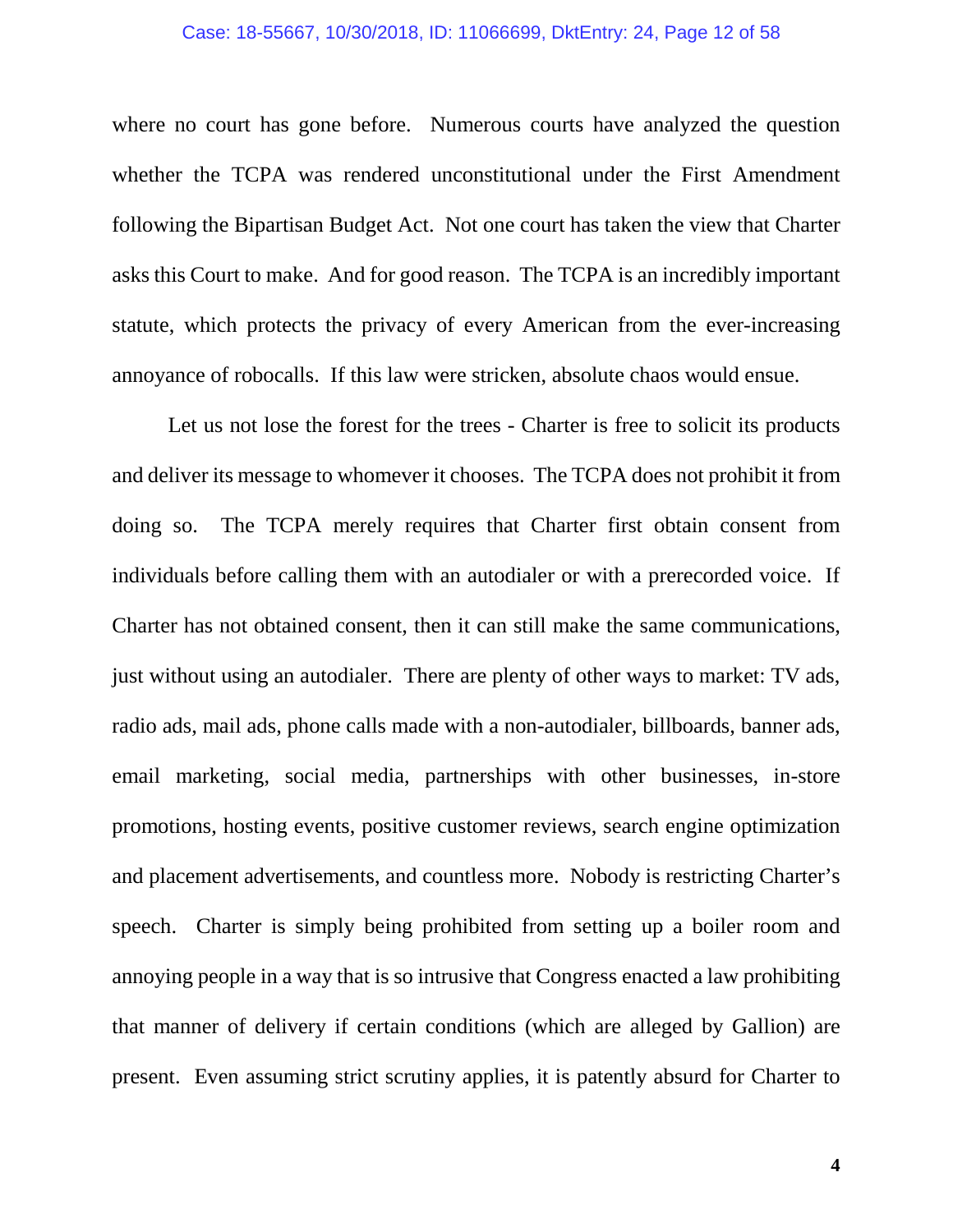suggest that the government does not have a compelling interest in protecting consumer privacy, or that the TCPA is not narrowly tailored to serve that interest. The peace of mind of the entire nation is at stake if Charter's position is given credence. The TCPA should and must be upheld.

### **STATEMENT OF JURISDICTION**

<span id="page-12-0"></span>Plaintiff-Appellee Steve Gallion ("Gallion") commenced this action against Appellants CHARTER COMMUNICATIONS, INC. and SPECTRUM MANAGEMENT HOLDING COMPANY, LLC's ("Charter") in the United States District Court for the Central District of California.

The District Court had federal question subject matter jurisdiction, pursuant to 28 U.S.C. § 1331, over Appellant's two causes of action under the Telephone Consumer Protection Act, 47 U.S.C. § 227 et seq. ("TCPA"). The district court entered an order denying Charter's Motion for Judgment on the Pleadings on February 26, 2018. (1 ER 1.) Appellant filed a Petition for Interlocutory Appeal, which was granted on May 22, 2018. Dkt. No. 9.

## **STATEMENT OF ISSUES PRESENTED FOR REVIEW**

<span id="page-12-1"></span>Did the District Court err in finding that the Telephone Consumer Protection Act does not violate the First Amendment?<sup>[2](#page-12-2)</sup>

<span id="page-12-2"></span><sup>2</sup> Charter improperly narrows the question to "whether the TCPA [47 U.S.C. §  $227(b)(1)(A)(iii)$ , as a content-based regulation of speech, survives strict scrutiny." However, this presupposes that the TCPA is a content-based regulation of speech,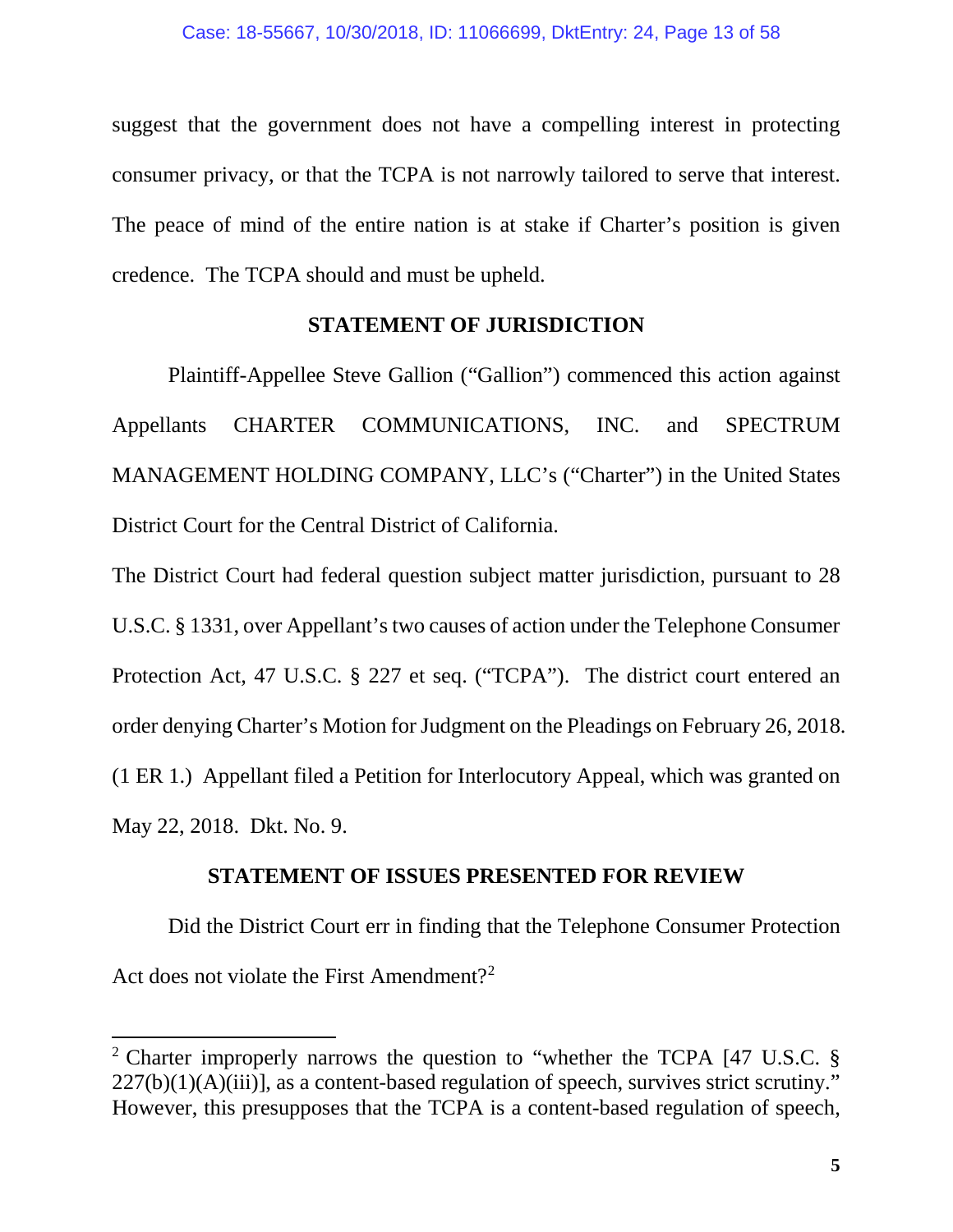#### **STATEMENT OF THE CASE**

#### <span id="page-13-0"></span>**I. Nature of the Case**

<span id="page-13-1"></span>This is an Interlocutory Appeal from a February 26, 2018 Order denying Charter's Motion for Judgment on the Pleadings. (1 ER 1.) Appellant filed a Motion for Interlocutory Appeal, which was granted on May 22, 2018. Ninth Cir. Dkt. No. 9. The facts of the underlying case as pleaded are straightforward and do not require a lengthy recitation.

On July 6, 2017, Gallion filed the operative Complaint in this action. (2 ER 221-229). The basis of Gallion's Complaint is that Charter violated the TCPA by spamming Gallion and thousands of others on a daily basis with robocalls promoting its telecommunications services using an automatic telephone dialing system and prerecorded voice. *Id*. Charter is alleged to have utilized such automated devices to call thousands of individuals, who, like Gallion, were never customers of Charter and never provided any personal information, including their cellular telephone numbers, to Charter for any purpose whatsoever. *Id*. Gallion and the class he seeks to represent never provided Charter with prior express consent to be harassed with advertisements using an automatic telephone dialing system or prerecorded voice. *Id.* In other words, this case involves exactly the conduct that Congress explicitly

which the Ninth Circuit has previously held it is not in *Moser v. FCC*, 46 F.3d 970 (9th Cir. 1995). The question of how, if at all, the First Amendment intersects with the TCPA should be reviewed on appeal *de novo* in full. Charter cannot and should not be permitted to claim a partial victory out of the gate.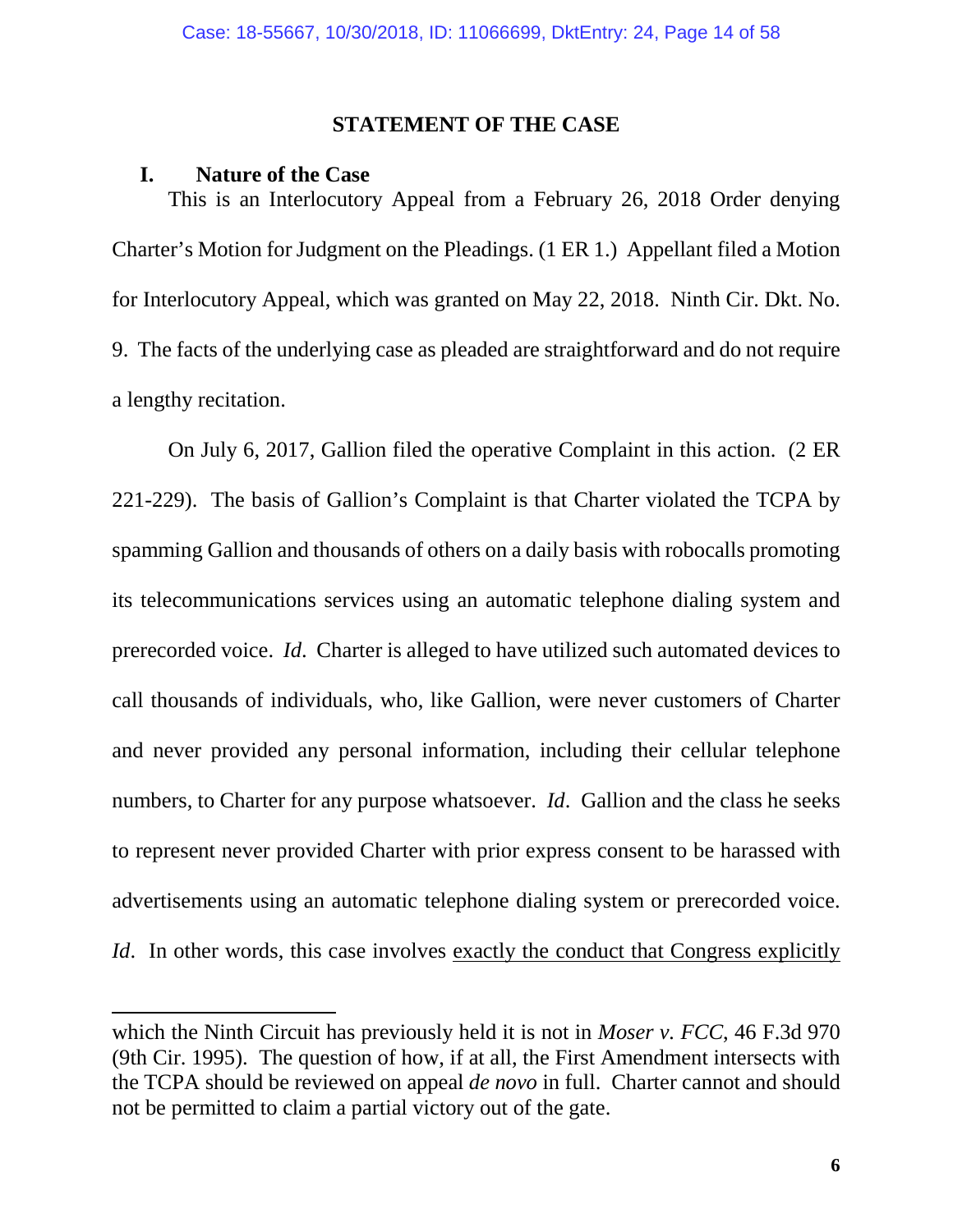intended to prohibit: a telemarketer spamming robo-calls to unwitting consumers to sell them services they don't want, when they have not given their consent.

Charter filed a Motion for Judgment on the Pleadings. (2 ER 176-209). In doing so, Charter did not deny the allegations in Gallion's Complaint that it made such harassing and intrusive calls. *Id*. In fact, Charter did not even deny that its actions were in violation of the TCPA. *Id*. Instead, Charter's Motion for Judgment on the Pleadings argued that the TCPA as a whole is facially unconstitutional. *Id*. On January 9, 2018, the United States of America (the "government") intervened for the limited purpose of defending the TCPA's constitutionality. (2 ER 140-172). On January 12, 2018, Gallion filed an opposition. (2 ER 113-139). On January 22, 2018, Charter filed a consolidated reply. (2 ER 68-112).

## <span id="page-14-0"></span>**II. The District Court's Order Denying Charter's Motion For Judgment On The Pleadings**

The District Court denied Charter's Motion for Judgment on the Pleadings, and in doing so, upheld the constitutionality of the TCPA under the First Amendment. The Court began with a reasoned explanation of the background of the TCPA, which focused on the strong Congressional intent behind the statute, "to protect the privacy interests of residential telephone subscribers." (1. ER 1-16); citing S. Rep. No. 102–178, at 1 (1991). The District Court went on to cite to the language of the TCPA, noting that the restrictions on speech were narrowly tailored to phone calls which were made by use of "any automatic telephone dialing system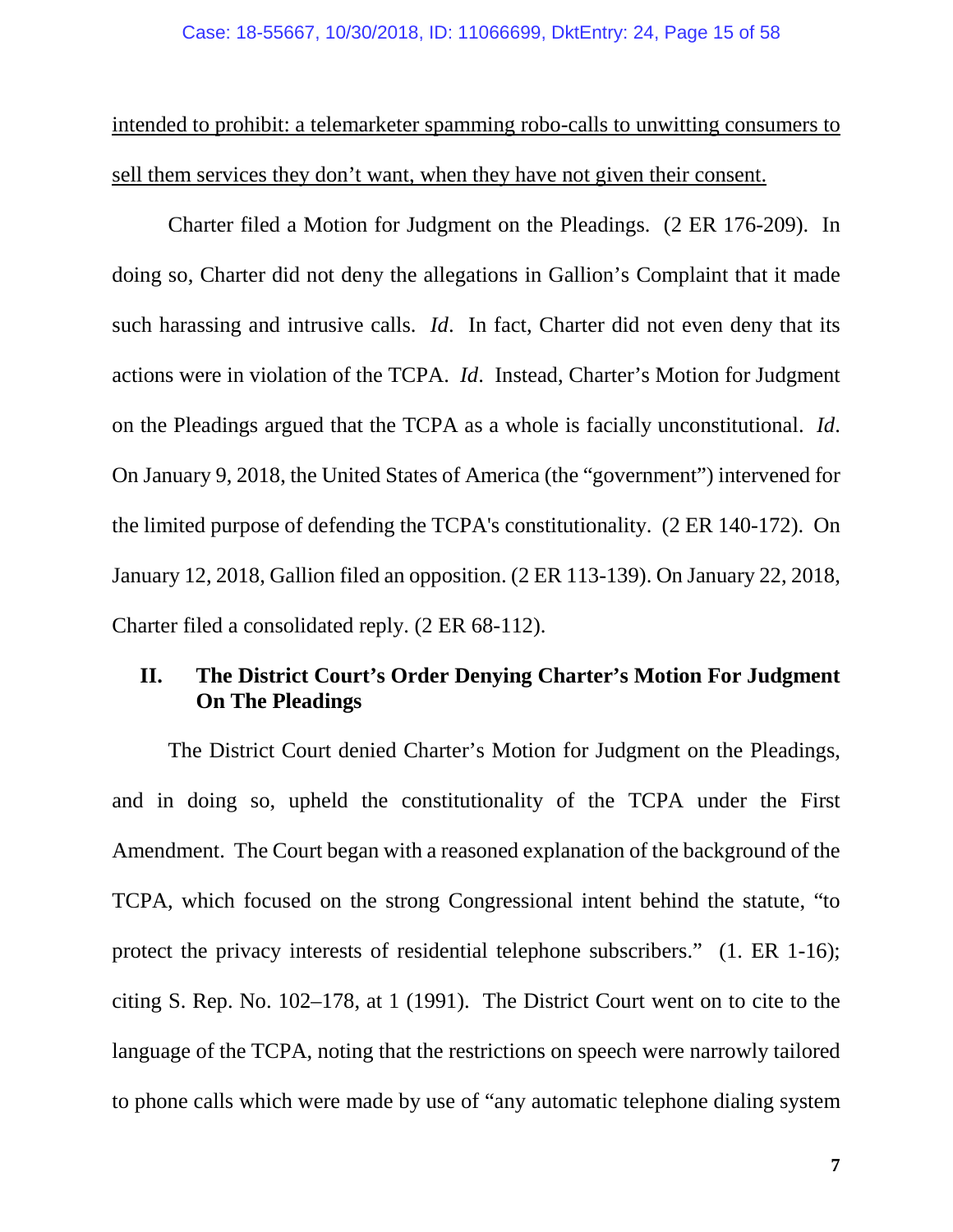or an artificial or prerecorded voice" and only where such calls were placed without "prior express consent of the called party." *Id*.; citing 47 U.S.C. § 227(b)(l)(A)(iii). The District Court acknowledged that the Bipartisan Budget Act of 2015, Pub. L. No. 114–74, 129 Stat. 584, 588 (2015) recently added a single carve-out from liability if calls were "made solely to collect a debt owed to or guaranteed by the United States." The District Court also observed that the TCPA authorizes the FCC to promulgate rules exempting calls where doing so would "not adversely affect the privacy rights" that the law seeks to protect. See 47 U.S.C.  $\S$  227(b)(2)(B)(ii),  $(b)(2)(C)$ . The TCPA also carves out an exemption for emergency calls.  $227(b)(1)(A)(iii)$ .

The District Court's analysis was straightforward and reasonable. It considered the recent amendment to the TCPA, as well as the Supreme Court's recent decision in *Reed v. Town of Gilbert*, 135 S.Ct. 2218, (2015), as well as the fact that this Court had twice upheld the constitutionality of the TCPA under the First Amendment as a "valid, content-neutral speech regulation under intermediate scrutiny." *Campbell–Ewald*, 768 F.3d at 876; *Moser v. FCC*, 46 F.3d 970 (9th Cir. 1995). The District Court then surveyed the landscape of other direct court rulings,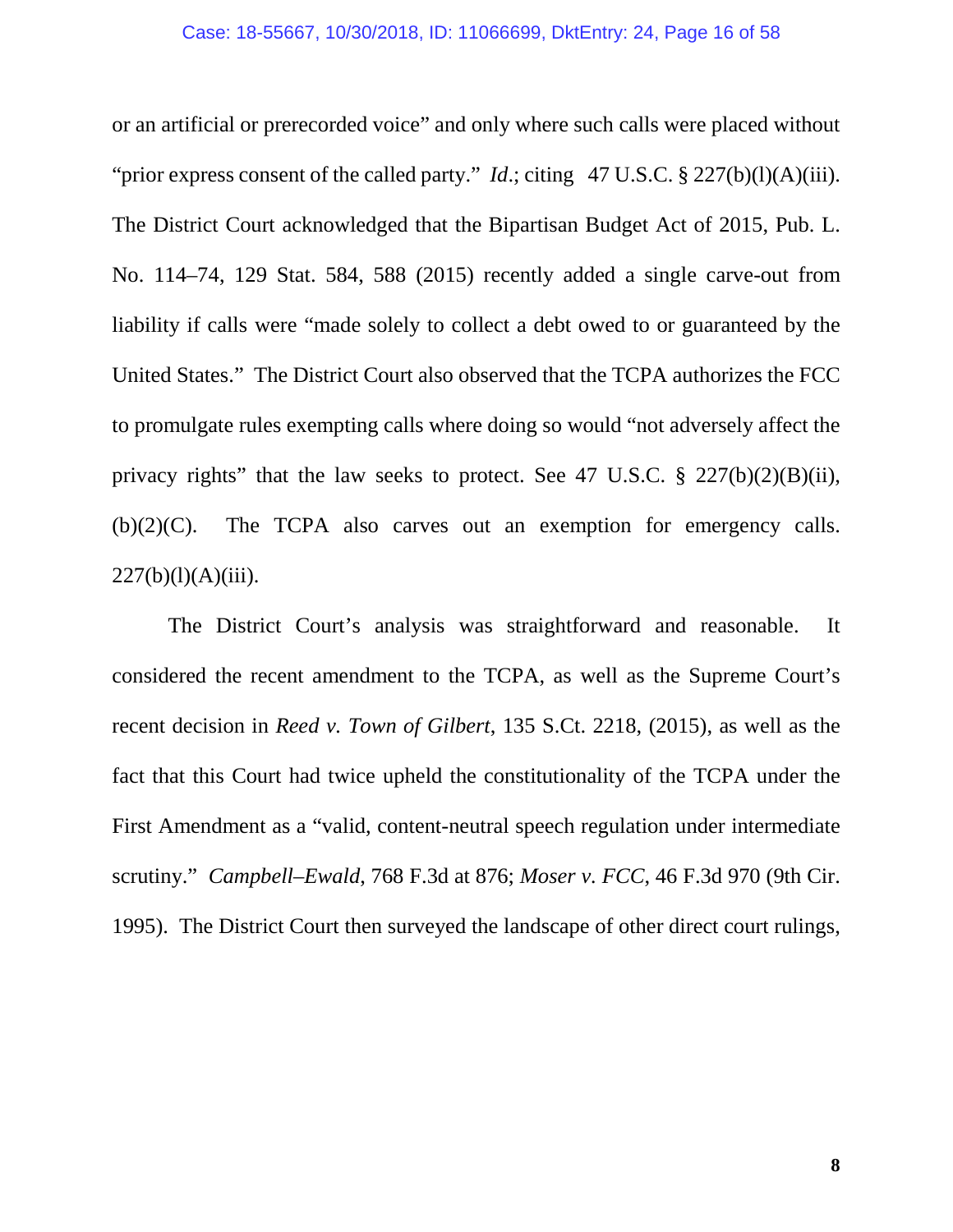and found that the majority of decisions had found that the TCPA remained constitutional after the 2015 amendment. [3](#page-16-0)

The District Court held that Section 227(b)(l)(A)(iii) is content based, diverging from *Moser* and *Campbell-Ewald*. Irrespective of this finding, and considering the Supreme Court's holding that "[c]ontent-based laws—those that target speech based on its communicative content—are presumptively unconstitutional and may be justified only if the government proves that they are narrowly tailored to serve compelling state interests" (citing *Reed v. Town of Gilbert*, 135 S. Ct. 2218, 2226 (2015)) the District Court correctly observed that even strict scrutiny would be met. Relying on the history of the TCPA, as well as longstanding U.S. Supreme Court precedent, the District Court found that protecting consumer privacy from the "nuisance of unsolicited, automated telephone calls" was a compelling government interest. The District Court noted that Congress enacted the TCPA, which was supported by extensive congressional findings, in relevant part "to protect the privacy interests of residential telephone subscribers by placing restrictions on unsolicited, automated telephone calls to the home." S. Rep. No.

<span id="page-16-0"></span><sup>3</sup> The District Court specifically cited *Brickman v. Facebook*, Inc., 230 F.Supp.3d 1036 (N.D. Cal. 2017); *Holt v. Facebook, Inc.*, 240 F.Supp.3d 1021 (N.D. Cal. 2017); *Mejia v. Time Warner Cable Inc*., No. 15-CV-6445 (JPO), 2017 WL 3278926 (S.D.N.Y. Aug. 1, 2017); *Greenley v. Laborers' Int'l Union of N. Am.*, 271 F.Supp.3d 1128 (D. Minn. 2017). The District Court noted that *Brickman* and *Holt* are currently on appeal before This Honorable Circuit Court. It appears that neither has been briefed at this stage.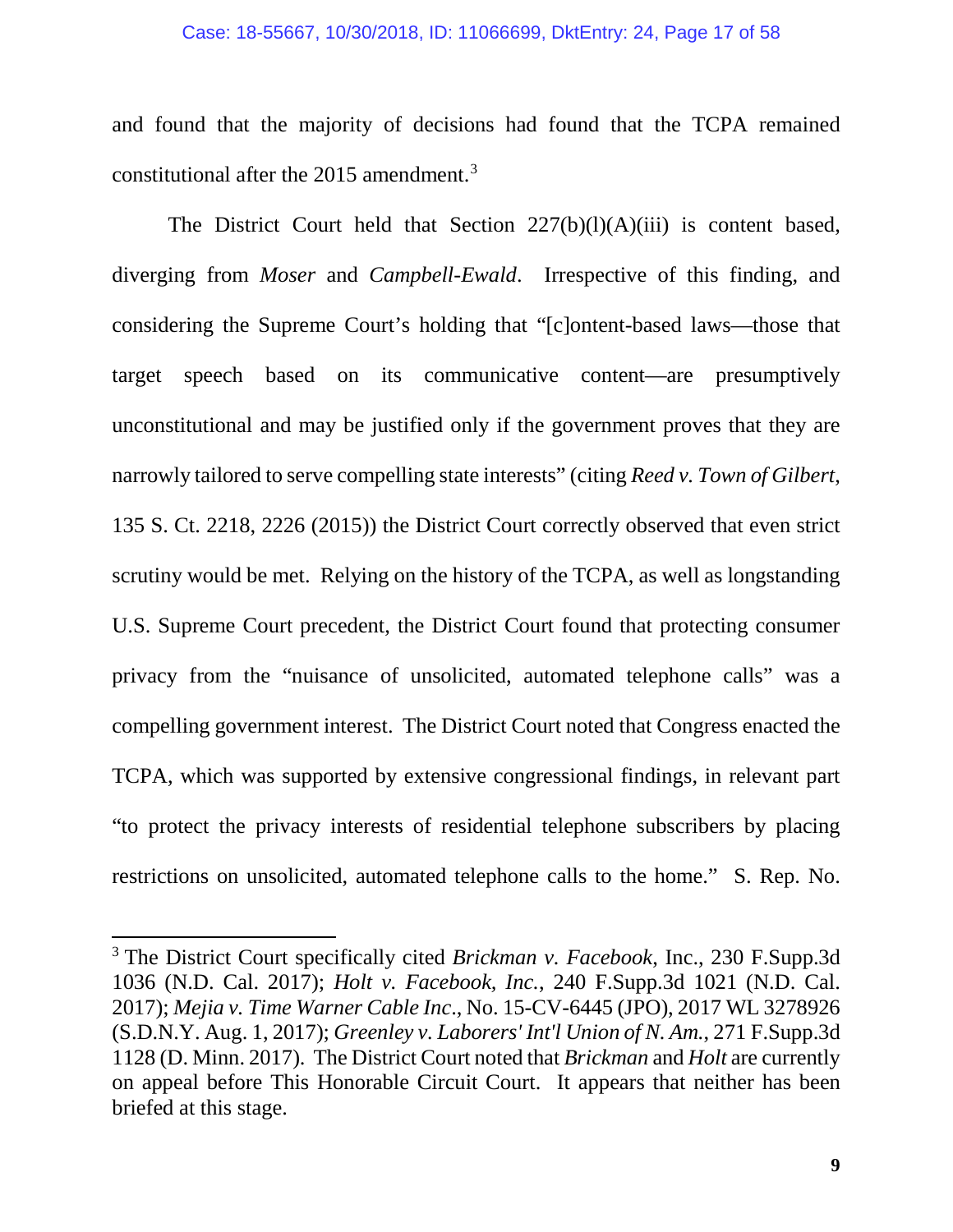102–178, at 1 (1991); see also *Moser*, 46 F.3d at 972 (following extensive hearings, Congress "concluded that telemarketing calls to homes constituted an unwarranted intrusion upon privacy.").

The District Court went on to find that the interest of privacy was furthered by a narrowly tailored set of restrictions under the TCPA, because the TCPA was neither too overinclusive nor too underinclusive, as the recent carve-out was narrowly limited and was being further limited by FCC regulations, and because any less restrictive alternatives to the current TCPA statute would be completely ineffective at protecting consumer privacy. Specifically regarding alternatives, The District Court logically observed that time-of-day limitations would be ineffective because the obvious and logical result of such restrictions would be that intrusive and obnoxious calls would simply be bunched up to occur at certain times of the day, which is no less intrusive. Imagine having to take one's phone off the hook for a period of four hours every day while one was inundated with robocalls. How would civilized society conduct its affairs with such interruption? Mandatory disclosure of caller identity and disconnection requirements would also not be effective because the privacy violations (being called, interrupted and annoyed) would still occur in the first place. Callers now just would just be required to tell consumers who they are, but such calls are just as invasive as calls made without such disclosures. Do not call lists would also not plausibly constitute a less restrictive alternative because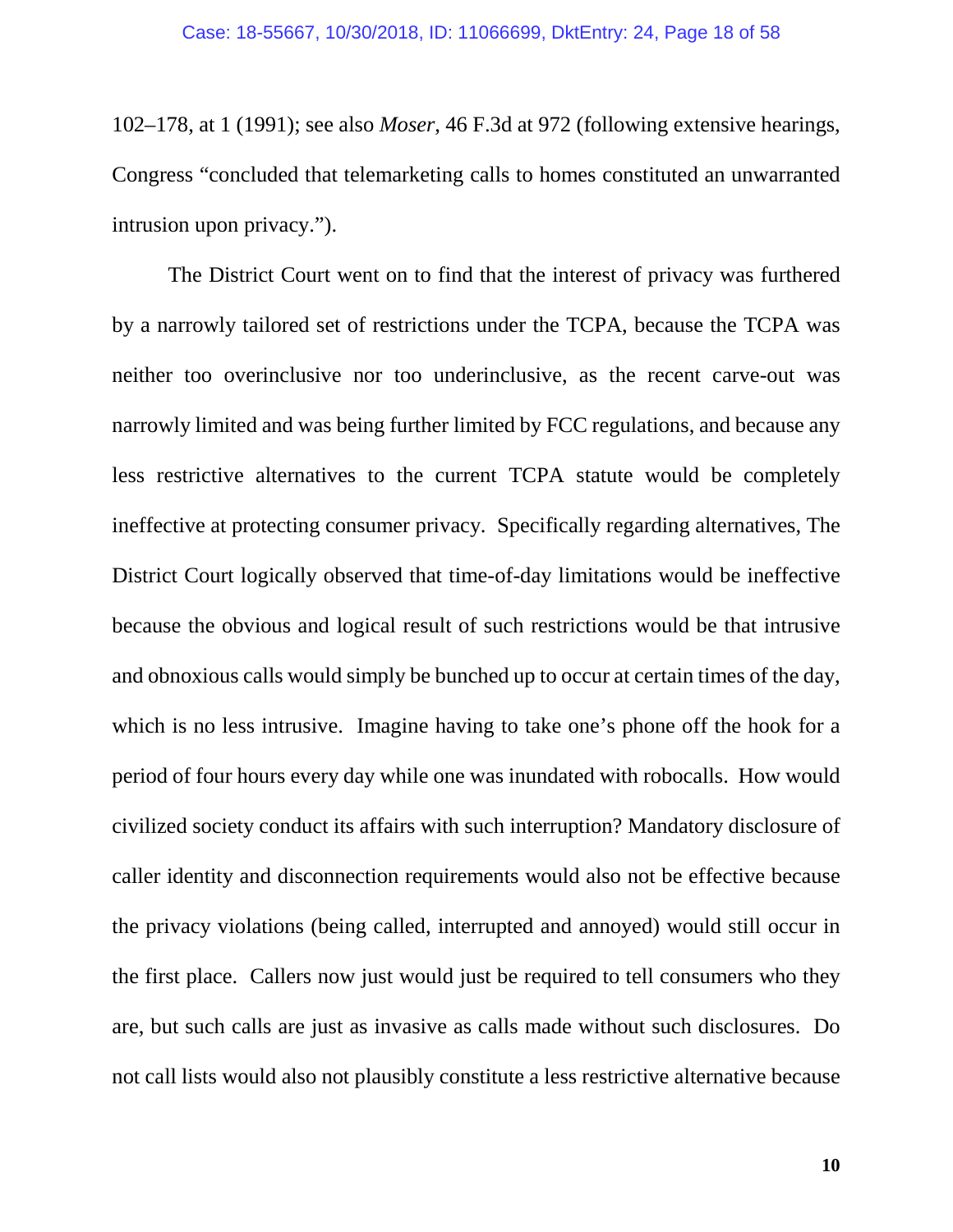they place the burden on consumers to opt out of receiving calls, rather than requiring them to opt in (provide consent) if they are willing to receive such calls. Ultimately, none of these alternatives are as effective as the currently-enacted TCPA.

The District Court's ruling is thorough, well-reasoned, and supported by every district court and appellate decision that has reviewed the constitutionality of the TCPA, both before the 2015 Amendment and after. Charter's appeal presents no reason to deviate from precedent and reverse the District Court's sound decision.

### **STANDARD OF REVIEW**

<span id="page-18-0"></span>This Court reviews the constitutionality of a statute de novo. *Gray v. First Winthrop Corp.*, 989 F.2d 1564, 1567 (9th Cir.1993); *Moser v. F.C.C.*, 546 F.3d 970, 973 ( $9<sup>th</sup>$  Cir. 1995). Judgment on the pleadings, pursuant to Federal Rules of Civil Procedure 12(c), is proper when the moving party clearly establishes on the face of the pleadings that (1) no material issue of fact remains to be resolved; and (2) it is entitled to judgment as a matter of law. *Doleman v. Meiji Mut. Life Ins. Co.*, 727 F.2d 1480, 1482 (9th Cir. 1984). A district court may grant judgment to a defendant only when it is "beyond doubt that the plaintiff can prove no set of facts in support of his claim which would entitle him to relief." *Enron Oil Trading & Transp. Co. v. Walbrook Ins. Co.*, 132 F.3d 526, 529 (9th Cir. 1997)). "For the purposes of the motion, the allegations of the non-moving party must be accepted as true, while the allegations of the moving party which have been denied are assumed to be false."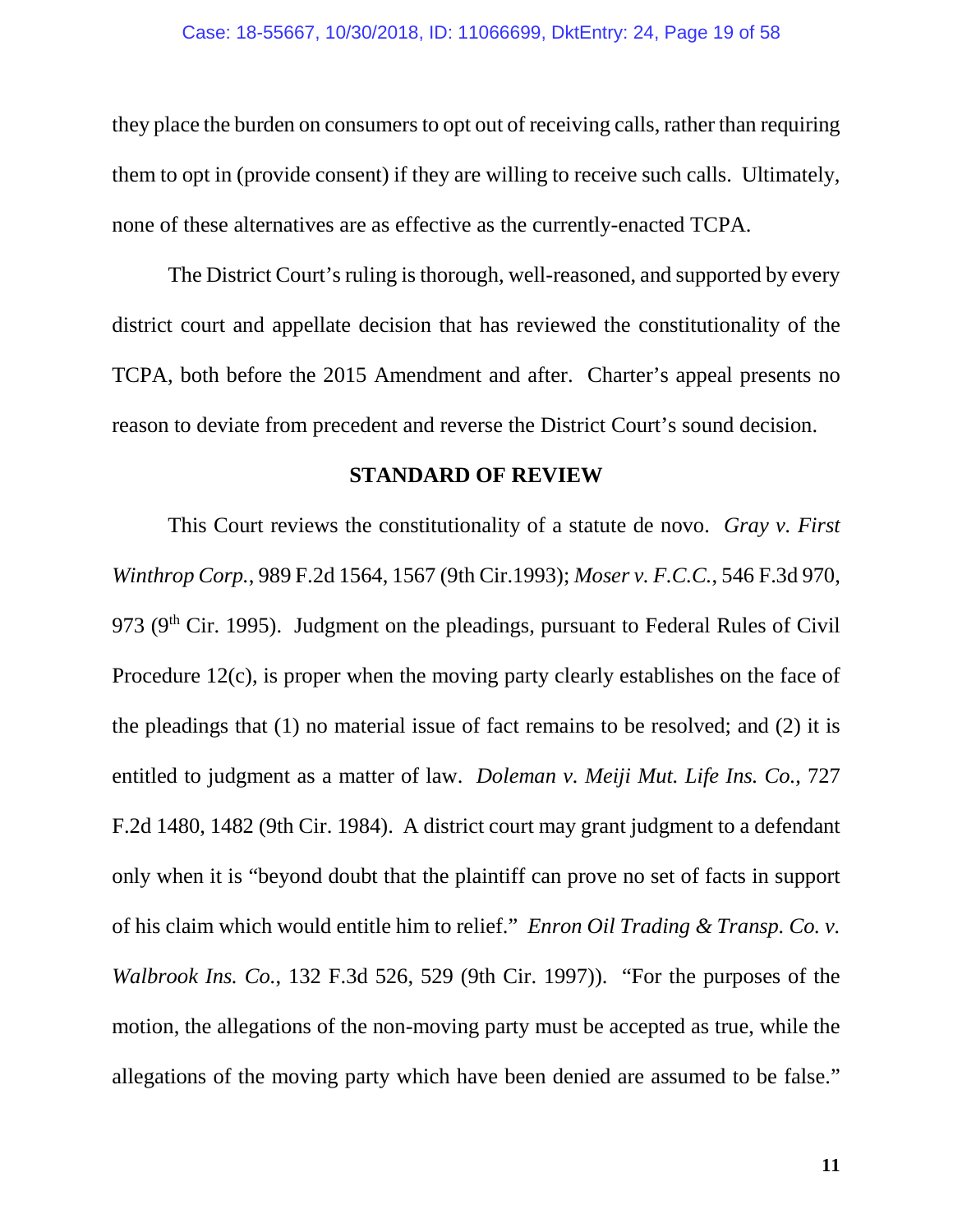*Hal Roach Studios, Inc. v. Richard Feiner 7 Co. Inc.,* 896 F.2d 1542, 1550 (9th Cir. 1990). In deciding a motion for judgment on the pleadings, the court generally is limited to the pleadings and may not consider extrinsic evidence. See Fed. R. Civ. P. 12(c) (stating that a Rule 12(c) motion for judgment on the pleadings should be converted into a Rule 56 motion for summary judgment if matters outside the pleadings are considered by the court).

#### **SUMMARY OF ARGUMENT**

<span id="page-19-0"></span>Charter claims that the District Court erred in denying its Motion for Judgment on the Pleadings and ruling that the TCPA does not violate the First Amendment. Charter is incorrect.

*First*, this Court has already held twice before that the TCPA is a contentneutral statute when there were already fringe exemptions to the TCPA, some of which could be described as content-based. Specifically, at the time of this Court's previous rulings, the TCPA had exceptions for emergency calls, and it provided different standards for determining whether prior express consent has been provided for marketing calls and non-marketing calls. These differences in legal treatment have existed for years, and well before this Court's most recent affirmation of its *Moser* decision that the TCPA is content neutral, in *Campbell-Ewald*, 768 F.3d 871. The only change in the statute since *Campbell-Ewald* is that Congress amended the TCPA in 2015 to also exempt calls that are made to collect government-backed debts.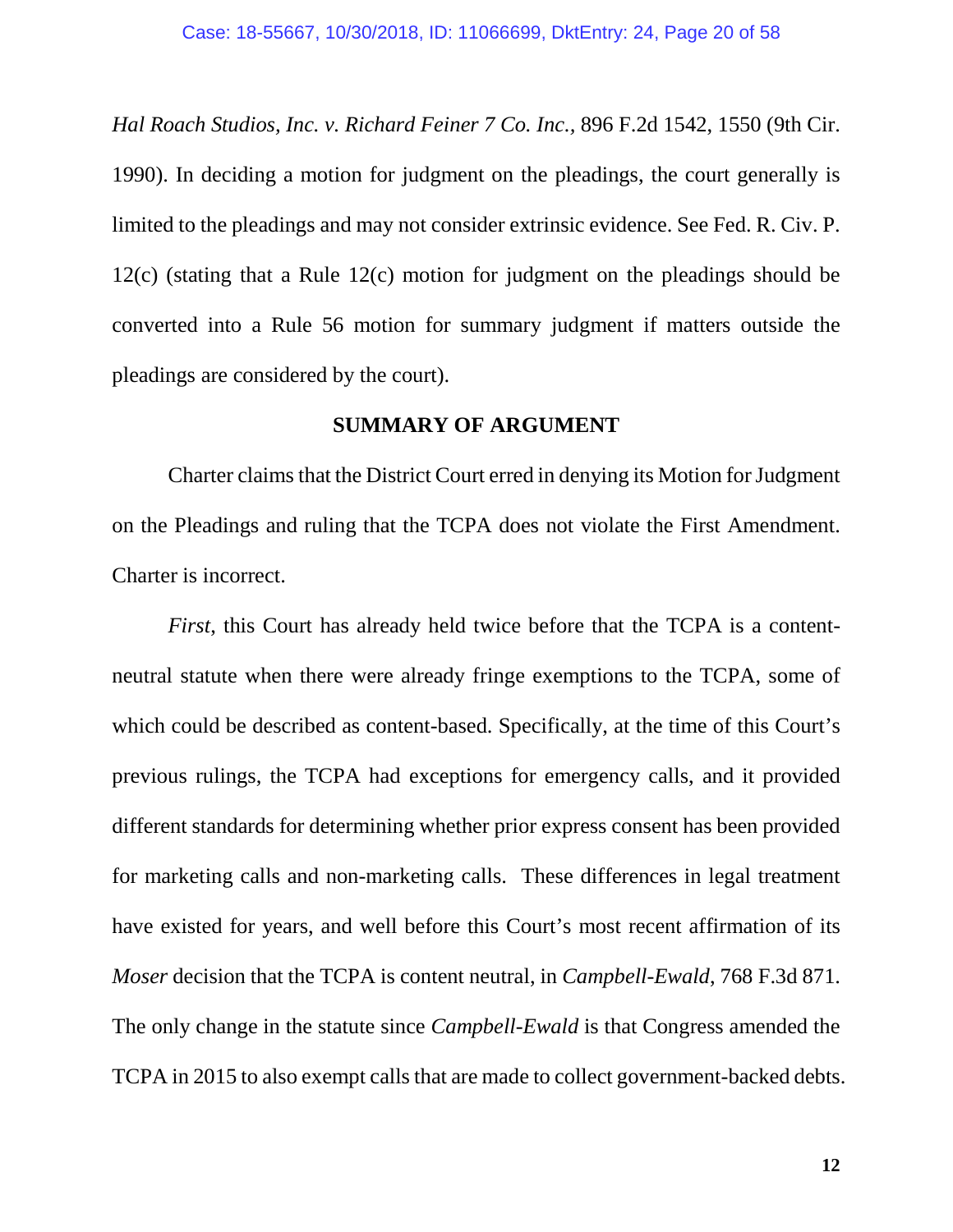If the other exemptions are minimal enough not to render the TCPA content-based, so too is the recent Bipartisan Budget Act's amendment.

*Second*, the Court should apply intermediate scrutiny even if the restriction is content-based because the speech at issue is commercial speech. This Court and the Supreme Court have held that content based discrimination is not of serious concern in the commercial context, and is subject to intermediate scrutiny, not strict scrutiny.

Third, even if strict scrutiny is applied, the TCPA furthers a compelling governmental interest and is narrowly tailored. Consumer privacy has been held by the Supreme Court and the Ninth Circuit to be a critically important governmental interest in other matters. The TCPA was designed to protect this interest, and does so in an effective manner. This has been reinforced numerously by the FCC, as well as recently by This Court, and the D.C. Circuit Court of Appeals. Moreover, the statute is narrowly tailored such that it is neither overinclusive nor underinclusive, and none of the less restrictive alternatives proposed by Charter would be remotely effective as a matter of basic logic to protect consumer privacy.

*Fourth*, even if this Court disagrees and finds that strict scrutiny applies, and that the TCPA does not meet its requirement due to the recent amendment to the TCPA, the amendment should be severed, rather than the entire law being stricken, because the TCPA has been held to be constitutional by this Court in the past, and the amendment is minor in the grand scheme of the statute and easily severable.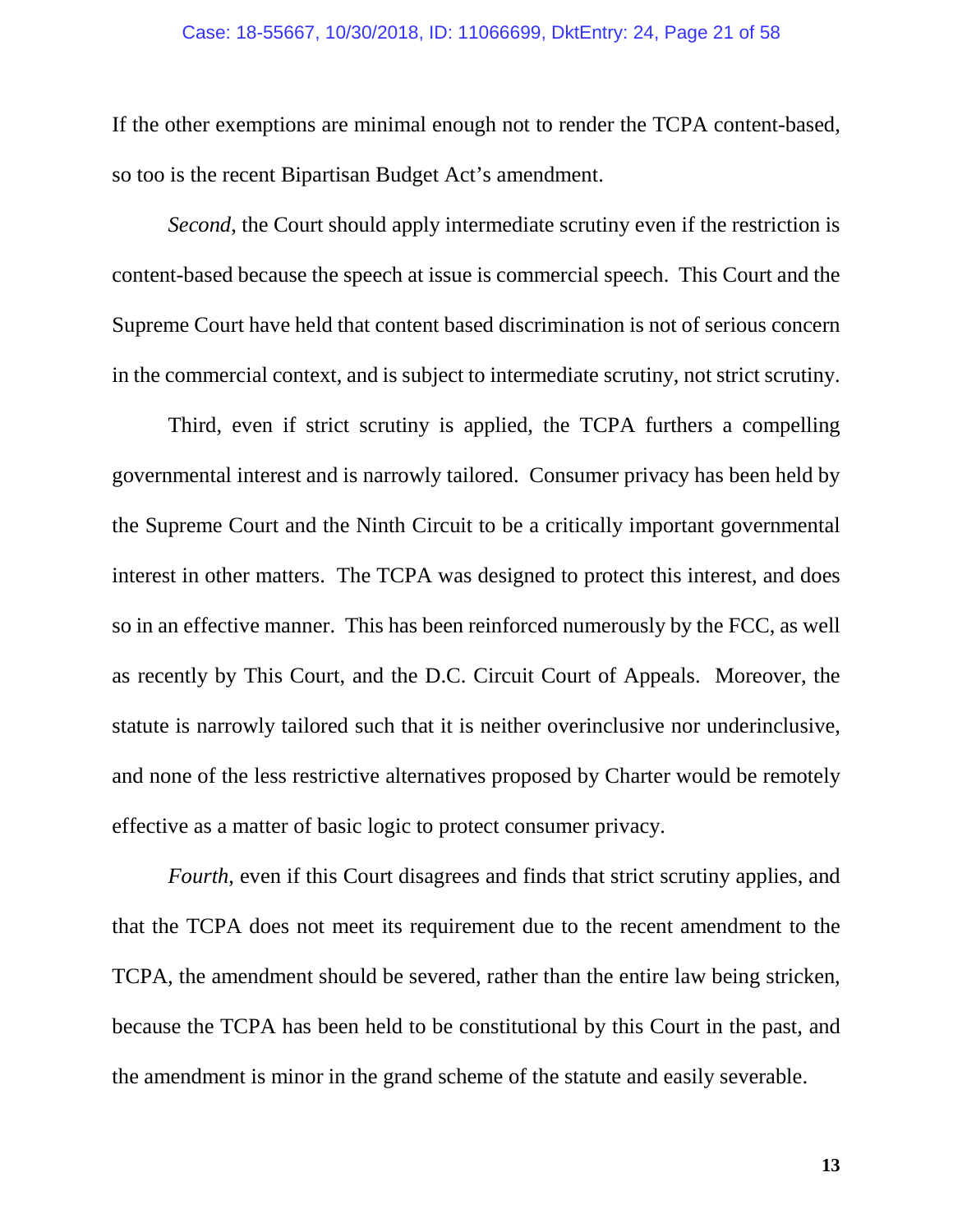## **LEGAL ARGUMENT**

## <span id="page-21-1"></span><span id="page-21-0"></span>**I. The History Of The TCPA Demonstrates That The Statute Protects Consumers' Right To Privacy In A Fair, Targeted, Effective, and Reasonable Manner**

The TCPA is "aimed at protecting recipients from the intrusion of receiving unwanted communications." *St. Paul Fire & Marine Ins. Co. v. Onvia, Inc.,* 2007 U.S. Dist. LEXIS 11650, \*11 (W.D. Wash. Feb. 16, 2007). Indeed, the U.S. Supreme Court has noted that consumers are outraged over the proliferation of automated telephone calls that are intrusive, nuisance calls, found to be an invasion of privacy by Congress. *See Mims v. Arrow Fin. Servs. LLC,* 132 S. Ct. 740, 745  $(2012).<sup>4</sup>$  $(2012).<sup>4</sup>$  $(2012).<sup>4</sup>$  Congress enacted the TCPA in 1991 amidst an unprecedented increase in the volume of automated calls to consumers in America. *Van Patten v. Vertical Fitness Group, LLC, 847 F.3d 1037 (9<sup>th</sup> Cir. 2017); <i>Satterfield v. Simon & Schuster, Inc.*, 569 F.3d 946, 954 (9<sup>th</sup> Cir. 2009) ("The "TCPA was enacted in response to an increasing number of consumer complaints arising from the increased number of telemarketing calls," and "consumers complained that such calls are a 'nuisance and an invasion of privacy.'") This Court recently extensively outlined the history of the

<span id="page-21-2"></span><sup>&</sup>lt;sup>4</sup> The enactment of the TCPA was supported by extensive congressional findings, in relevant part stating that it was enacted "to protect the privacy interests of residential telephone subscribers by placing restrictions on unsolicited, automated telephone calls to the home." S. Rep. No. 102–178, at 1 (1991); *see also Moser*, 46 F.3d at 972 (following extensive hearings, Congress "concluded that telemarketing calls to homes constituted an unwarranted intrusion upon privacy.").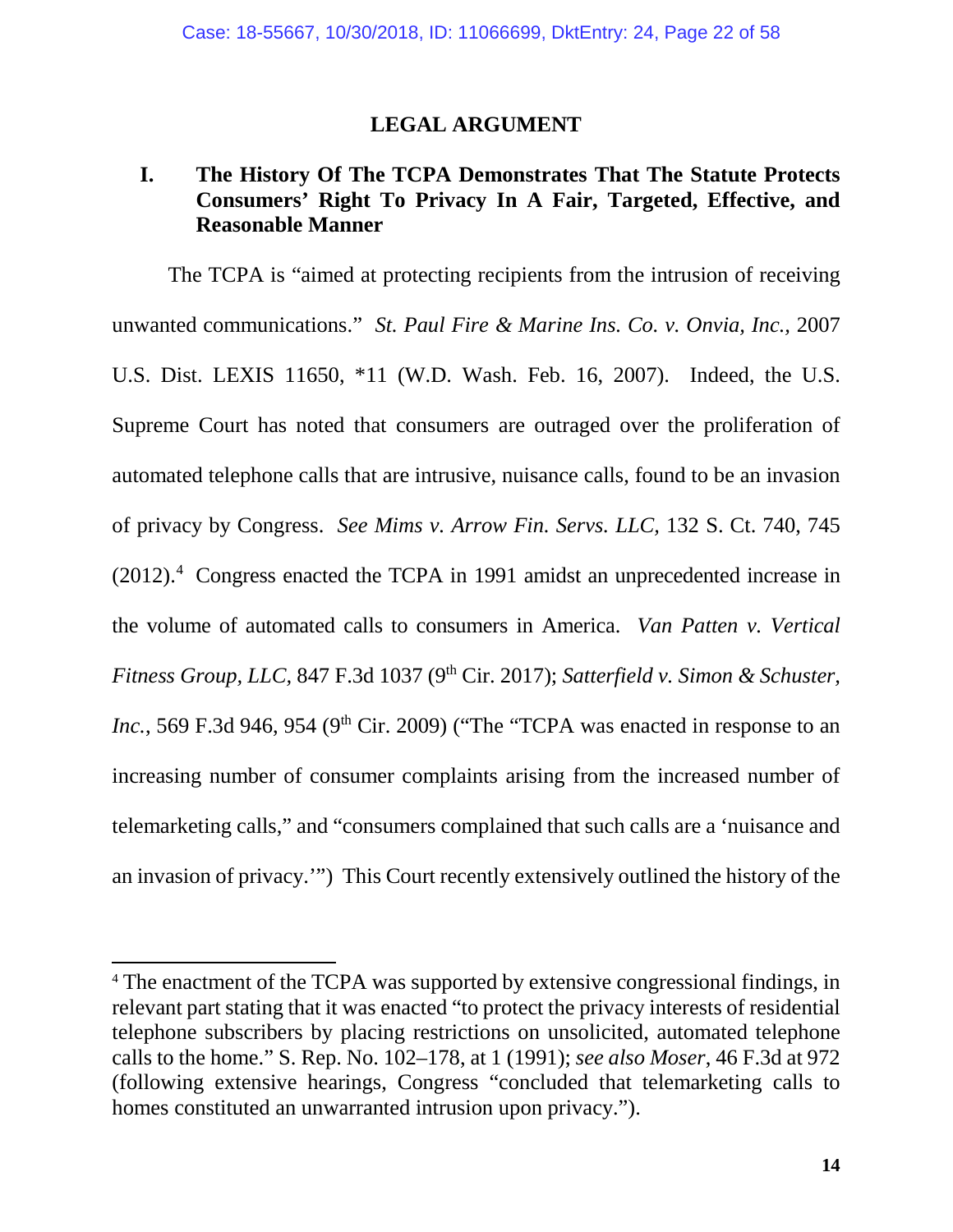TCPA in *Marks v. Crunch San Diego, LLC*, 904 F.3d 1041, 1044 (9<sup>th</sup> Cir. 2018).

Notably, the Court observed that the exponentially rising volume of automated telemarketing calls<sup>[5](#page-22-0)</sup> posed not only an interruption to consumers' peace of mind and an infringement of their privacy rights and a public nuisance, but also a danger to public safety:

Recipients deemed that "automated telephone calls that deliver an artificial or prerecorded voice message are more of a nuisance and a greater invasion of privacy than calls placed by 'live' persons." S. Rep. No. 102-178, at 4. Among other reasons, "[t]hese automated calls cannot interact with the customer except in preprogrammed ways, do not allow the caller to feel the frustration of the called party" and deprive customers of "the ability to slam the telephone down on a live human being." *Id*. at 4 & n.3 (citation omitted). Congress also noted surveys wherein consumers responded that the two most annoying things were  $(1)$  "[p]hone calls from people selling things" and  $(2)$ "phone calls from a computer trying to sell something." H.R. Rep. No. 102-317, at 9.

The volume of automated telemarketing calls was not only an annoyance but also posed dangers to public safety. S. Rep. No. 102-177, at 20 (1991). "Due to advances in autodialer technology," the machines could be programmed to call numbers in large sequential blocks or dial random 10-digit strings of numbers. *Id*. This resulted in calls hitting hospitals and emergency care providers "and sequentially delivering a recorded message to all telephone lines." *Id*. And because some autodialers would "not release [the line] until the prerecorded message is played, even when the called party hangs up," H.R. Rep. No. 102- 317, at 10, there was a danger that the autodialers could "seize"

<span id="page-22-0"></span><sup>&</sup>lt;sup>5</sup> See 137 Cong. Rec. S16,971 (daily ed. June 27, 1991) (statement of Rep. Pressler); citing a fourfold increase in telemarketing calls between 1084 and 1990, which Congress attributed to a rise in the use of automated telephone dialing systems. See also S. Rep. No. 102-178, at 2 (1991). Advertisers found these autodialers highly efficient because they could send thousands of messages to consumers at once without human intervention. H.R. Rep. No. 102-317, at 6-10 (1991).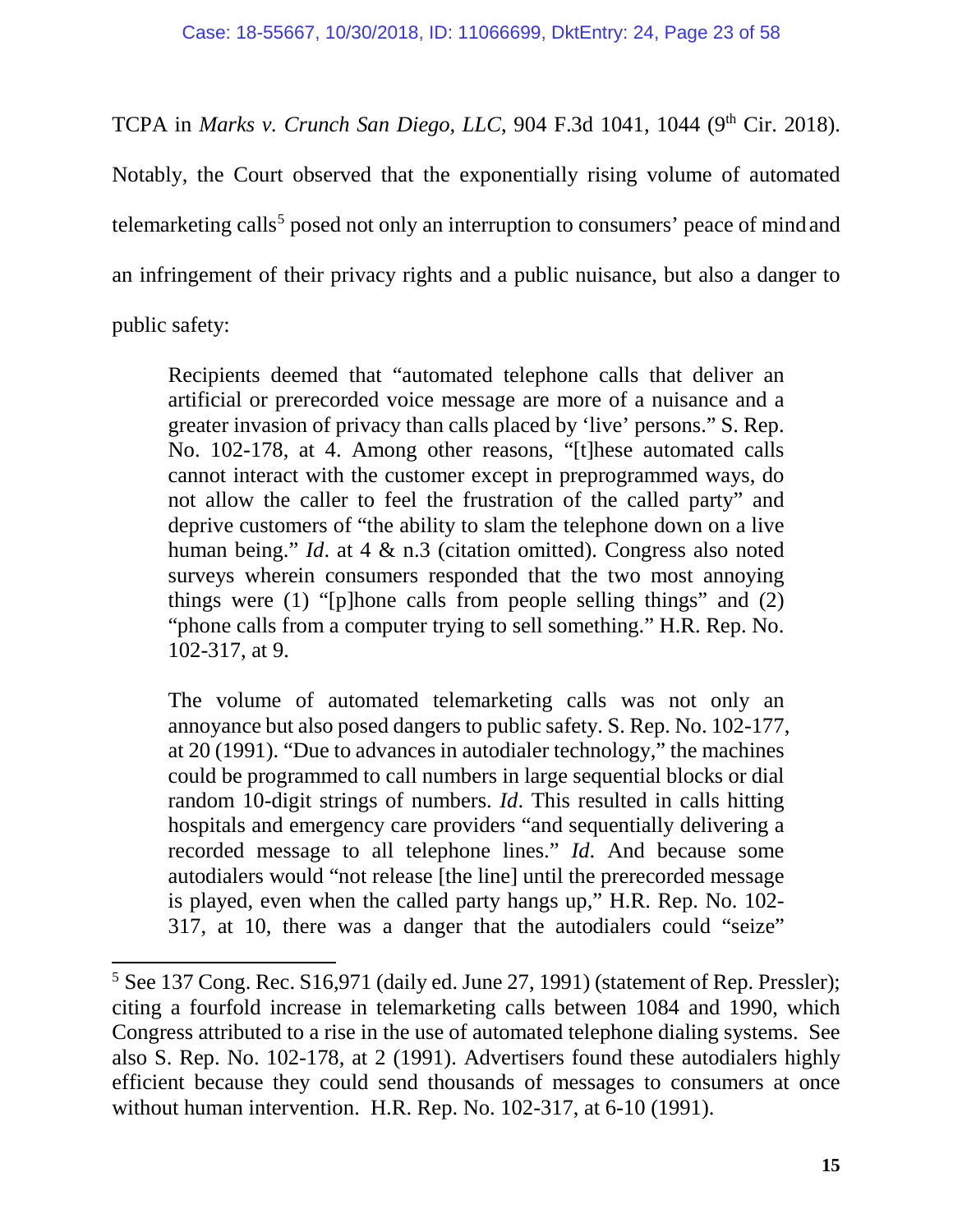emergency or medical assistance telephone lines, rendering them inoperable, and "dangerously preventing those lines from being utilized to receive calls from those needing emergency services," H.R. Rep. No. 101-633, at 3 (1990). Representative Marge Roukema noted that it was "not just calls to doctors' offices or police and fire stations that pose a public health hazard." 137 Cong. Rec. H35,305 (daily ed. Nov. 26, 1991) (statement of Rep. Roukema). She recounted "the sheer terror" of a New York mother who, when she tried to call an ambulance for her injured child, "picked up her phone only to find it occupied by a computer call that would not disconnect." Id. at 35,305–06.

In light of these and other concerns, Senator Hollings introduced a bill to amend the Communications Act of 1934, in order to "protect the privacy interests of residential telephone subscribers by placing restrictions on unsolicited, automated telephone calls to the home and to facilitate interstate commerce by restricting certain uses of facsimile (fax) machines and automatic dialers." S. Rep. No. 102-178, at 1. This bill became the Telephone Consumer Protection Act of 1991.

*Marks v. Crunch San Diego, LLC*, 904 F.3d 1041, 1043-44 (9<sup>th</sup> Cir. 2018).<sup>[6](#page-23-0)</sup> In other

words, the TCPA is an important consumer protection statute designed to prevent

the exact conduct which occurred in this case: intrusive and unwanted automated

<span id="page-23-0"></span><sup>6</sup> This Court believed that the *Marks* decision was so important that when Crunch San Diego requested en banc review, it was denied without a single judge voting to rehear the matter. See *Marks v. Crunch San Diego, LLC*, 14-56834 Dkt. No. 119. The Ninth Circuit continued its trend of upholding the importance of consumer privacy issues under the TCPA by reversing an order granting summary judgment in the case of *Self-Forbes v. Advanced Call Center Technologies, LLC*, 2018--- Fed.Appx. ----2018 WL 5414613 (9<sup>th</sup> Cir. Oct. 29, 2018) (It is unknown at the time of the filing of this Brief whether the decision will be selected for publication). What is clear is that recent trends in Ninth Circuit TCPA jurisprudence recognize that privacy and peace of mind are compelling governmental interests.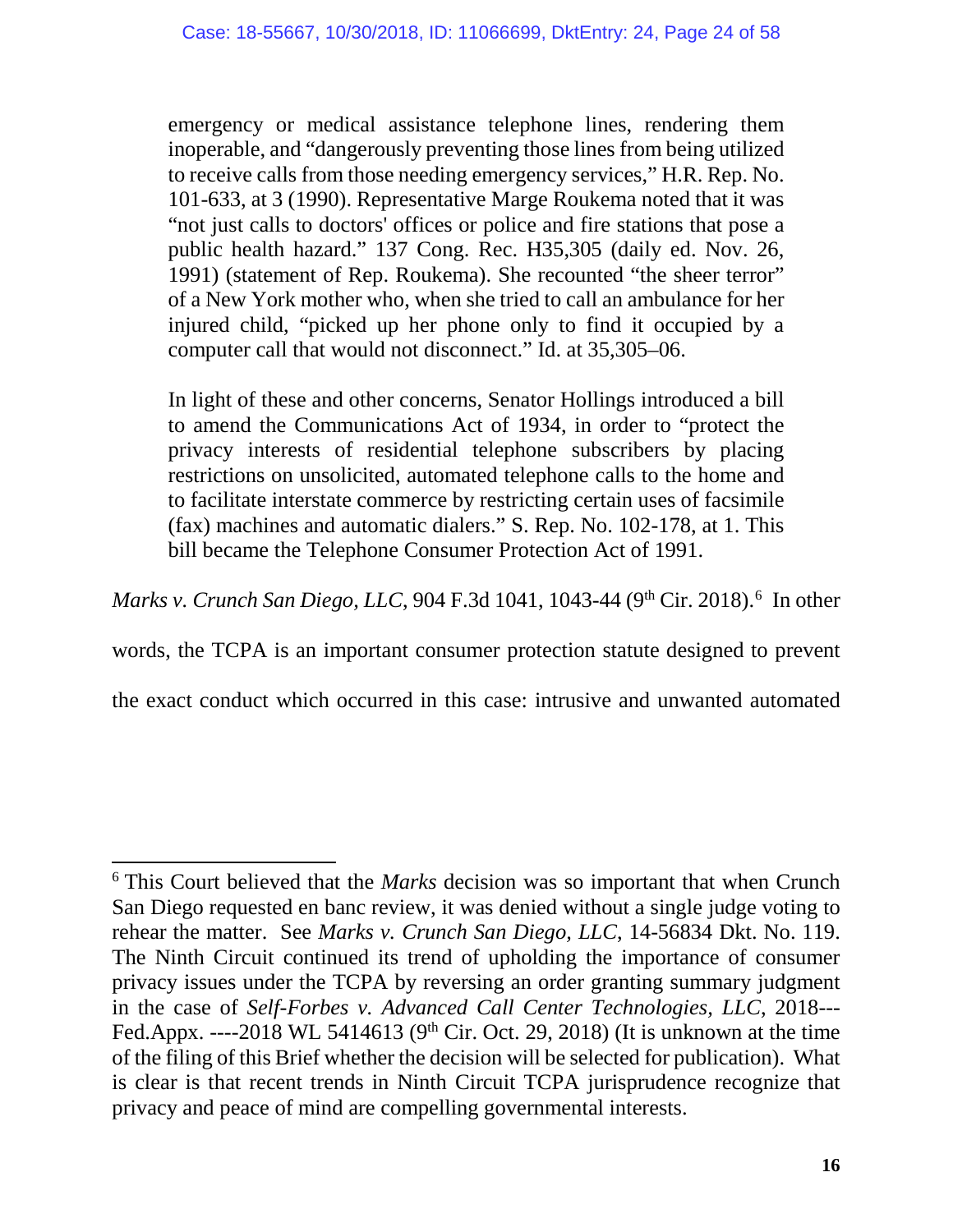marketing calls that drive people crazy, invade recipients' privacy, and pose both a

public nuisance and hazard to well-being, sanity, health and safety.<sup>[7](#page-24-0)</sup>

The TCPA combats the threat to privacy caused by such automated calling practices, stating it is unlawful:

> **(A)** to make any call **(other than a call made for emergency purposes or made with the prior express consent of the called party)** using any automatic telephone dialing system **or an artificial or prerecorded voice—. . . (iii)** to any telephone number assigned to a **paging service,**  cellular telephone service**...**

47 U.S.C. § 227(b)(1)(A)(iii) (emphasis added). Where a call is made to a cellular phone, the TCPA applies regardless of the content or purpose of the call. *See* 47 U.S.C. § 227(b)(1). *See also Moser v. F.C.C.,* 46 F. 3d 970, 973 (9th Cir. 1995); *Gager v. Dell Fin. Servs., LLC,* 727 F.3d 265, 273 (3d Cir. 2013); *Iniguez v. The CBE Group*, 969 F.Supp.2d 1241, 1247 (E.D. Cal. 2013). A single automated call placed via an ATDS without prior express consent violates the TCPA. *Satterfield v. Simon & Schuster, Inc*., 569 F.3d 946, 956 (9th Cir. 2009).

The plain language of the TCPA itself demonstrates that the restrictions on speech under the TCPA are narrowly tailored so as to achieve Congress's compelling

<span id="page-24-0"></span><sup>&</sup>lt;sup>7</sup> Congress set forth to achieve these goals by enacting a statute which would 1) significantly limit the volume of phone calls that people receive on their residential and wireless phones which they do not invite (because people do not like receiving such calls), and 2) prevent automated messages from being used to transmit messages via phone calls (because people especially do not like these types of calls).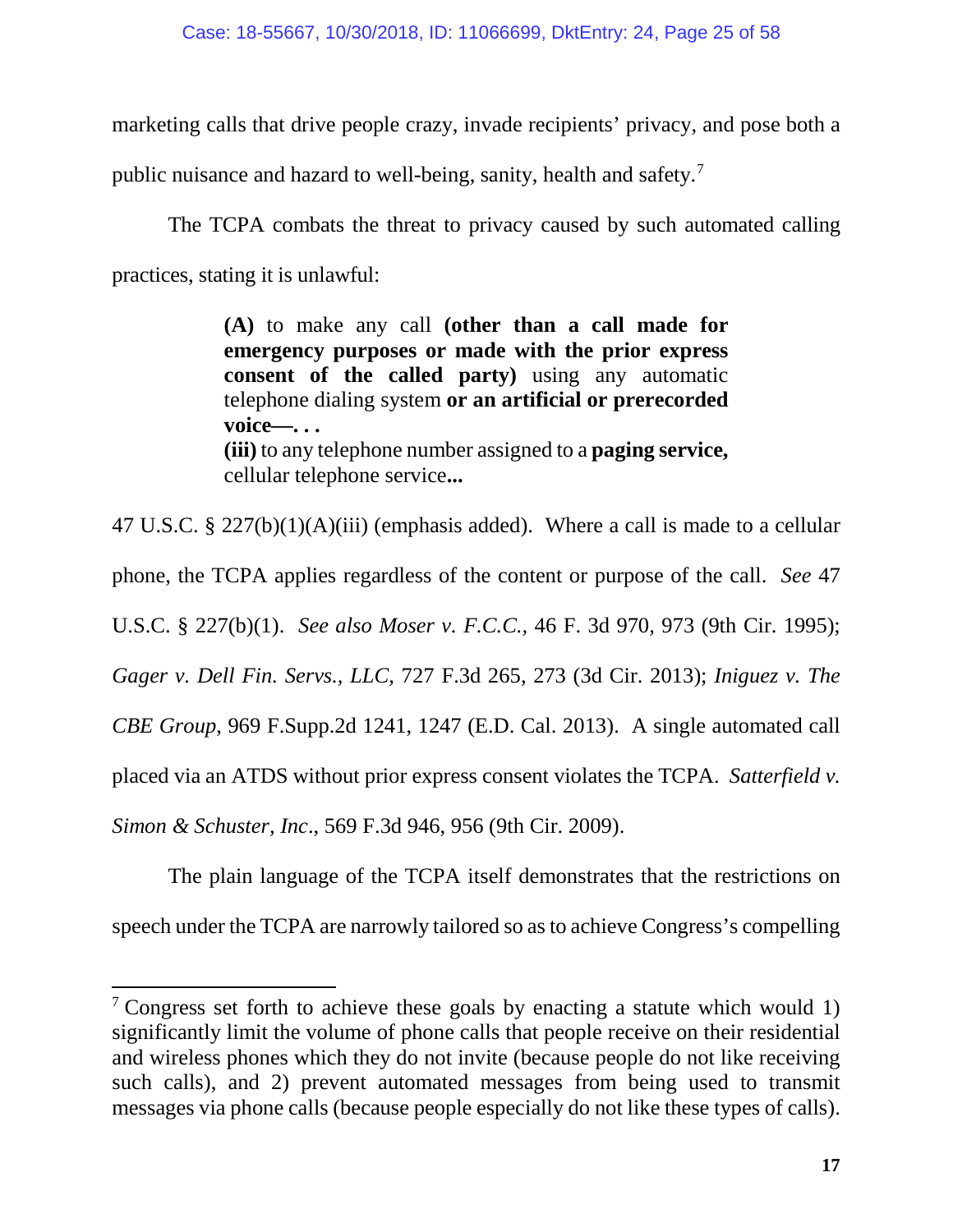governmental interests. The clear goal of the TCPA was to outlaw phone calls that were made by use of "any automatic telephone dialing system or an artificial or prerecorded voice"[8](#page-25-0) and only where such calls were placed without "prior express consent of the called party." *Id*.; citing 47 U.S.C. § 227(b)(l)(A)(iii). Recently, the TCPA was amended by Congress as part of the Bipartisan Budget Act of 2015, Pub. L. No. 114–74, 129 Stat. 584, 588 (2015), which added a single carve-out from liability if calls were "made solely to collect a debt owed to or guaranteed by the United States."<sup>[9](#page-25-1)</sup> The TCPA also had already carved out an exemption for emergency calls.  $227(b)(l)(A)(iii)$ .

[W]e conclude that the statutory definition of ATDS is not limited to devices with the capacity to call numbers produced by a "random or sequential number generator," but also includes devices with the capacity to dial stored numbers automatically. Accordingly, we read [§](https://1.next.westlaw.com/Link/Document/FullText?findType=L&pubNum=1000546&cite=47USCAS227&originatingDoc=Ic4414700bcf211e8afcec29e181e0751&refType=RB&originationContext=document&transitionType=DocumentItem&contextData=(sc.UserEnteredCitation)#co_pp_7b9b000044381)   $227(a)(1)$  to provide that the term automatic telephone dialing system means equipment which has the capacity—(1) to store numbers to be called or (2) to produce numbers to be called, using a random or sequential number generator—and to dial such numbers.

<span id="page-25-1"></span>**<sup>9</sup>** Regarding the 2015 amendment to the TCPA, the Ninth Circuit further held:

We "presume that when Congress amends a statute, it is knowledgeable about judicial decisions interpreting the prior legislation." *Porter v. Bd. of Trs. of Manhattan Beach Unified Sch. Dist.*, 307 F.3d 1064, 1072 (9th Cir. 2002). Because we infer that Congress was aware of the existing definition of ATDS, its decision not to amend the statutory

<span id="page-25-0"></span><sup>&</sup>lt;sup>8</sup> In *Marks v. Crunch San Diego, LLC*, 904 F.3d 1041, 1052 (9<sup>th</sup> Cir. Sept. 20, 2018), the Ninth Circuit analyzed the 2003, 2008 and 2015 FCC Orders, the *ACA* decision, the plain language of the statute, as well as the recent 2015 amendments to the TCPA enacted by Congress, and held: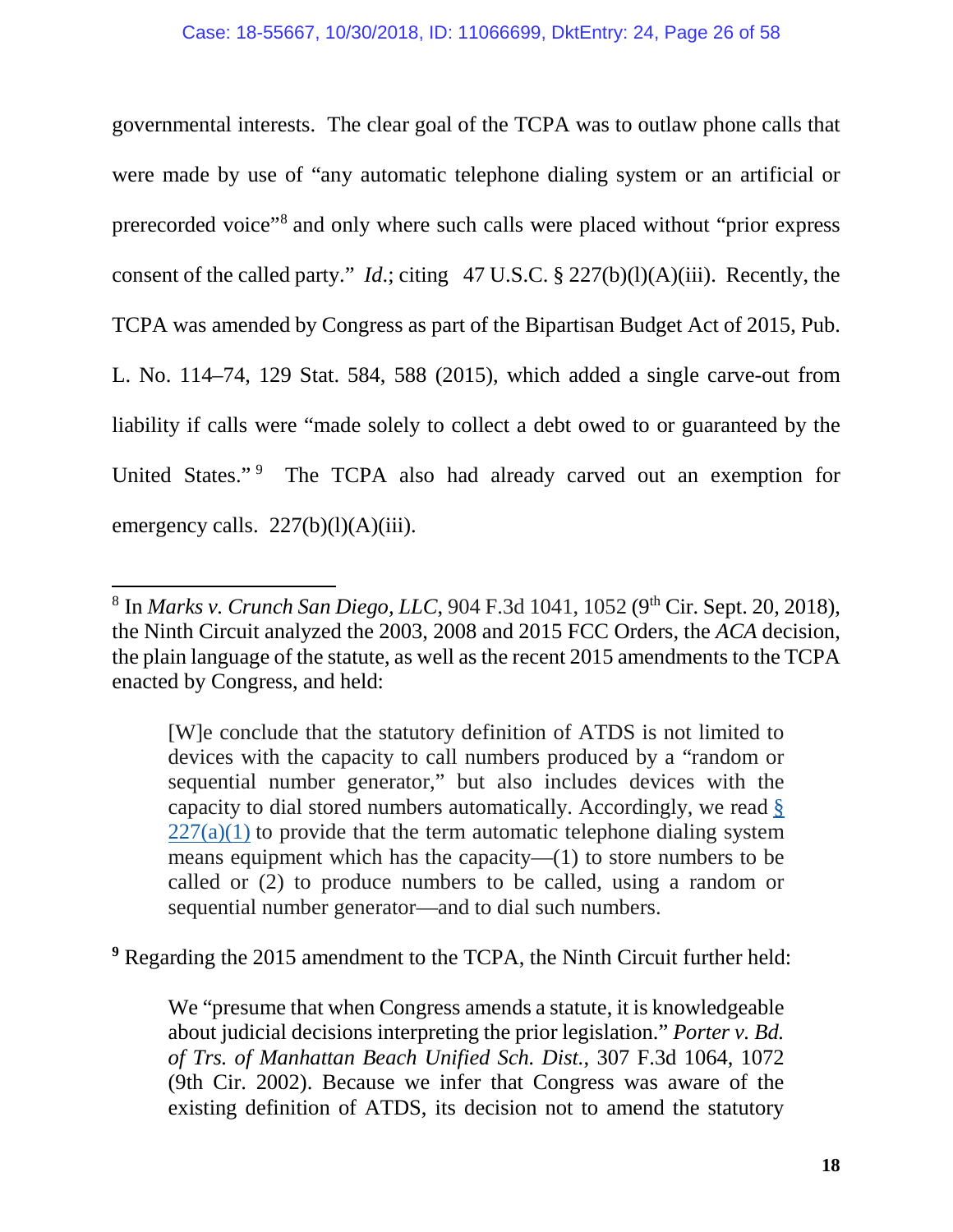The Federal Communications Commission ("FCC") is expressly granted the authority to "prescribe regulations to implement the requirements" of the TCPA, so long as efforts to regulate the statute would "not adversely affect the privacy rights" that the law seeks to protect. 47 U.S.C.  $\S$  227(b)(2). Despite the existence of this strong statutory language, and hefty penalties for violating the TCPA, the FCC confirmed in 2003 that "telemarketing calls are even more of an invasion of privacy than they were in 1991," and "we believe that the record demonstrates that telemarketing calls are a substantial invasion of residential privacy, and regulations that address this problem serve a substantial government interest." *Rules and Regulations Implementing The Telephone Consumer Protection Act of 1991*, 18 F.C.C.R. 14014 (2003), F.C.C. Comm'n Order No. 03-153, modified by 18 F.C.C.R. 16972. Things have only gotten worse since that time, according to the FCC's 2015 Order:

Last year alone, we received more than 215,000 such complaints. The data reveal the scale of the robocall problem. The individual stories behind them reveal the costs.

Consider Brian, who writes: "Robocalls are a daily occurrence on both my landline, and increasingly, on my mobile number. These interruptions impact my productivity. Each call takes me off task and further time is lost trying to pick up where I left off when the

Marks, 904 F.3d 1041, 1052 (9<sup>th</sup> Cir. Sept. 20, 2018).

definition of ATDS to overrule the FCC's interpretation suggests Congress gave the interpretation its tacit approval.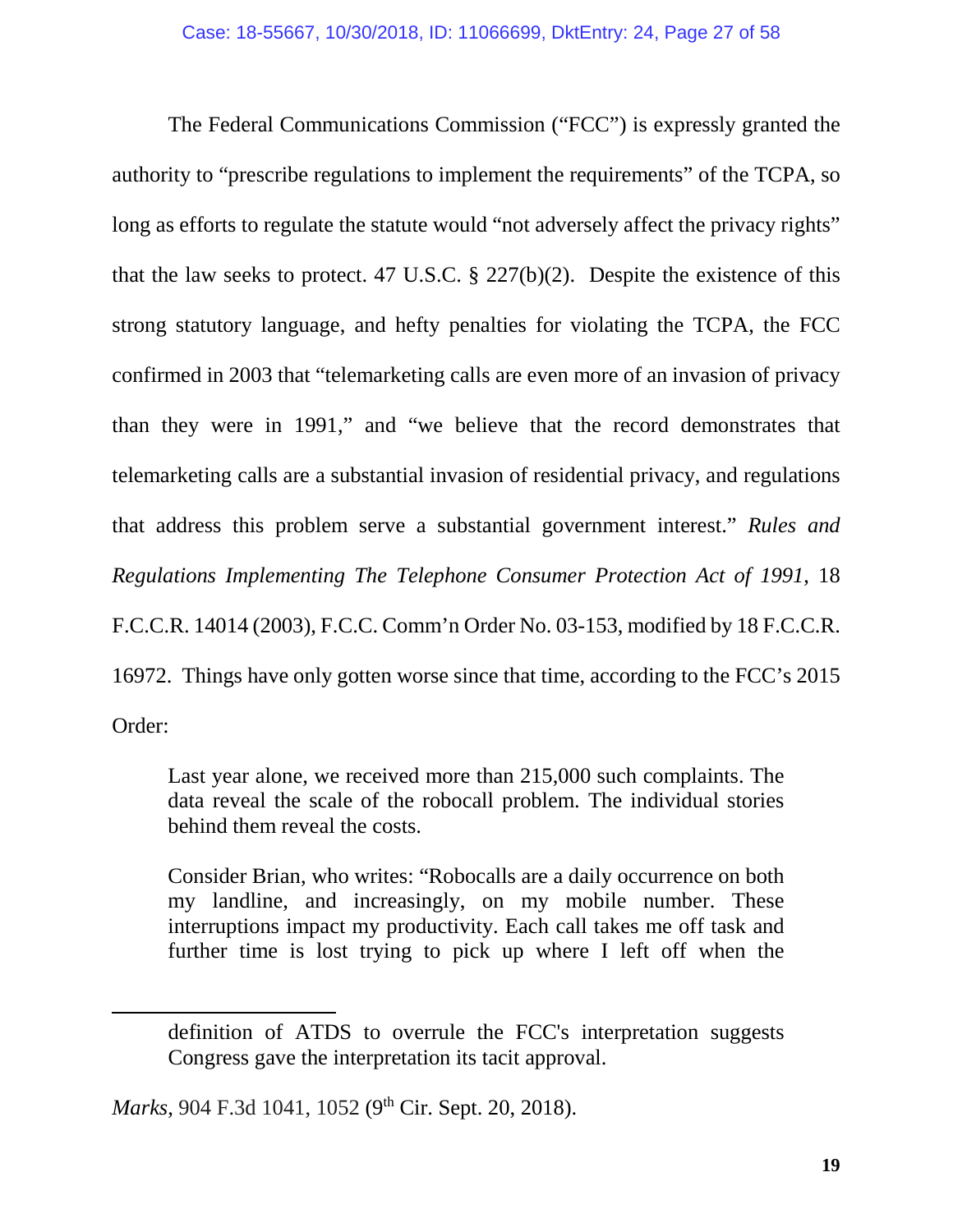interruption occurred. . . . We The Consumers pay for these telephony services; these are our phones and we deserve to be allowed to control who calls us."

Or how about Peggy, who writes: "I live in a large home and have many medical issues . . . .[T]hese robocalls . . . cause me to stress out because I can't get to the phone . . . . Simply put, it's stalking. . . . It's more than just annoying, it's unethical. . . . They are invading my privacy, period."

And it's not just calls, it's text messages too. One consumer told us they received 4,700 unwanted texts over a 6-month period.

Our vehicle for helping consumers today is resolving an unprecedented number of requests for clarification. We rule on 21 separate matters that collectively empower consumers to take back control of their phones. These rulings have a simple concept: you are the decision maker, not the callers.

…

We also clarify that callers cannot skirt their obligation to get a consumer's consent based on changes to their calling equipment or merely by calling from a list of numbers. We make it clear that it should be easy for consumers to say "no more" even when they've given their consent in the past.

And if you have the bad luck of inheriting a wireless number from someone who wanted all types of robocalls, we have your back. We make it clear first that callers have a number of tools to detect that the number has changed hands and that they should not robocall you, and we provide the caller one single chance to get it wrong before they must get it right. This is critical because we have heard from consumers that getting stuck with a reassigned number can lead to horrible consequences. One consumer received 27,809 unsolicited text messages over 17 months to one reassigned number, despite their requests to stop the texts.

Some argue that we have not updated the TCPA to reflect modern calling and consumer expectations in an increasingly mobile-phone world, and this hurts businesses and other callers. Quite the contrary: we provide the clarifications that responsible businesses need to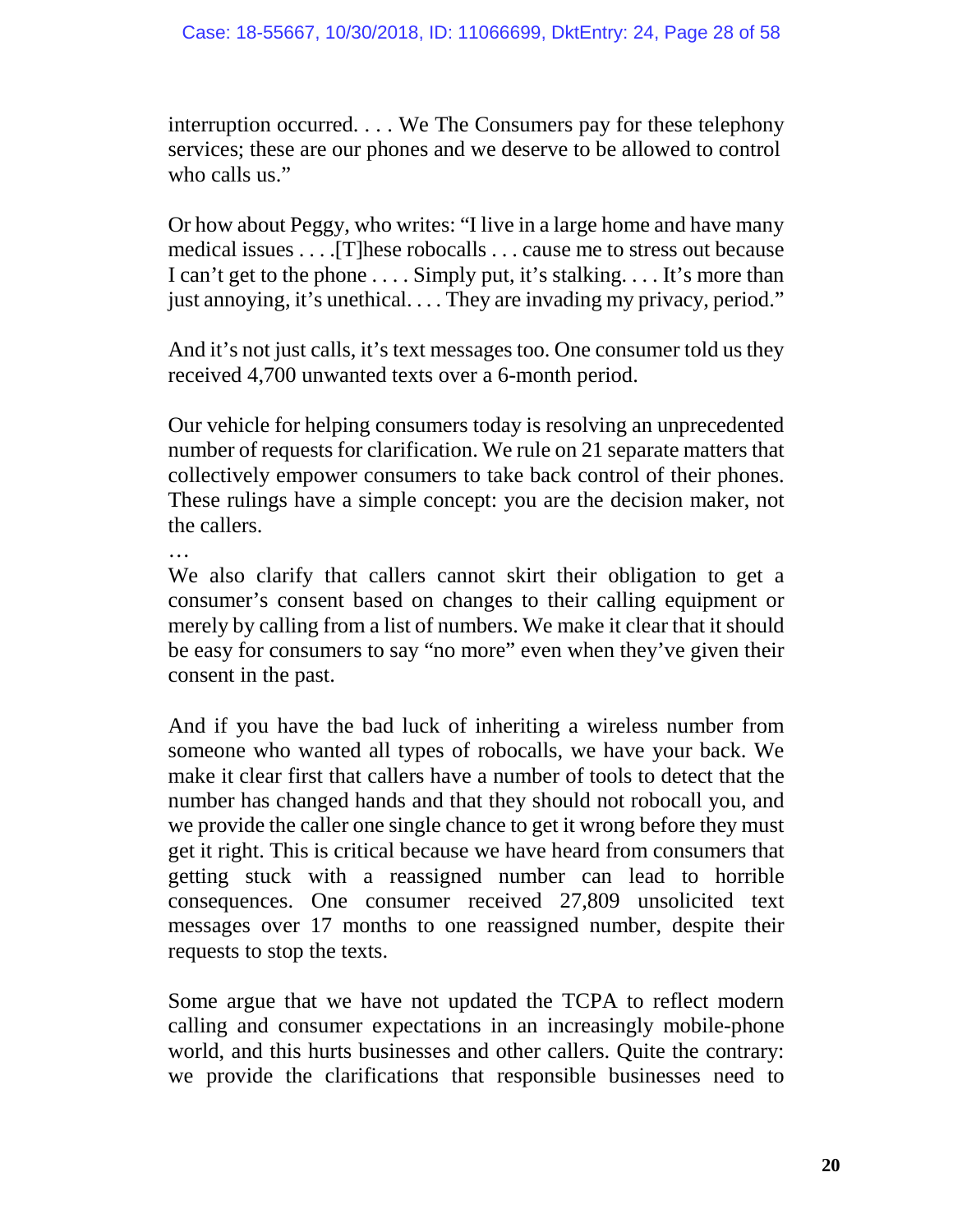responsibly use robocalling equipment. Indeed, we interpret the TCPA in a commonsense way that benefits both callers and consumers.

… We all love our phones, and we now carry them wherever we go. Today, we give consumers their peace back. It's simple: consumers should be able to make the decision about whether they receive automated calls. If they want them, they can consent. And if they don't consent, they should be left alone.

*Rules & Regulations Implementing the Tel. Consumer Prot. Act of 199*1, 30 FCC

Rcd. 7961, 8066-67 (2015) (Statement of Chairman Tom Wheeler). In other words,

the TCPA serves an essential purpose, and without this statute, the dam which holds

back the flood of intrusive calls will burst. Limiting the statute to obviously less

effective means, as Charter suggests, is certainly not the answer.

## <span id="page-28-0"></span>**II. The Ninth Circuit Has Previously Upheld The Constitutionality Of The TCPA, And Should Follow Its Prior Decisions**

In *Moser v. FCC*, 46 F.3d 970 (9th Cir. 1995), this Court explained:

Congress held extensive hearings on telemarketing in 1991. Based upon these hearings, it concluded that telemarketing calls to homes constituted an unwarranted intrusion upon privacy. The volume of such calls increased substantially with the advent of automated devices that dial up to 1,000 phone numbers an hour and play prerecorded sales pitches. S .Rep. No. 102–178, 102d Cong., 1st Sess. (1991), *reprinted in* 1991 U.S.C.C.A.N. 1968, 1970. By the fall of 1991, more than 180,000 solicitors were using automated machines to telephone 7 million people each day. *Id.*

In addition to the sheer volume of automated calls, Congress determined that such calls were "more of a nuisance and a greater invasion of privacy than calls placed by 'live' persons" because such calls "cannot interact with the customer except in preprogrammed ways" and "do not allow the caller to feel the frustration of the called party...."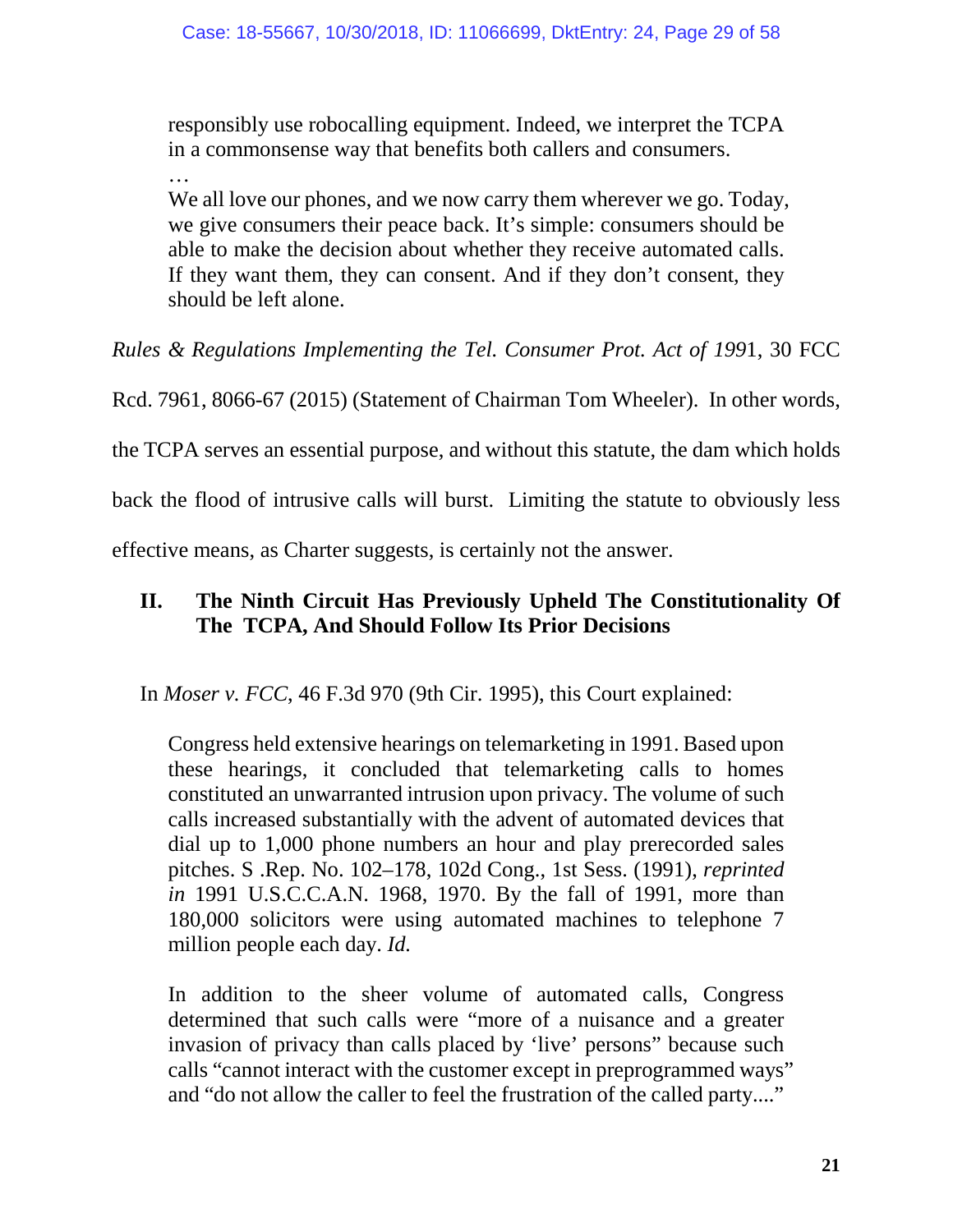*Id.* at 1972. Customers who wanted to remove their names from calling lists were forced to wait until the end of taped messages to hear the callers' identifying information. Prerecorded messages cluttered answering machines, and automated devices did not disconnect immediately after a hang up. *Id*. at 1972. In a survey conducted for a phone company, 75 percent of respondents favored regulation of automated calls, and half that number favored a ban on all phone solicitation. *Id.* at 1970. Although 41 states and the District of Columbia have restricted or banned intrastate automated commercial calls, many states asked for federal legislation because states may not regulate interstate calls. *Id.*

*Id.* at 972; see also 47 U.SC. §227(b)(1)(A)(iii); *aff'd on other grounds*, 136 S. Ct. 663 (2016).

In upholding the TCPA against a First Amendment challenge *Moser* held that the TCPA "… should be analyzed as a content-neutral time, place, and manner restriction." *Moser*, 46 F.3d at 973. Applying the constitutional standards applicable to such restrictions, this Court found the statute constitutional because "the restrictions are justified without reference to the content of the restricted speech… they are narrowly tailored to serve a significant governmental interest, and … they leave open ample alternative channels for communication of the information." *Id.* at 973 (internal quotation marks and citations omitted). The court "upheld the statute after finding that the protection of privacy is a significant interest, the restriction of automated calling is narrowly tailored to further that interest, and the law allows for 'many alternative channels of communication.'" *Campbell-Ewald*, 768 F.3d at 876 (quoting *Moser*, 46 F.3d at 974-75). The only thing that has changed since *Moser*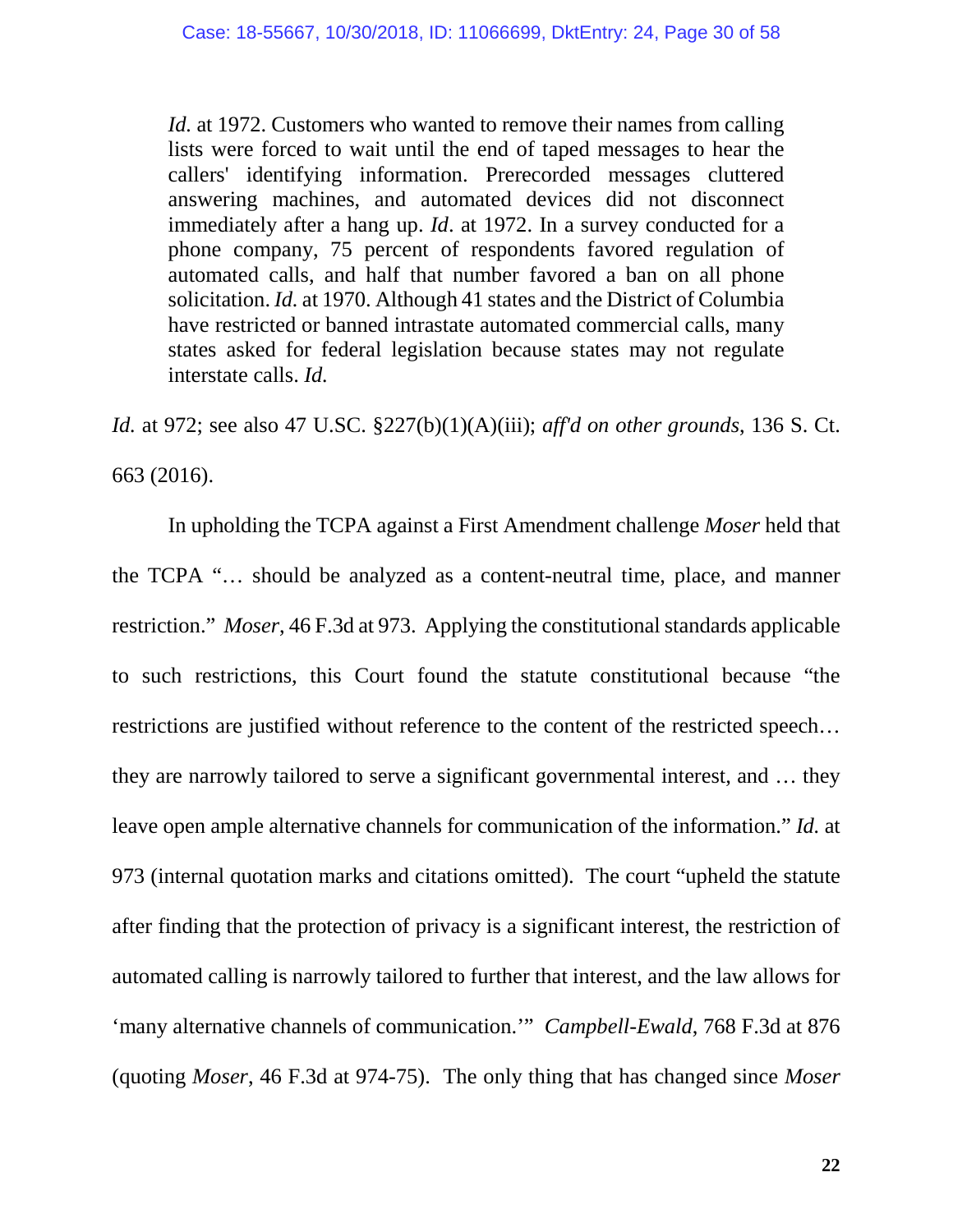and *Campbell-Ewald* were decided is that Congress added a single carve out, which partially exempts calls "made solely to collect a debt owed to or guaranteed by the United States." This carve out is subject to FCC regulations narrowing and restricting its impact. See FCC 2016 Order, 31 FCC Red. at 9088–94 (issuing a proposed rule limiting the number of federal debt collection calls to three within a 30–day period and limiting call lengths to 60 seconds or less, among other restrictions.)

## **III. The TCPA Remains Constitutional.**

Charter asks this Court to hold that its previous decisions upholding the TCPA are dead letters and that the TCPA is facially unconstitutional under the First Amendment. Every court to face this argument, both before and after the amendment of the TCPA to provide an exception for government-debt-collection calls, has rejected it.[10](#page-30-0) A number of courts have reviewed the exact argument raised by Charter

<span id="page-30-0"></span><sup>10</sup> *Gomez v. Campbell-Ewald Co.*, 768 F.3d 871 (9th Cir. 2014); *Physicians Healthsource, Inc. v. Stryker Sales Corp*., 65 F. Supp. 3d 482, 497 (W.D. Mich. 2015); *Centerline Equip. Corp. v. Banner Personnel Serv., Inc.*, 545 F. Supp. 2d 768 (N.D. Ill. 2008); *Holtzman v. Caplice*, 2008 WL 2168762 (N.D. Ill. May 23, 2008); *State of Okla. ex rel. Edmondson v. Pope*, 505 F. Supp. 2d 1098 (W.D. Okla. 2007); *Italia Foods, Inc. v. Marinov Enterprises, Inc*., 2007 WL 4117626 (N.D. Ill. Nov. 16, 2007); *Accounting Outsourcing, L.L.C. v. Verizon Wireless Personal Communications, L.P*., 329 F. Supp. 2d 789, 805–818 (M.D. La. 2004); *Harjoe v. Herz Fin*., 108 S.W.3d 653 (Mo. 2003); *Margulis v. P & M Consulting, Inc.*, 121 S.W.3d 246 (2003); *Stefano & Associates v. Global Lending Grp*., 2008 WL 186638 (2008); *Phillip Randolph Enterprises, L.L.C. v. Rice Fields*, 2007 WL 129052; (N.D. Ill. Jan. 11, 2007); *Missouri ex rel. Nixon v. Am. Blast Fax, Inc.*, 323 F.3d 649 (8th Cir. 2003); *Destination Ventures, Ltd. v. Fed. Communications Comm'n*, 46 F.3d 54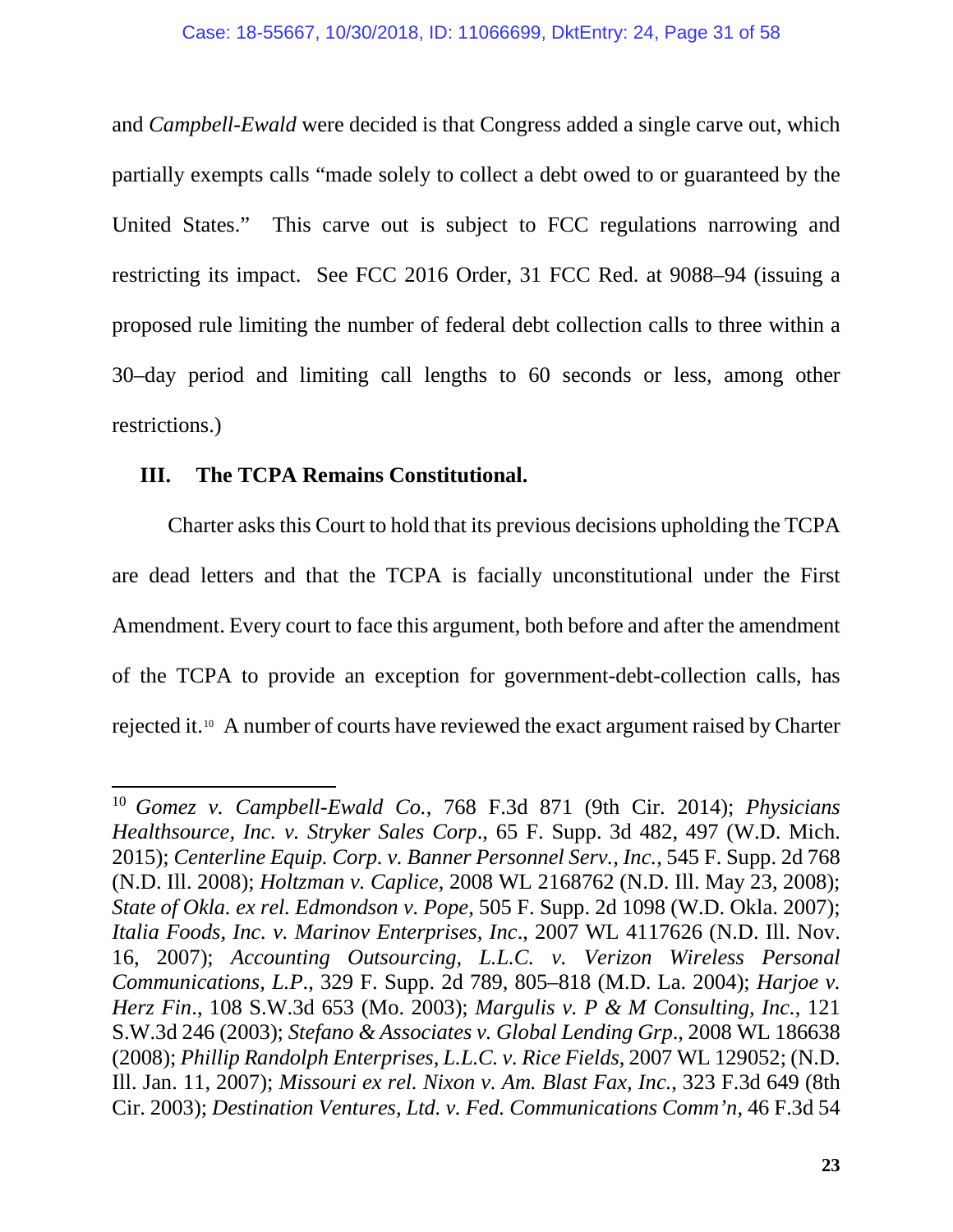in its appeal, and have unanimously upheld the TCPA as constitutional.<sup>[11](#page-31-0)</sup> As explained above, this Court has twice upheld the TCPA against First Amendment challenges on the basis of the statute's content-neutrality. *See Moser*, 46 F.3d at 974– 75; *Campbell-Ewald*, 768 F.3d at 876–77. Even the handful of courts that have recently accepted the invitation to subject the TCPA to strict scrutiny have held that

<sup>(9</sup>th Cir. 1995); *Moser v. Fed. Communications Comm'n*, 46 F.3d 970 (9th Cir. 1995); *Patriotic Veterans, Inc. v. Indiana*, 2016 WL 1382137 (S.D. Ind. Apr. 7, 2016); *Wreyford v. Citizens for Transp. Mobility*, 957 F. Supp. 2d 1378 (N.D. Ga. 2013); *In re Jiffy Lube Int'l, Inc., Text Spam Litig.*, 847 F. Supp. 2d 1253 (S.D. Cal. 2012); *Pasco v. Protus IP Solutions, Inc*., 826 F. Supp. 2d 825 (D. Md. 2011); *Maryland v. Universal Elections,* 787 F. Supp. 2d 408 (D. Md. 2011), *aff'd*, 729 F.3d 370 (4th Cir. 2013); *Kramer v. Autobytel,* 759 F. Supp. 2d 1165 (N.D. Cal. 2010); *Spafford v. Echostar Communications Corp.*, 448 F. Supp. 2d 1220 (W.D. Wash. 2006); *Minn. ex rel. Hatch v. Sunbelt Communications & Mktg*., 282 F. Supp. 2d 976 (D. Minn. 2002); *Texas v. Am. Blast Fax, Inc*., 121 F. Supp. 2d 1085 (W.D. Tex. 2000); *Kenro, Inc. v. Fax Daily, Inc*., 962 F. Supp. 1162 (S.D. Ind. 1997); *Joffe v. Acacia Mortg. Corp*., 121 P.3d 831 (2005); *Kaufman v. ACS Sys., Inc.*, 2 Cal. Rptr. 3d 296 (2003); *Covington & Burling v. Int'l Mktg. & Research, Inc*., 2003 WL 21384825 (2003); *State ex rel. Humphrey v. Casino Mktg. Grp., Inc*., 491 N.W.2d 882 (1992); *Harjoe v. Herz Fin*., 108 S.W.3d 653 (2003); *Rudgayzer & Gratt v. Enine, Inc.*, 779 N.Y.S.2d 882 (2004); *Grady v. Lenders Interactive Services*, 2004 WL 1799178 (2004); *Jemiola v. XYZ Corp*., 802 N.E.2d 745 (2003); *Chair King, Inc. v. GTE Mobilnet of Houston, Inc.*, 135 S.W.3d 365 (2004); *Mainstream Mktg. Services v. Fed. Trade Comm'n*, 358 F.3d 1228 (10th Cir. 2004); *Charvat v. Telelytics, L.L.C.*, 2006 WL 2574019 (2006).

<span id="page-31-0"></span><sup>11</sup> *Meza v. Sirius XM Radio, Inc.*, 2018 WL 4599718 (S.D. Cal. Sept. 25, 2018); *Greenley v. Laborers' International Union of North America*, 271 F.Supp.3d 1128 (D. Minn. 2017); *Brickman v. Facebook, Inc*., 230 F.Supp.3d 1036 (N.D. Cal. 2017); *Woods v. Santander Consumer USA Inc*., 2017 WL 1178003 (N.D. Ala. March 30, 2017); *American Association of Political Consultants v. Sessions,* 323 F.Supp.3d 737 (E.D.N.C. 2018); *Holt v. Facebook, Inc*., 240 F.Supp.3d 102 (N.D. Cal. 2017); *Victory Processing, LLC v. Fox,* 307 F.Supp.3d 1109 (D. Mt. 2018 (holding that privacy rights are "one of the pillars of civil society.").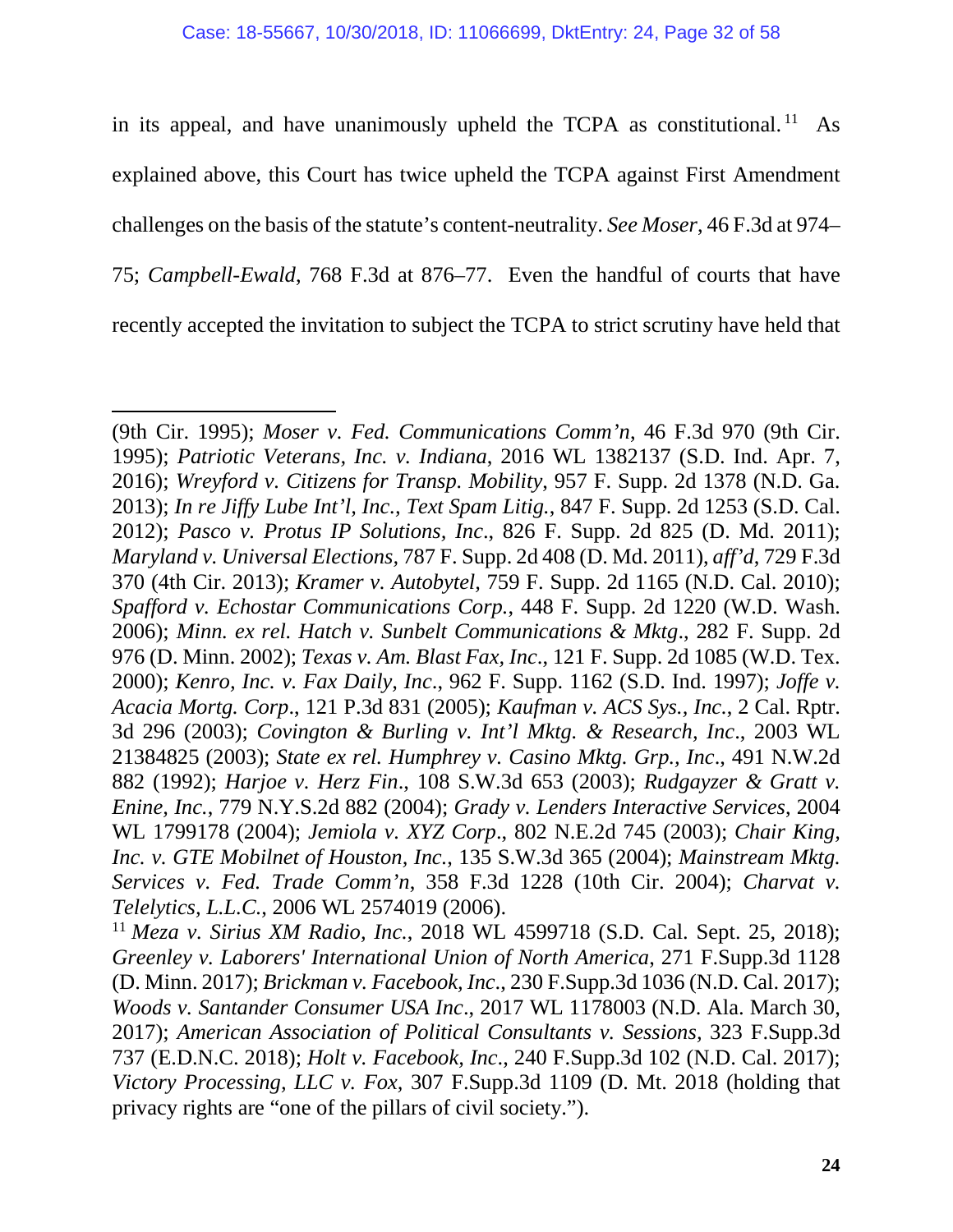it is constitutional because it is narrowly tailored to serve the compelling interest in protecting the privacy of telephone users. *See*, *e.g.*, *Brickman v. Facebook, Inc.*, 230 F. Supp. 3d 1036, 1046 (N.D. Cal. 2017). The unanimous agreement among the federal courts that the TCPA is constitutional rests on solid legal grounds and has received the full backing of the United States Department of Justice.[12](#page-32-0) Charter presents no compelling argument as to how or why these numerous courts have all gotten it wrong, and this Court should follow these common-sense rulings and rule similarly.

Charter's First Amendment claim rests on its characterization of the TCPA as a content-based restriction of pure speech subject to strict scrutiny and facial invalidation because, in Charter's view, it is not narrowly tailored to serve a compelling governmental interest. Charter's contention that the statute is "contentbased" does not rest on the basic prohibition at issue—placing unconsented-to calls to cell phones or residential lines using an automated dialing system or recorded voice. That prohibition is not based on the content of the calls and is, as this Court previously concluded, a classic "time, place or manner" restriction subject to no more than intermediate First Amendment scrutiny. *See Moser*, 46 F.3d at 973–74;

<span id="page-32-0"></span> $12$  The Justice Department, as in this case, has regularly filed briefs supporting the constitutionality of the TCPA against challenges identical to Charter's, including in *Sliwa v. Bright House Networks, LLC*, No. 2:16-cv-00235-JES-MRM, Doc. 113 (M.D. Fla., filed Nov. 2, 2017).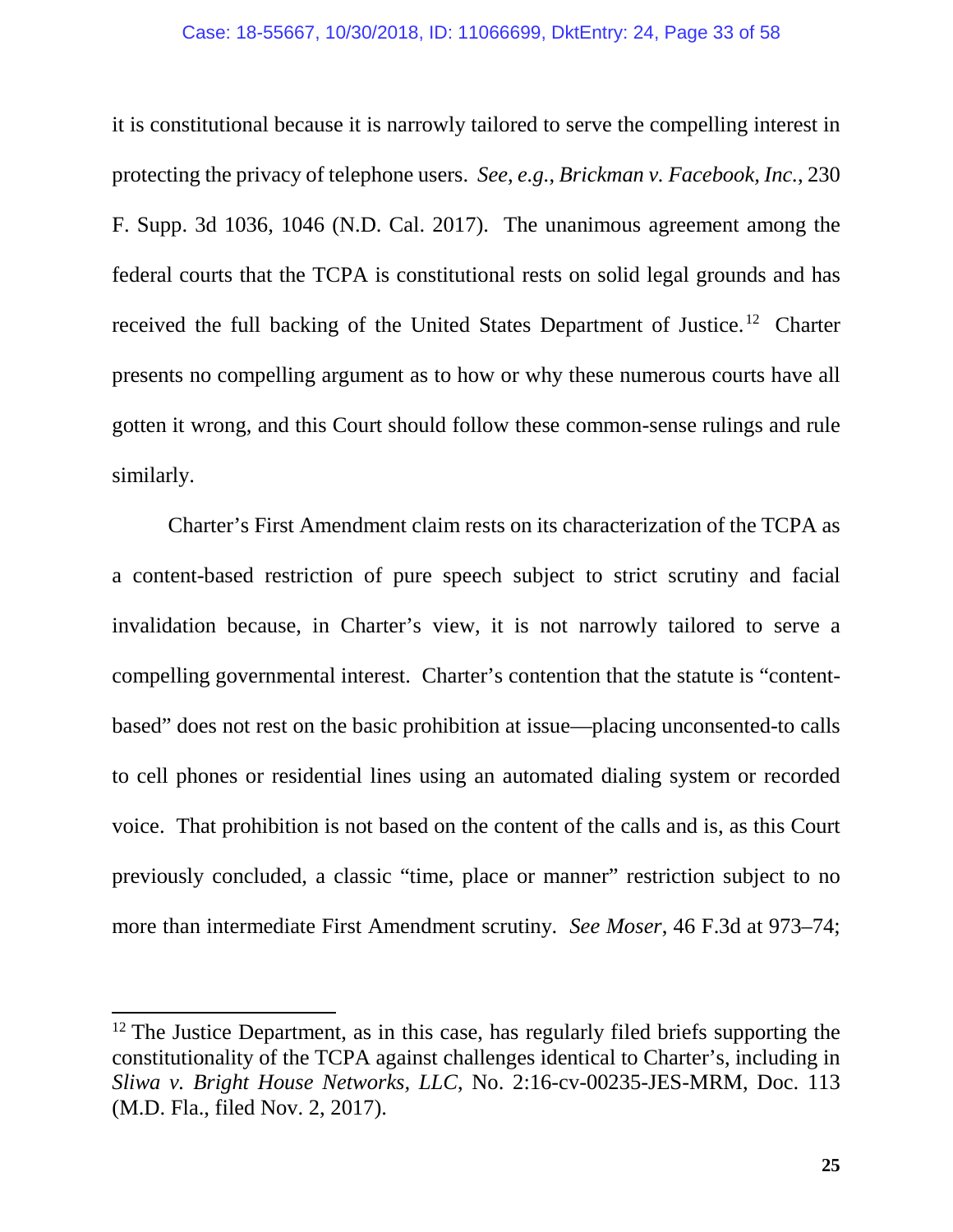*Campbell-Ewald*, 768 F.3d at 876–77. Instead, Charter argues that the statute is not content neutral because it has an exception—for calls seeking to collect debts owed to the federal government—that Charter argues renders the entire statutory scheme content-based. Charter's argument fails at every step of its analysis.

<span id="page-33-0"></span>**III. Charter Fails to Demonstrate That the Statute's Allegedly Unconstitutional Application to Fully Protected Speech Is Substantial in Comparison to Its Undoubtedly Legitimate Application to Commercial Speech**

First, Charter errs in seeking to invoke constitutional doctrines applicable to content-based restrictions on fully protected speech. Charter itself does not contest that its speech at issue in this case, which sought to sell its services to new subscribers, was commercial speech. It is well established, including by recent precedent of this Court, that the government may make content-based distinctions among different commercial messages without subjecting its regulations to strict scrutiny. *See Contest Promotions, LLC v. City & County of San Francisco*, 874 F.3d 597, 601 (9th Cir. 2017); *Retail Dig. Network, LLC v. Prieto*, 861 F.3d 839, 846–47 (9th Cir. 2017) (en banc); *see also Matal v. Tam*, 137 S. Ct. 1744, 1767 (2017) (Kennedy, J., concurring in the judgment) (stating that "content based discrimination" is not of "serious concern in the commercial context"); *Expressions Hair Design v. Schneiderman*, 137 S. Ct. 1144 (2017) (noting that a content-based commercial speech regulation is subject to intermediate scrutiny). Thus, even if the statutory exceptions for government debt collection and emergency calls made the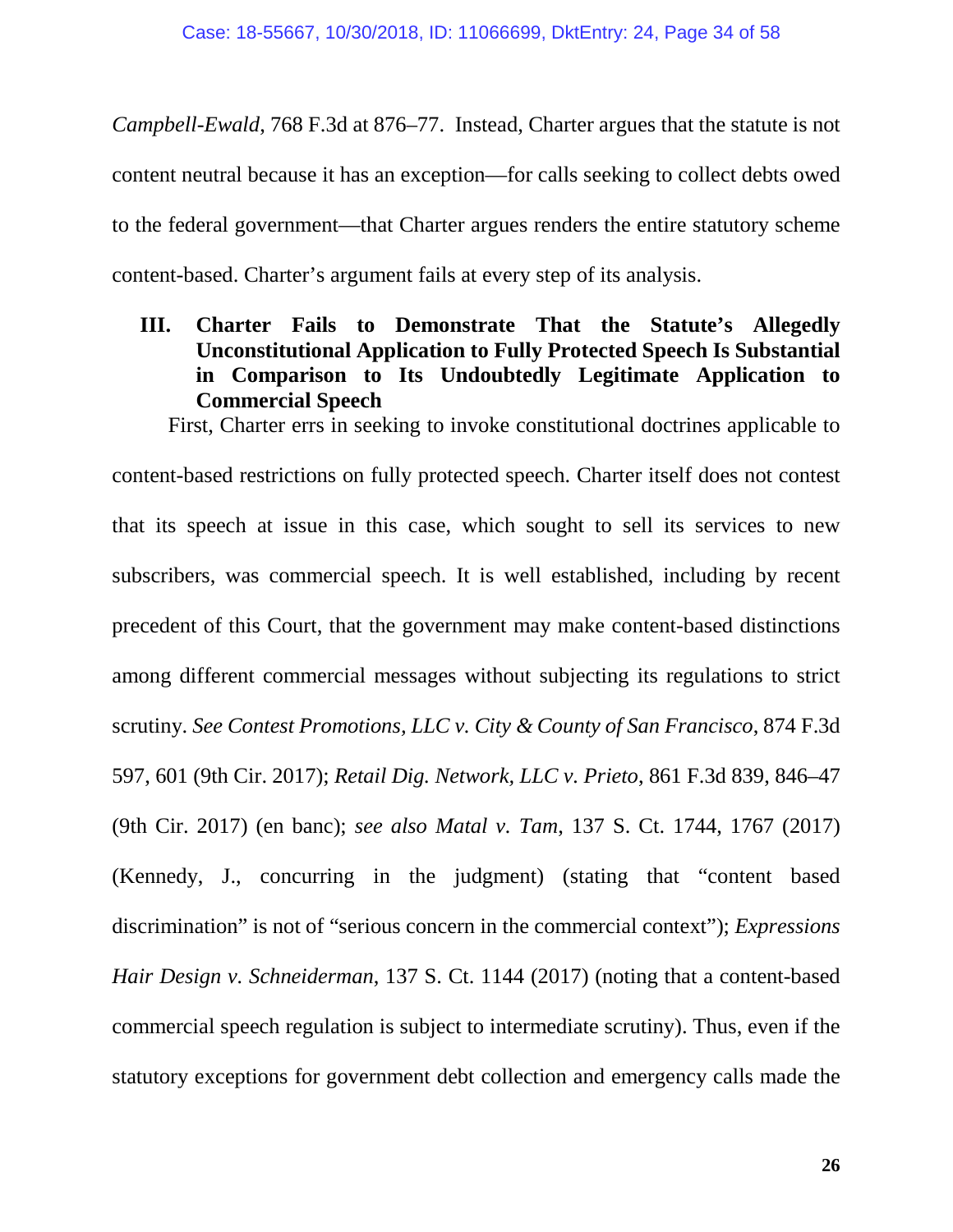TCPA "content-based," the statute's application to Charter's commercial messages would not be subject to strict scrutiny.

Charter tries to sidestep the point by arguing that because the statute does not limit its prohibition on unconsented-to calls to commercial messages, its supposed lack of content neutrality renders it facially invalid under the strict scrutiny applicable to fully protected speech. But Charter overlooks a critical step in any successful facial First Amendment challenge made by a speaker to whom a law could constitutionally be applied: The challenger must demonstrate that the challenged statute's unconstitutional sweep is substantial as compared to its permissible applications. *See Menotti v. City of Seattle*, 409 F.3d 1113, 1128 (9th Cir. 2005).

Charter has made no attempt to carry that burden and could not do so if it tried. The vast bulk of the TCPA's applications are to commercial speech, and as to those applications, its exception for government-debt-collection calls does not call its constitutionality into any serious question. The application of the statute to fully protected speech, by contrast, is relatively insubstantial, and the "strong medicine" of a facial challenge, *United States v. Williams*, 533 U.S. 285, 293 (2008), which here would preclude the statute's application to millions of purely commercial messages, is not necessary to vindicate interests in fully protected speech that could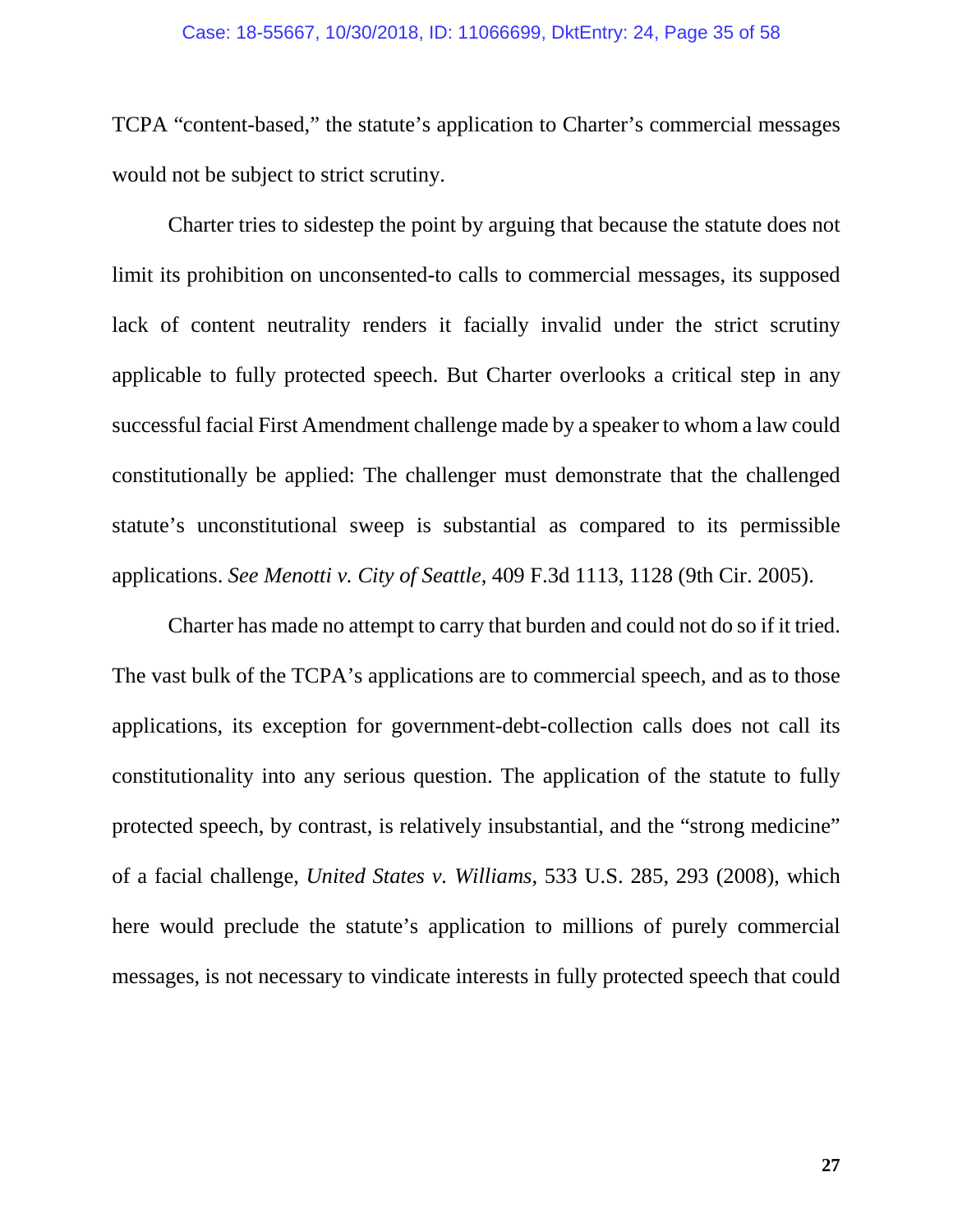adequately be addressed in challenges to specific applications of the statute to such speech. $^{13}$  $^{13}$  $^{13}$ 

## <span id="page-35-0"></span>**IV. The TCPA Is a Permissible Content-Neutral Time, Place, or Manner Restriction**

## **a. The Ninth Circuit's Decisions Upholding the TCPA Remain Authoritative**

<span id="page-35-1"></span>Even if Charter were correct that the Court should ignore the legitimate application of the statute to commercial speech and allow a facial challenge to proceed under standards applicable to fully protected speech, Charter's arguments would fail. Charter's assertion that the TCPA is a content-based restriction on speech subject to strict scrutiny was rejected by this Court in *Moser*, 46 F.3d at 973–74, a decision this Court reaffirmed in *Campbell-Ewald*, 768 F.3d at 876–77. As this Court held in those cases, the TCPA prohibition on unconsented to calls using automated dialing systems or prerecorded voices is a restriction on the methods by which messages may be disseminated, not the contents of the messages. It is therefore subject to review under the intermediate scrutiny applicable to contentneutral time, place or manner restrictions, under which it need only directly serve a

<span id="page-35-2"></span><sup>&</sup>lt;sup>13</sup> In *Moser*, where the statute was challenged by a nonprofit organization rather than an entity engaged exclusively in commercial speech, the Ninth Circuit chose not to apply commercial-speech analysis, but noted that the standard it applied was equivalent to the commercial-speech test. *See* 46 F.3d at 973. *Moser* did not hold that an exclusively commercial speaker can successfully challenge the statute on its face based on standards applicable to fully protected speech without showing substantial overbreadth.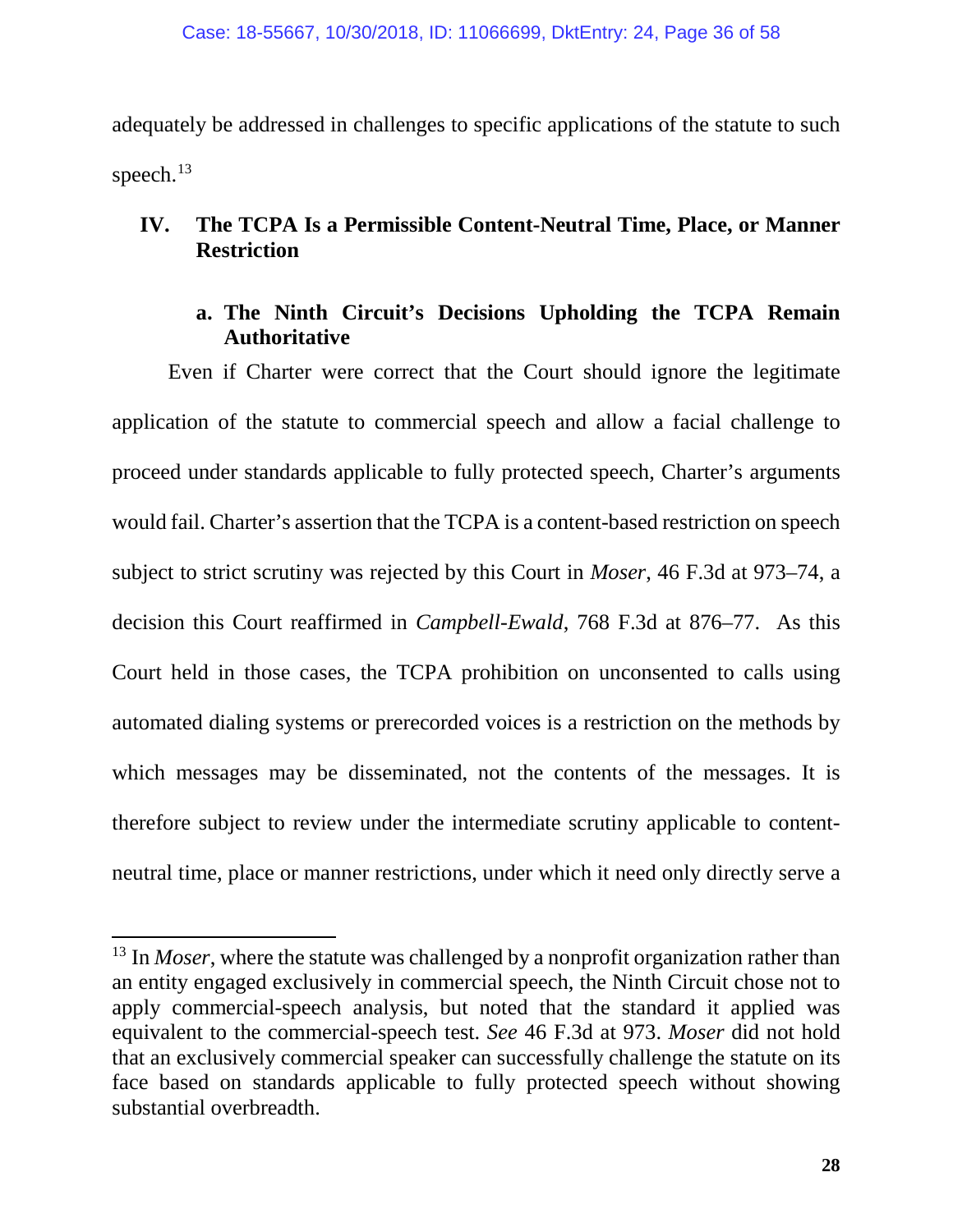substantial government interest. *See Moser*, 46 F.3d at 973; *Campbell-Ewald*, 768 F.3d at 876. As this Court concluded in both *Moser* and *Campbell-Ewald*—and as every other court to address the subject has agreed—the TCPA's protection of the interest in the privacy of residential and mobile telephone users easily satisfies that standard. *See Moser*, 46 F.3d at 974–75; *Campbell-Ewald*, 768 F.3d at 876–77.

Charter contends that this Court's precedents are no longer binding because of one intervening change in the statute (the 2015 addition of the exception for federal debt collection calls) as well as recent Supreme Court cases (in particular, *Reed v. Town of Gilbert*, 135 S. Ct. 2218 (2015)) addressing the distinction between content-based and content-neutral laws. [14](#page-36-0) Those developments, however, do not relieve this Court of its obligation to follow its own on-point precedents. Whether intervening developments effectively overrule or supersede this Court's precedents is typically a decision for the Court to make en banc, not for a panel. *See Lair v.* 

<span id="page-36-0"></span><sup>&</sup>lt;sup>14</sup> Charter argues weakly that the TCPA's provision allowing the FCC to provide for additional exceptions by regulation also makes it content-based. But this Court concluded in *Moser* that that provision is not content-based on its face, and that the validity of particular exceptions created by the FCC is outside the purview of a district court considering a constitutional challenge to the statute because FCC regulations implementing the TCPA may be challenged only in judicial review proceedings in a court of appeals. *See* 46 F.3d at 973. Charter points to no intervening circumstances that have affected the validity of this Court's ruling on that point, and recent district Court decisions have uniformly held that the FCC's exemption authority cannot be considered as a factor rendering the statute contentbased. *See*, *e.g.*, *Brickman*, 230 F. Supp. 3d at 1045; *Greenley v. Laborers' International Union of North America*, \_\_ F. Supp. 3d \_\_, 2017 WL 4180159, at \*13 (D. Minn. Sept. 19, 2017).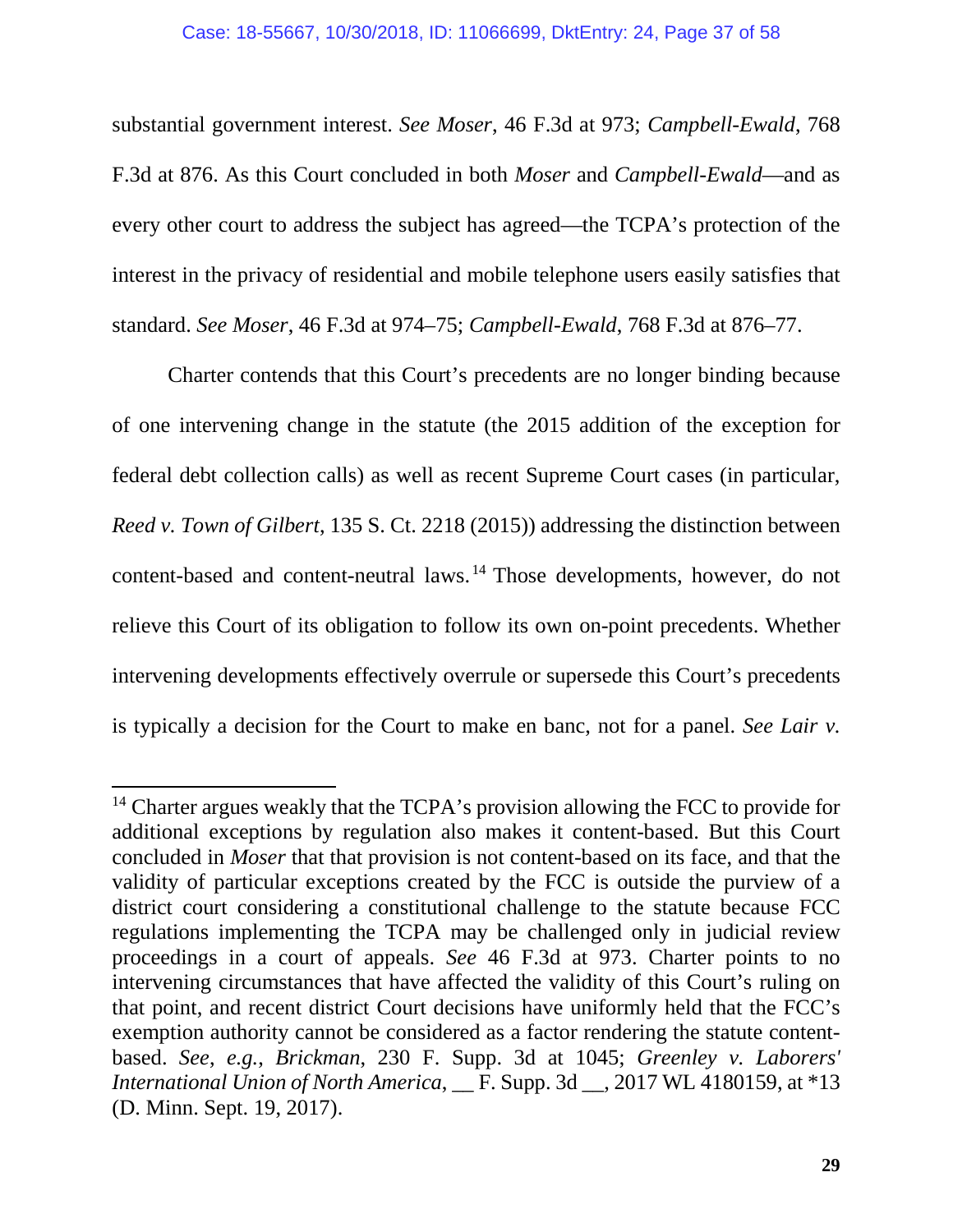*Bullock*, 697 F.3d 1200, 1207 (9th Cir. 2012). Circuit precedent remains binding as long as it "can be reasonably harmonized with the intervening authority." *Id*. Applying that standard, another district court recently concluded that the analytical approach to identifying content-neutral time, place or manner restrictions reflected in this Court's decisions in *Moser* and *Campbell-Ewald* remains authoritative within this Circuit. *Gresham v. Picker*, 214 F.Supp.3d 922, 933–34 (E.D. Cal. 2014. [15](#page-37-0)

Indeed, *Moser* and *Campbell-Ewald* already rejected Charter's fundamental contention that a narrow exception to the TCPA's time, place or manner restriction for particular types of calls suffices to make it a content-based law subject to strict scrutiny. At the time of both decisions, the TCPA already included an emergencycall exception, *see Moser*, 46 F.3d at 972, and this Court did not find that that exception took the TCPA outside the realm of content neutrality, even though Charter's argument would appear to imply that the emergency exception also is a "content-based" one. Moreover, in deciding *Campbell-Ewald*, this Court already had the benefit of the Supreme Court's definition of "content-based" in *Sorrell v. IMS* 

<span id="page-37-0"></span><sup>&</sup>lt;sup>15</sup> *Gresham* concerned California's TCPA analogue that, with specified exceptions, prohibits unconsented-to calls using "automatic dialing-announcing devices." This Court upheld that statute in *Bland v. Fessler*, 88 F.3d 729 (1996), concluding that the statute's exceptions did not render it content-based and employing the same time, place or manner analysis applied in *Moser*. *See id.* at 734–34. *Gresham* held that *Bland*'s approach remains binding on courts in this Circuit after *Reed*. *See* 214 F. Supp. 3d at 933–34.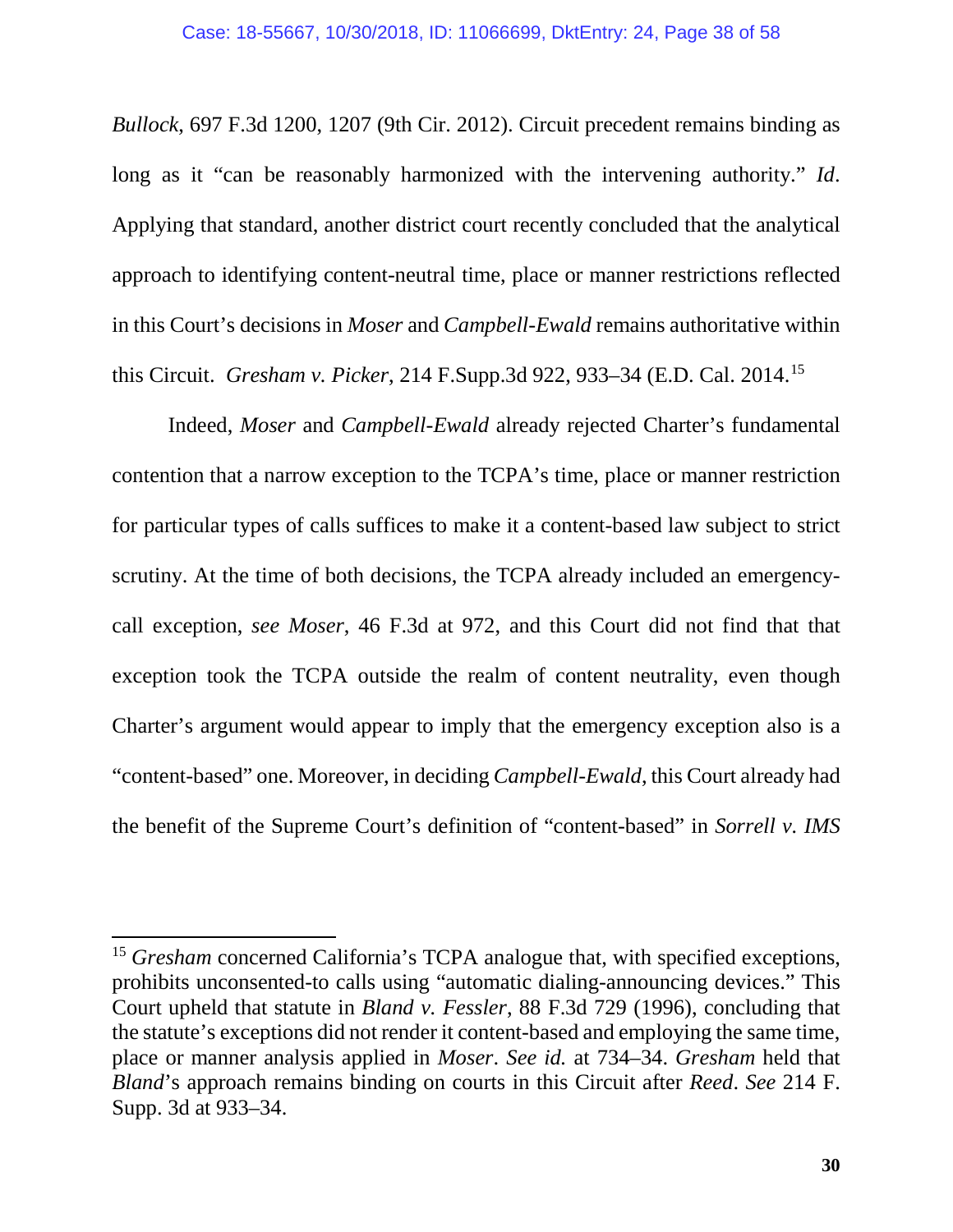*Health, Inc.*, 564 U.S. 552, 565 (2011), which *Reed* merely reiterated, *see* 135 S. Ct. at 2227.

This Court has no basis for concluding, therefore, that *Moser* and *Campbell-Ewald* have been superseded by *Reed* to the extent that they held the TCPA to be content-neutral notwithstanding the emergency exception. Nor can the Court conclude that the subsequent addition of one more narrow exception to the statute would alter that conclusion. The exceptions do nothing to change this Court's correct view that the statute is, fundamentally, a restriction on *how* a speaker may convey a message, not the content of the message itself.

## <span id="page-38-0"></span>**b. The Government-Debt-Collection Exception Does Not Make the TCPA "Content-Based"**

Even if narrow exceptions to an otherwise content-neutral time, place or manner restriction could suffice to render the entire scheme content-based if they rested on the contents of the messages subject to the exception, the exception on which the Charter relies would not do so because it is not genuinely content-based: It does not single out particular messages, or types of messages, for preferential treatment based on their content. Rather, the government debt collection exception is more properly viewed as based on the existence of a relationship between two parties—a federal government creditor and a debtor—that justifies creating an implied-in-law consent to the placement of a call, rather than as a regulation of the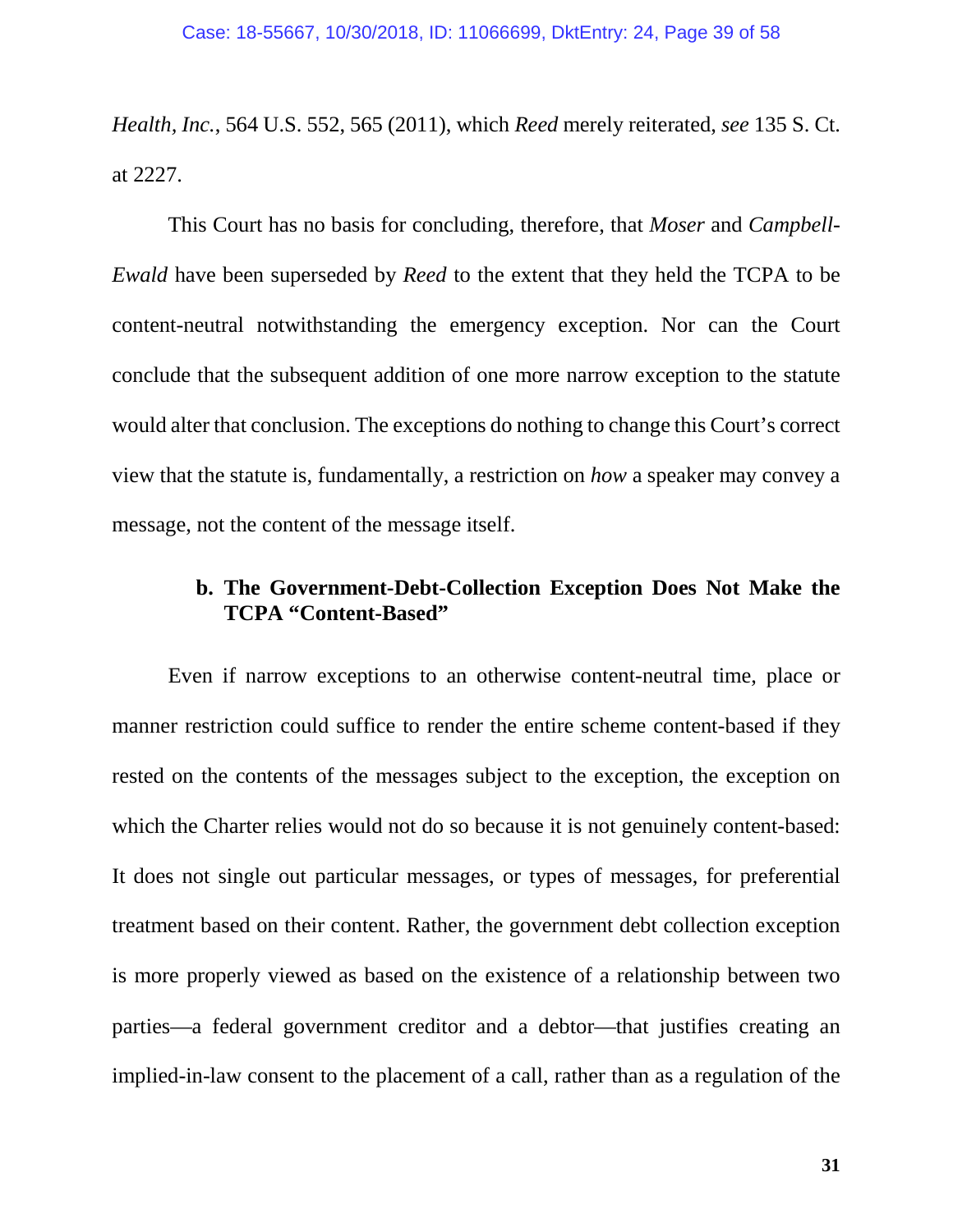specific message of a call. *See Mey v. Venture Data, LLC*, 245 F.Supp.3d 771, 792 (N.D. W. Va. 2017). For the same reason, courts, including this Court, that have considered statutes that have similar relationship-based exceptions have rejected the argument that they are content-based both before and after *Reed*. *See Bland v. Fessler*, 88 F.3d at 733–34; *Gresham v. Picker*, 245 F. Supp. 3d at 933–34; *see also Gresham v. Swanson*, 866 F.3d 853, 855–56 (8th Cir. 2017); *Patriotic Veterans, Inc. v. Zoeller*, 845 F.3d 303, 305 (7th Cir. 2017); *Van Bergen v. Minnesota*, 59 F.3d 1541, 1550 (8th Cir. 1995). The TCPA's government-debt-collection exception does not privilege a particular message or speaker, but a particular debtor-creditor relationship, one between a borrower and the federal government. There is nothing suspect about laws granting preferential treatment to the federal government as creditor: There are a host of such laws, including laws making such debts nondischargeable in bankruptcy and allowing means of collection not available to other creditors. The advantages they confer on the government as compared to other creditors do not implicate First Amendment values.[16](#page-39-1) 

### **c. Charter's Reliance on** *Reed* **and** *Cahaly* **Is Misplaced**

<span id="page-39-0"></span>Charter's claim that the exception renders the law content-based rests principally on *Reed* and on a single decision of the Fourth Circuit concerning a

<span id="page-39-1"></span><sup>&</sup>lt;sup>16</sup> Likewise, the application of the emergency exception rests not on what the message says, but on the circumstances that give rise to the message. It does not reflect a governmental effort to regulate the content of emergency messages.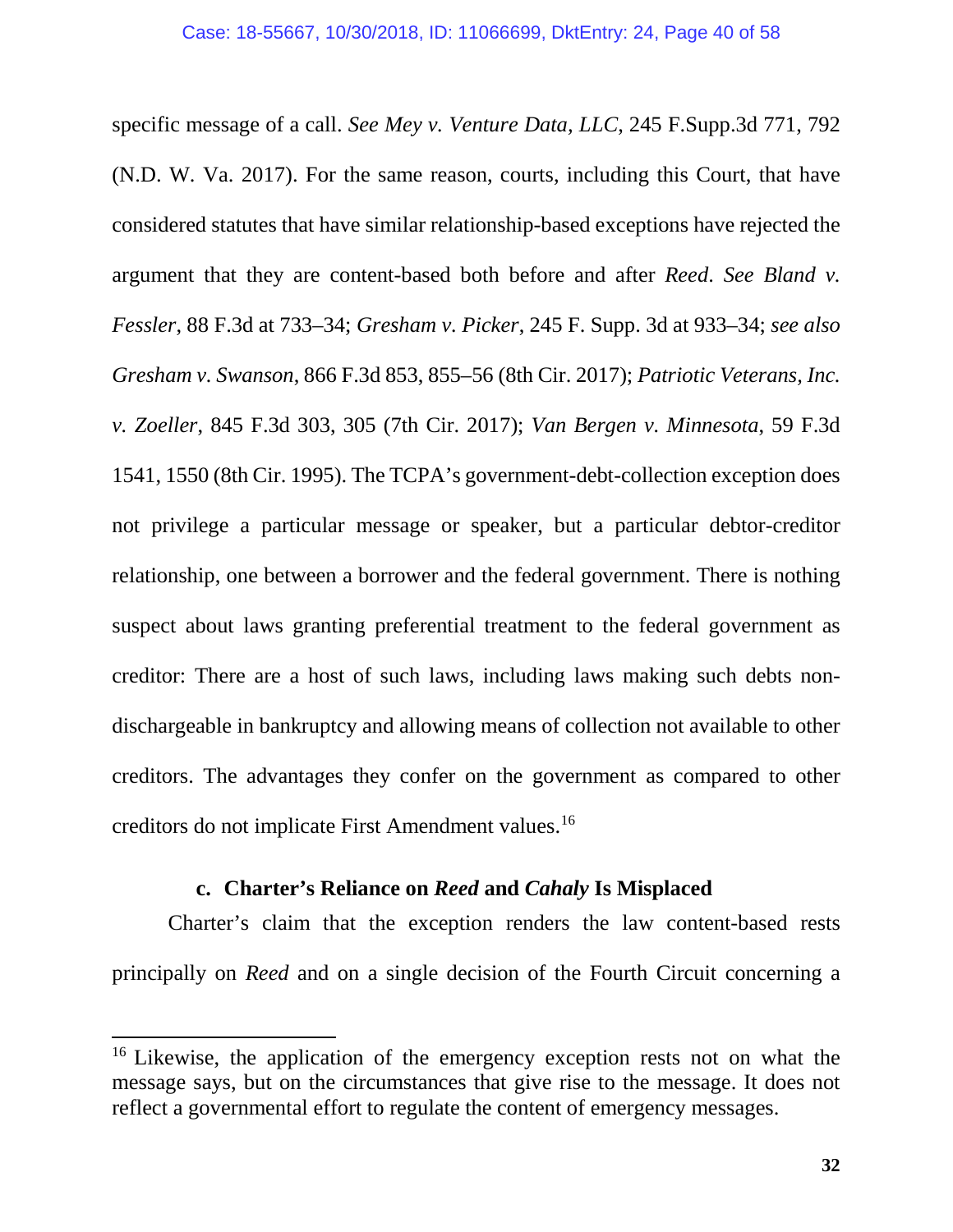#### Case: 18-55667, 10/30/2018, ID: 11066699, DktEntry: 24, Page 41 of 58

statute materially different from the TCPA. *Reed* concerned not a generally applicable time, place, or manner restriction with two narrow exceptions, but a municipal sign code that pervasively defined applicable rules based entirely on the contents of particular types of signs. 135 S. Ct. at 2227. The *Reed* sign code's thoroughgoing reliance on a sign's content to determine the restrictions to which it was subject bears no resemblance to the TCPA's broad and neutral restriction on unconsented-to calls using particular technologies.

Charter's reliance on the Fourth Circuit's decision in *Cahaly v. Larosa*, 796 F.3d 399 (2015), is equally misplaced. Leaving aside that a decision of another circuit cannot serve as a permissible basis this Court to disregard its own binding precedent, the statute at issue in *Cahaly* was so radically different from the TCPA that the contrast serves only to emphasize the content-neutrality of the TCPA.

*Cahaly* involved a South Carolina statute that prohibited two types of unconsented-to "robocalls" defined by their contents: those with consumer messages and those with political messages. 796 F.3d at 402. The statute permitted all other messages. Thus, as the Fourth Circuit put it, "South Carolina's anti-robocall statute [was] content based because it ma[de] content distinctions on its face." *Id*. at 405. In *Reed*'s terms, it "applie<sup>[d]</sup> to particular speech because of the topic discussed or the idea or message expressed." *Id.* (quoting *Reed*, 135 S. Ct. at 2227. Specifically, "the anti-robocall statute applie[d] to calls with a consumer or political message but d[id]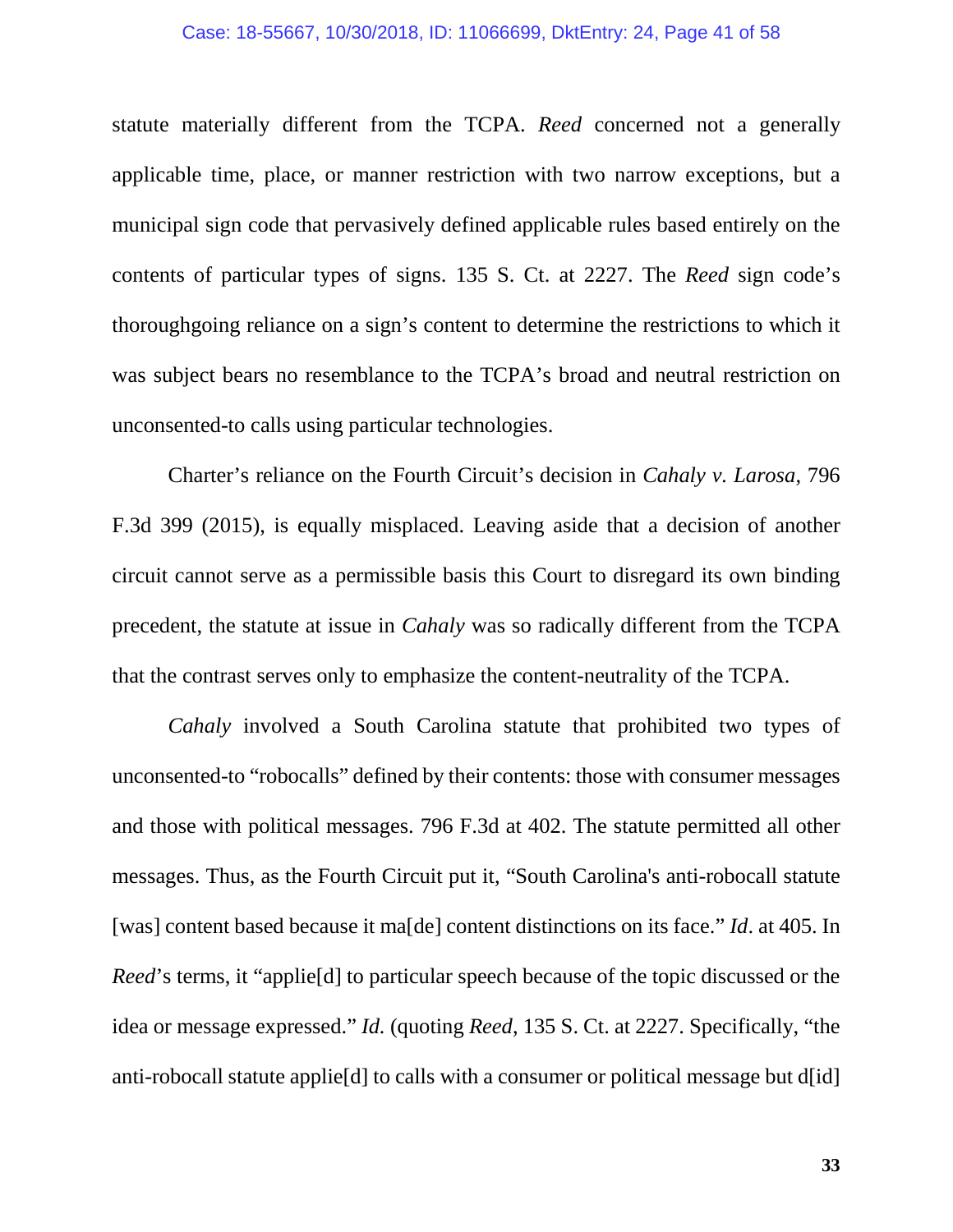not reach calls made for any other purpose." *Id*. Notably, the statute distinguished one type of speech subject to the highest degree of First Amendment protection political speech—from all other forms of fully protected speech, including charitable solicitations, and subjected it to disfavored treatment. The Fourth Circuit accordingly applied strict scrutiny to affirm an injunction against the application of the statute to a political speaker whose fully protected speech was singled out for prohibition based on its political content. *See id*. at 403–05.

The TCPA could hardly be more different. Its prohibition on unconsented-to calls does not apply to particular speech "because of the topic discussed or the idea or message expressed." It broadly applies to messages of all types, subject only to narrow exceptions. *Cahaly*'s condemnation of a statute that facially singles out political speech for regulation thus has no application to the TCPA. Not surprisingly, then, no court has applied *Cahaly* to find the TCPA or similar statutes regulating unconsented-to calls using autodialing technology or recorded voices violates the First Amendment.

### **d. The TCPA Is Not "Viewpoint-Based"**

<span id="page-41-0"></span>Even further afield than its reliance on *Cahaly* is Charter's suggestion that the government-debt-collection exception is not just content-based, but viewpoint-based. "At its most basic, the test for viewpoint discrimination is whether—within the relevant subject category—the government has singled out a subset of messages for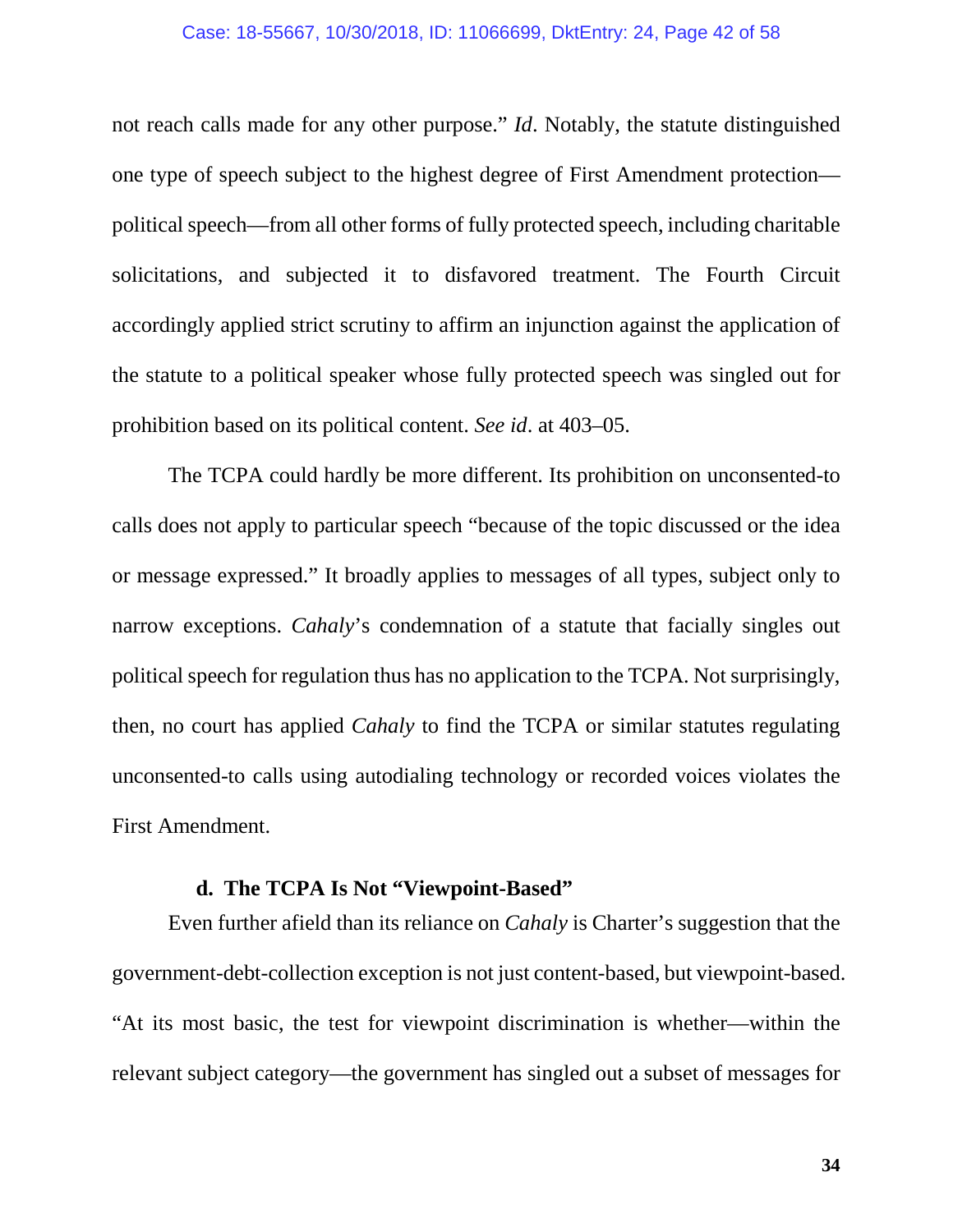disfavor based on the views expressed." *Matal*, 137 S. Ct. at 1766 (2017) (Kennedy, J., concurring in the judgment). The TCPA's exception for government-debtcollection calls has nothing to do with disfavoring views expressed by callers: It does not turn on whether callers express opinions supporting or opposing any particular type of debt, or on the expression of views on any other subject. The applicability of the exception turns solely on the function of a call in seeking to effectuate a specific type of transaction—payment of a debt. It is not aimed at suppressing opinions.<sup>[17](#page-42-1)</sup>

## <span id="page-42-0"></span>**V. The TCPA Would Easily Satisfy Strict Scrutiny If It Were Applicable**

As The Supreme Court has held, "[t]he State's interest in protecting the wellbeing, tranquility, and privacy of the home is certainly of the highest order in a free and civilized society." *Carey v. Brown*, 447 U.S. 455, 471 (1980). "One important aspect of residential privacy is protection of the unwilling listener.... Individuals are not required to welcome unwanted speech into their own homes and ... the government may protect this freedom." *Frisby v. Schultz*, 487 U.S. 474, 484–85 (1988). In *Campbell-Ewald*, this Court extended the government's interest in protecting residential privacy to cell phones, finding "no evidence that the government's interest in privacy ends at home" because "the nature of cell phones

<span id="page-42-1"></span> $17$  Even if the exception could be characterized as having something to do with viewpoint, "the Free Speech Clause does not require government to maintain viewpoint neutrality when its officers and employees speak about" some "course of action" on which the government has embarked. *Matal*, 137 S. Ct. at 1757.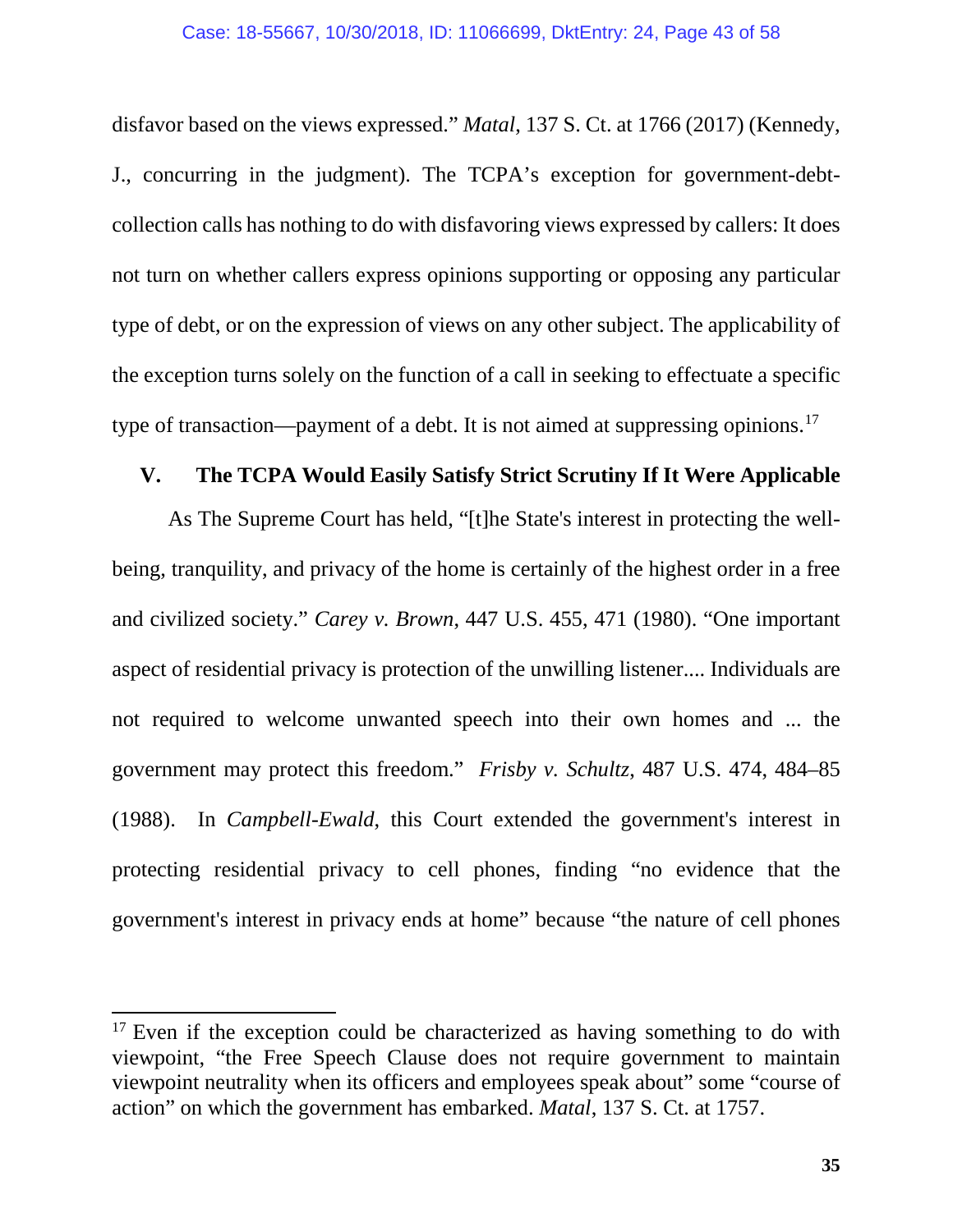#### Case: 18-55667, 10/30/2018, ID: 11066699, DktEntry: 24, Page 44 of 58

renders the restriction ... all the more necessary to ensure that privacy" and "prohibiting calls to land lines alone would not adequately safeguard the stipulated interest in residential privacy." 768 F.3d at 876–77; *see also Patriotic Veterans*, 845 F.3d at 305 ("No one can deny the legitimacy of the state's goal: Preventing the phone (at home or in one's pocket) from frequently ringing with unwanted calls."); *cf. Riley v. California*, ––– U.S. ––––, 134 S. Ct. 2473, 2494–95 (2014) ("Modem cell phones are not just another technological convenience. With all they contain and all they may reveal, they hold for many Americans 'the privacies of life.' ") (quoting *Boyd v. United States*, 116 U.S. 616, 630 (1886).

Even if the TCPA's exception for government-debt-collection calls rendered it content-based, its critical importance to the protection of this compelling interest in privacy would ensure its constitutionality. As numerous district courts have recently concluded, the statute survives even strict scrutiny because the interest it serves—protecting privacy—is compelling, and it is narrowly tailored to serve that interest. No court has concluded otherwise.

That the interest in protecting the privacy of telephone users against unwanted intrusions is compelling is impossible to deny. The TCPA was enacted because of consumer outrage against such breaches of privacy, and it reflected congressional findings that technological advances had subjected consumers to ever-increasing volumes of the unwanted demands on their time and attention inherent in such calls.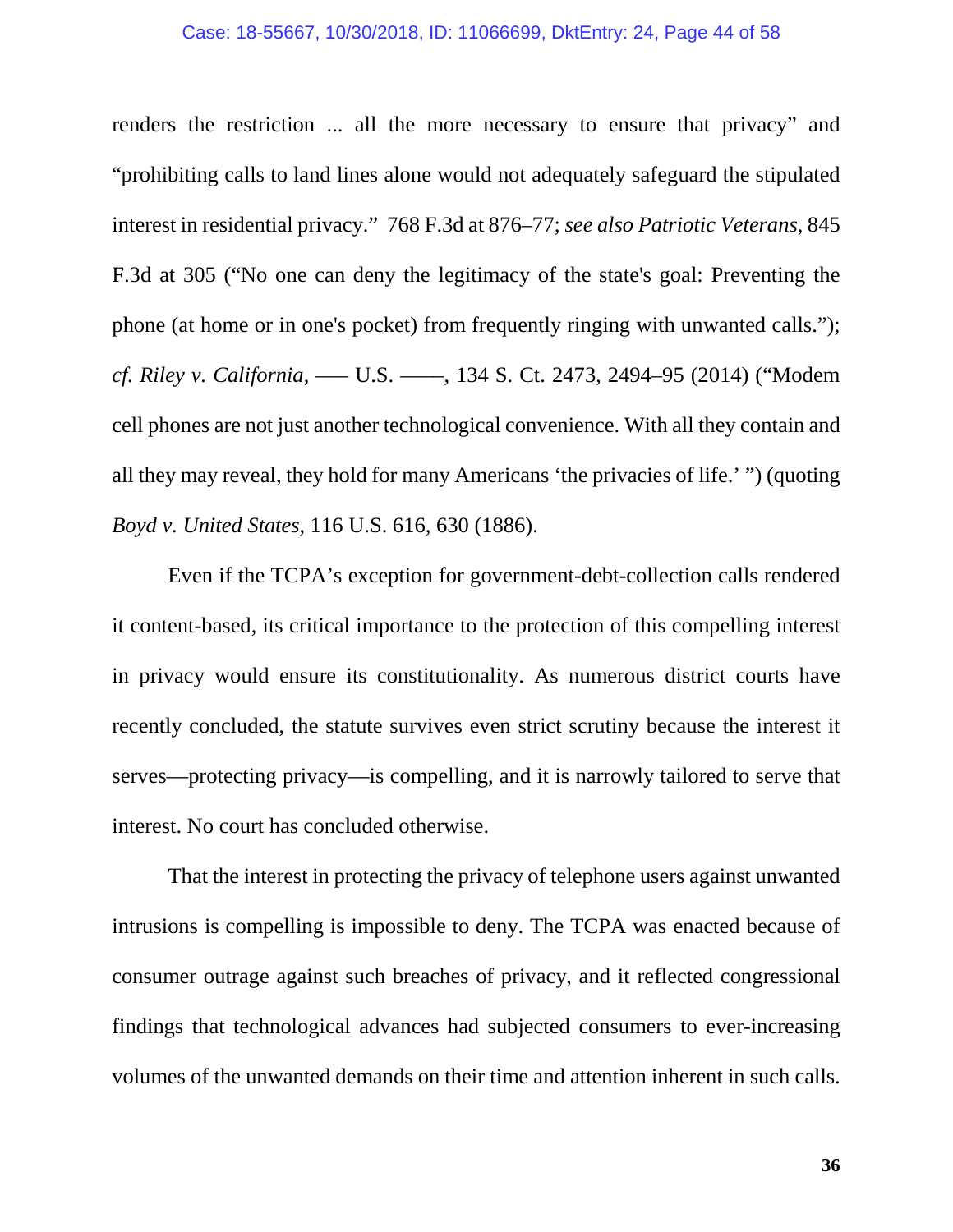The Supreme Court recognized the importance and legitimacy of the interests that prompted the enactment of the statute in *Mims v. Arrow Financial Services*, 565 U.S. 368 (2012). As the Court explained, "'[A]utomated or prerecorded telephone calls' made to private residences, Congress found, were rightly regarded by recipients as 'an invasion of privacy.'" *Id*. at 372 (quoting 105 Stat. 2394, note following 47 U.S.C. § 227). The structure of the TCPA, *Mims* concluded, made "evident" the "federal interest in regulating telemarketing to 'protec[t] the privacy of individuals' while 'permit<sup>[ting]</sup> legitimate [commercial] practices.'" *Id.* at 383 (quoting 105 Stat. 2394, note following 47 U.S.C. § 227). This Court reinforced such findings in the recent *Marks* decision, as cited above.

Courts that have considered the question have been unanimous in their agreement that the privacy interests identified by Congress and the Supreme Court in *Mims* as the basis for the TCPA's restrictions on unconsented-to calls are compelling. *See Greenley*, 2017 WL 4180159, at \*13; *Mejia v. Time Warner Cable, Inc.*, 2017 WL 3278926, at \*16 (S.D.N.Y. Aug. 1, 2017); *Holt v. Facebook, Inc.*, 240 F. Supp. 3d 1021, 1033 (N.D. Cal. 2017); *Brickman* 230 F. Supp. 3d at 1046. As these courts have recognized, there is no serious dispute that "[t]he TCPA serves a compelling government interest." *Mejia*, 2017 WL 3278926, at \*16. Indeed, the interest in protecting personal tranquility and privacy "is certainly of the highest order in a free and civilized society." *Brickman*, 230 F. Supp. 3d at 1046 (quoting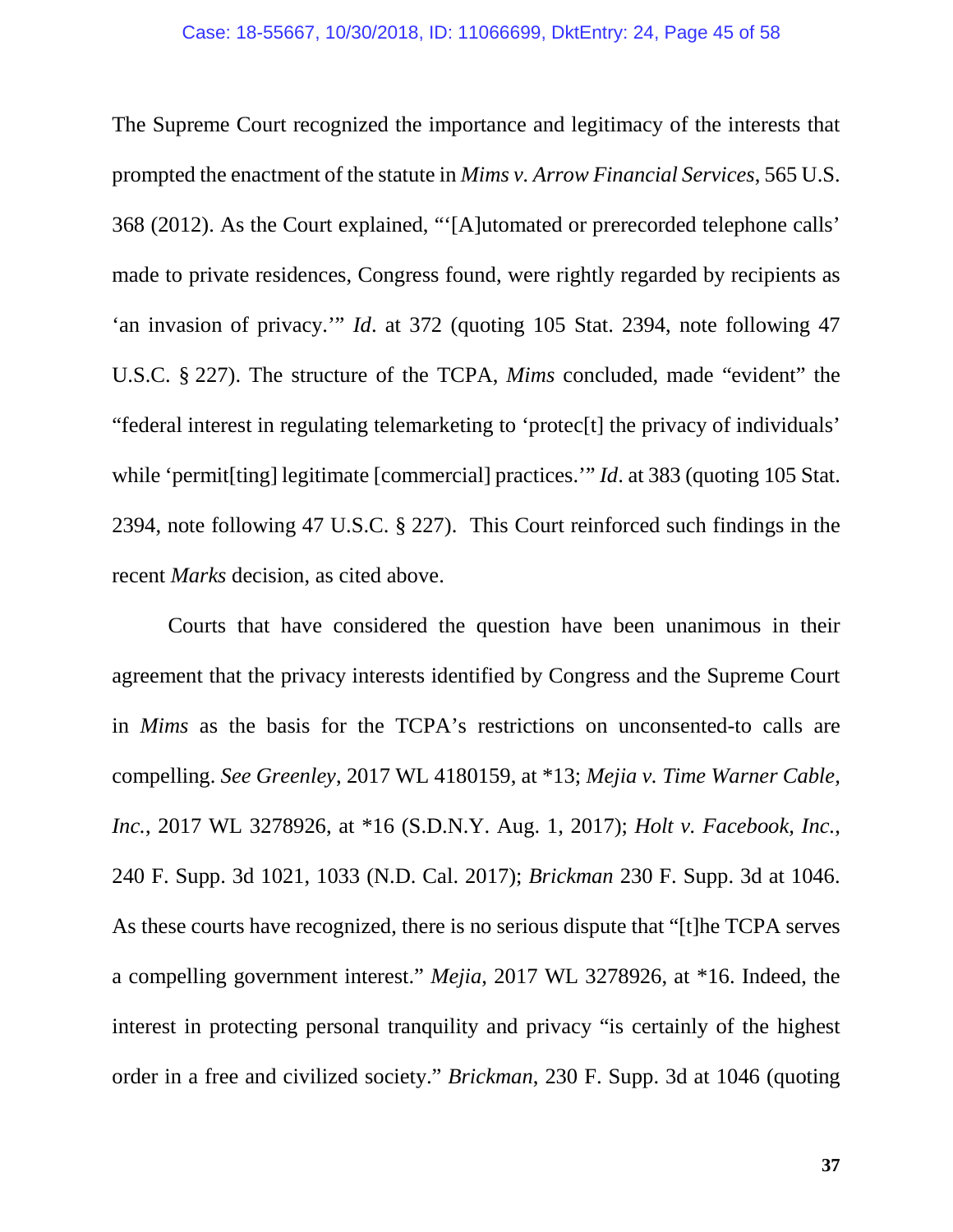*Carey v. Brown*, 447 U.S. 455, 471(1980); *Frisby v. Schultz*, 487 U.S. 474, 484 (1988); *Madsen v. Women's Health Ctr., Inc.*, 512 U.S. 753, 775 (1994); *Florida Bar v. Went For It, Inc.*, 515 U.S. 618, 625 (1995)). And the interest is as applicable to cell phones as to traditional residential phones, given the ubiquity of cell phones and their use in homes as well as other locations. *See Campbell-Ewald*, 768 F.3d at 876– 77. "No one can deny the legitimacy of the [TCPA's] goal: Preventing the phone (at home or in one's pocket) from frequently ringing with unwanted calls." *Greenley*, 2017 WL 4180159, at \*13 (quoting *Patriotic Veterans*, 845 F.3d at 305).

The TCPA, moreover, serves the compelling interest in privacy in a narrowly tailored way. It "aims squarely at the conduct most likely" to harm the interest at issue. *Williams-Yulee v. Florida Bar*, 135 S. Ct. 1656, 1668 (2015). The law focuses on unconsented-to calls that use the technologies that enable widespread and particularly intrusive abuses: automated dialing systems that allow unwanted calls to be made by the millions, and prerecorded messages that heighten consumers' annoyance at those intrusions. Thus, "Congress, in crafting this provision, carefully targeted the calls most directly raising its concerns about invasion of privacy." *Mejia*, 2017 WL 3278926, at \*16; *see also Brickman*, 230 F. Supp. 3d at 1048. Again, as discussed above, Charter is free to solicit its products and deliver its message to whomever it chooses, and is not restricted in any significant way by the TCPA from doing so. All that the TCPA requires is that if Charter wants to use a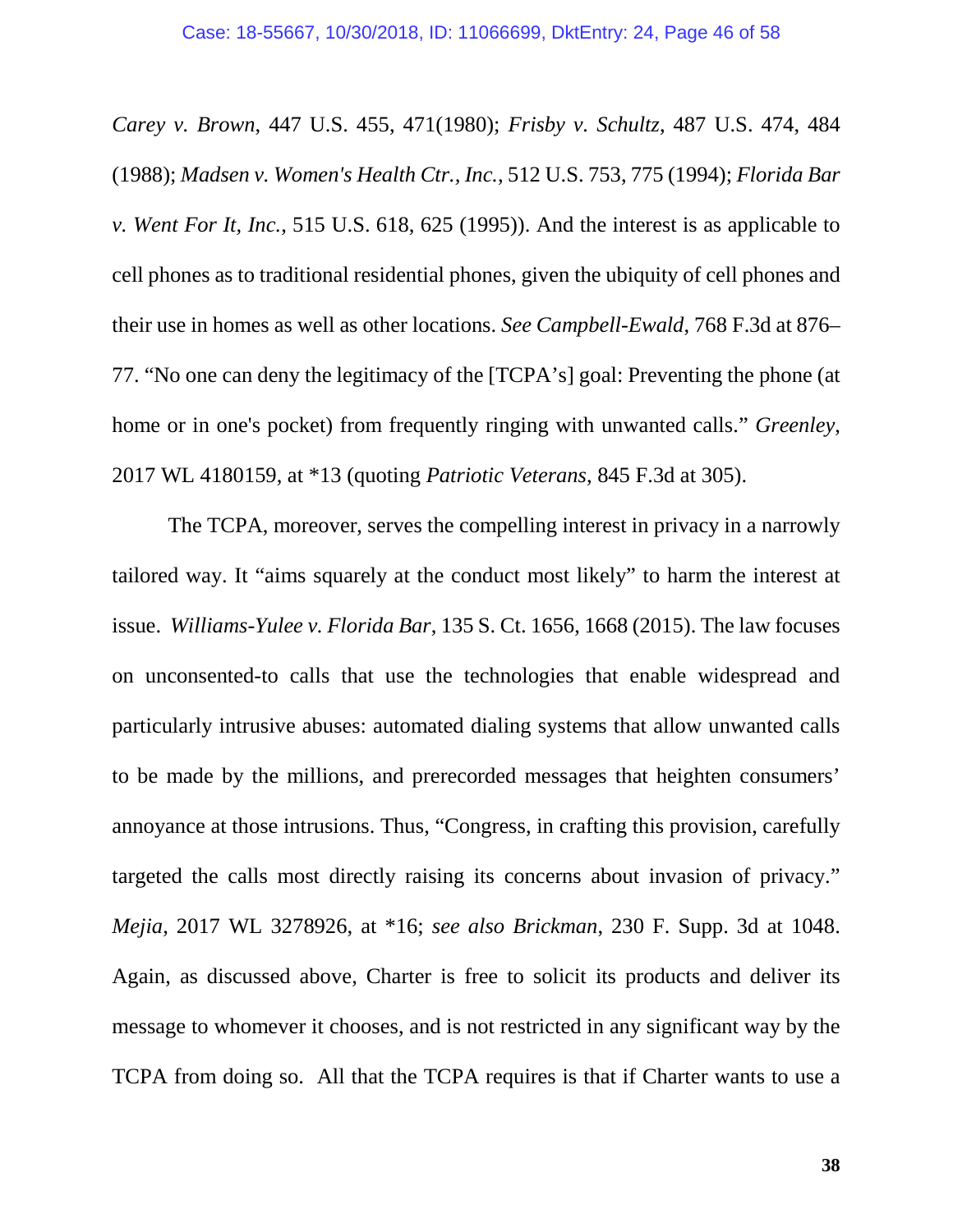robodialer to market its goods, that it acquire consent from those to whom it places these intrusive messages, elsewise, Charter is tying up their phone lines, which are an extension of their spheres of privacy. Congress essentially put a "keep off the lawn" sign in the telecommunications "yards" of consumers, which are enforceable against trespassing robodialers. Charter simply needs to get permission, which is minimally burdensome, if it wants to autodial. If Charter cannot get permission, it can still market to such consumers through alternative perfectly legal and widelyused means, such as TV ads, radio ads, mail ads, phone calls made with a nonautodialer, billboards, banner ads, email marketing, social media, partnerships with other businesses, in-store promotions, hosting events, positive customer reviews, search engine optimization and placement advertisements, and countless more. Nobody is restricting Charter's speech. Charter's position is neither sympathetic, nor compelling.

Charter's argument that the TCPA is not sufficiently tailored to serve the compelling privacy interest rests principally on the assertion that the statutory exception renders it impermissibly underinclusive and that the supposedly contentbased distinction drawn by the exception fails to serve a compelling interest. But although the government-debt-collection exception may diminish to some incremental degree the achievement of the statute's privacy-protection purposes, the statute's application to the far larger universe of calls outside the exception still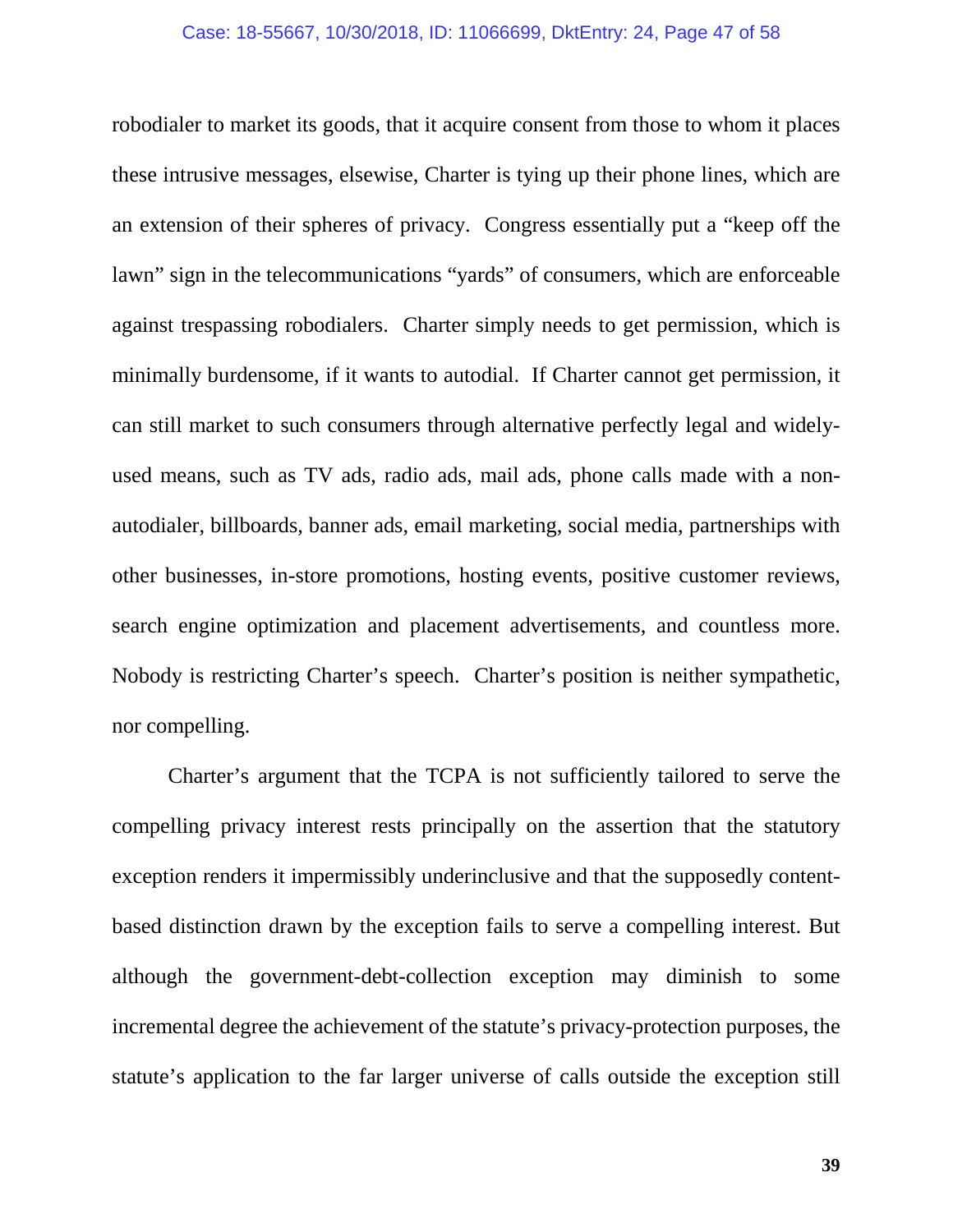directly and substantially serves the government's compelling interest. *See Greenley*, 2017 WL 4180159, at \*14; *Mejia*, 2017 WL 3278926, at \*17; *Brickman*, 230 F. Supp. 3d at 1047. Thus, "the TCPA's exemptions leave negligible damage to the statute's interest in protecting privacy." *Brickman*, 230 F. Supp. 3d at 1048.

That the statute could go further does not make it fail strict scrutiny. As the Supreme Court recently held in *Williams-Yulee*, "the First Amendment imposes no freestanding 'underinclusiveness limitation.'" 135 S. Ct. at 1668 (quoting *R.A.V. v. St. Paul,* 505 U.S. 377, 387 (1992). Thus, a law "need not address all aspects of a problem in one fell swoop; policymakers may focus on their most pressing concerns." *Id*. The court has "accordingly upheld laws—even under strict scrutiny—that conceivably could have restricted even greater amounts of speech in service of their stated interests." *Id*.

Here, as in *Williams-Yulee*, even if subjected to strict scrutiny, the TCPA "raises no fatal underinclusivity concerns" because it is "aim[ed] squarely at the conduct most likely" to infringe the privacy of telephone consumers. *Id.* And it is by no means "riddled with exceptions." *Id.* at 1669. Notwithstanding its narrow exceptions, the TCPA still bans a broad swath of the most intrusive forms of robocalling. *See Holt*, 240 F. Supp. 3d at 1033. Moreover, the government "has a good reason," *Williams-Yulee*, 135 S. Ct. at 1669, for the government-debt exception: protection of the public fisc. *See Mejia*, 2017 WL 3278926, at \*16. And because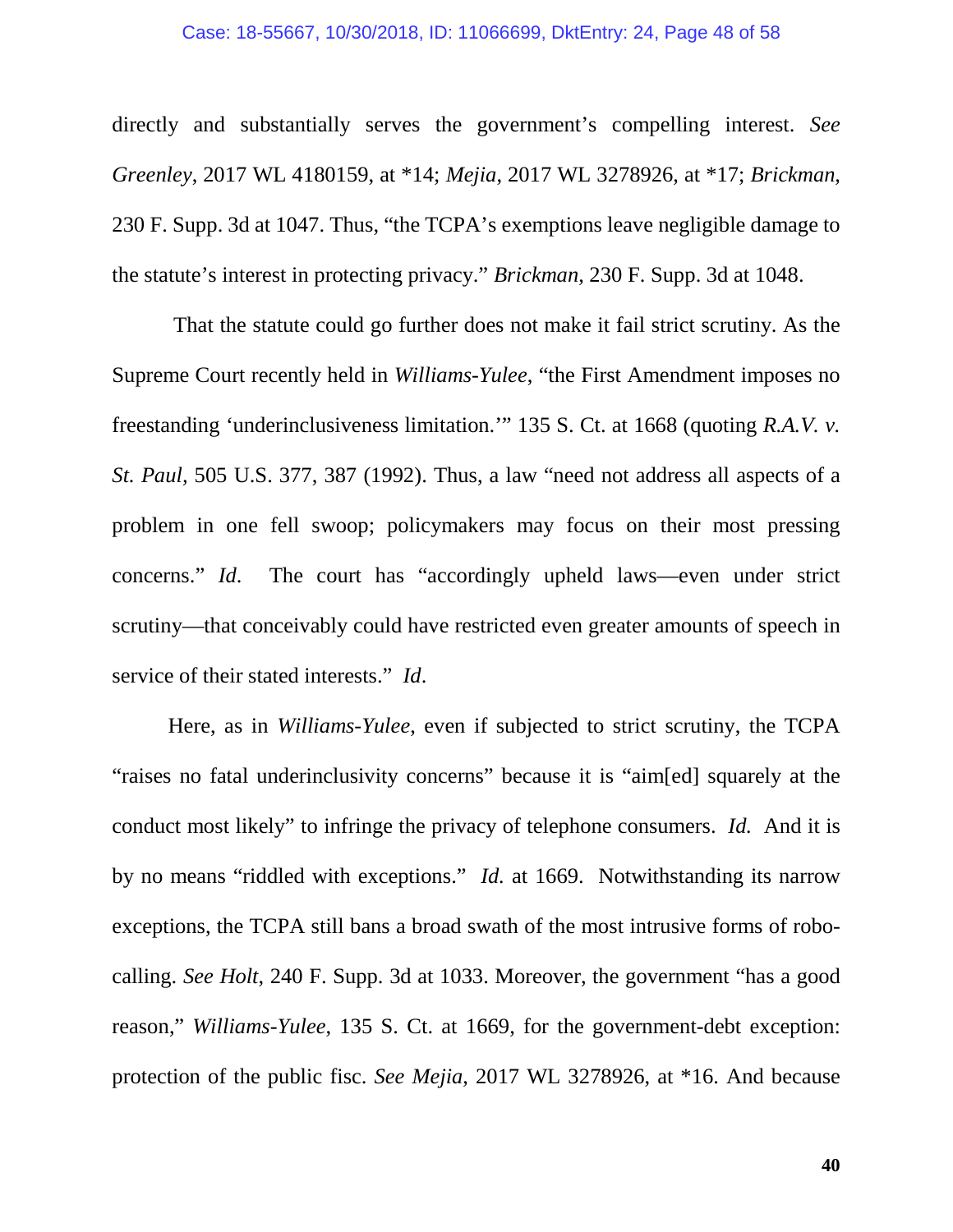#### Case: 18-55667, 10/30/2018, ID: 11066699, DktEntry: 24, Page 49 of 58

callers seeking to collect debt on behalf of the government can be held accountable to public control in other ways, the government has reason to see calls on behalf of the government and private calling activity as "implicat[ing] a different problem." *Williams-Yulee*, 135 S. Ct. at 1669. Strict scrutiny or no, the government need not be put to the "all-or-nothing choice," *Williams-Yulee*, 135 S. Ct. at 170, of including government debt collection calls in the TCPA's prohibition or forgoing regulation of robocalls altogether.[18](#page-48-0)

Charter suggests that the statute fails strict scrutiny unless the statutory distinction between the universe of prohibited calls and the narrow set of permissible government-debt-collection calls itself serves a compelling interest. As *Williams-Yulee* makes clear, however, the determinative question is not whether a statutory exception serves a compelling interest, but whether, in light of the exception, the statute as a whole no longer sufficiently serves the compelling interest invoked to justify it. In such circumstances, the exception may "raise 'doubts about whether the government is in fact pursuing the interest it invokes,'" or "reveal that a law does

<span id="page-48-0"></span><sup>&</sup>lt;sup>18</sup> Likewise, the exception for emergency situations, does not undermine the statutory objective of protecting privacy, as the circumstances in which it applies are rare and likely to be regarded by recipients of calls as justifying whatever intrusion a call may entail. Indeed, the exception for emergencies may itself serve a compelling interest, which would negate any contention that the exception could cause the statute to fail strict scrutiny. In any event, Charter, unlike some other litigants who have challenged the TCPA's constitutionality, does not contend that the emergency exception calls its constitutionality into question.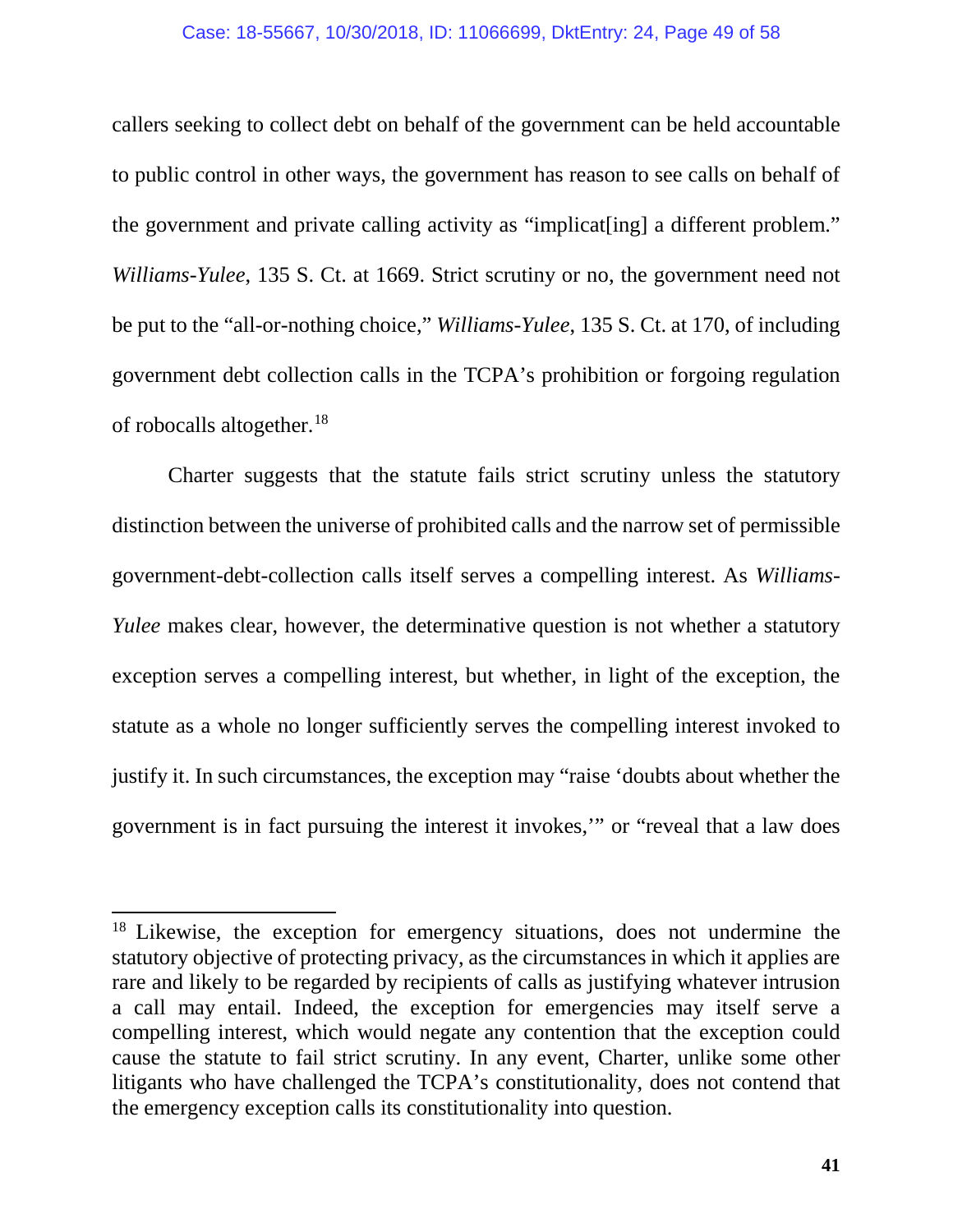#### Case: 18-55667, 10/30/2018, ID: 11066699, DktEntry: 24, Page 50 of 58

not actually advance a compelling interest." *See* 135 S. Ct. at 1668 (citation omitted). Here, by contrast, because the exception does not do "appreciable damage" to the compelling interest in privacy relative to the substantial protection the statute provides, the TCPA does not fail strict scrutiny regardless of whether the government-debt-collection exception itself serves a compelling interest. *Brickman*, 230 F. Supp. 3d at 1048 (quoting *Reed*, 135 S. Ct. at 2232).

Even if the exception had to serve a compelling interest, however, the statute would still satisfy strict scrutiny. "[O]bligations to and rights of the United States under its contracts" involve "uniquely federal interests," *Boyle v. United Technologies Corp.*, 487 U.S. 500, 504 (1988), and "protection of the public fisc is a matter that is of interest to every citizen." *Brock v. Pierce County*, 476 U.S. 253, 262 (1986). Thus, "the federal government's interest in collecting debts owed to it supports the finding of a particularly compelling interest in exempting calls made for the purposes of collecting government debts." *Mejia*, 2017 WL 3278926, at \*16. By facilitating collection of government debts, the exception directly advances that interest.

Charter also argues that there are various other "less restrictive alternatives" to the TCPA's prohibition on unconsented-to calls using autodialing equipment or recorded voices. But where the government is pursuing a compelling interest, a less restrictive alternative can cause a law to fail strict scrutiny only if it would be "at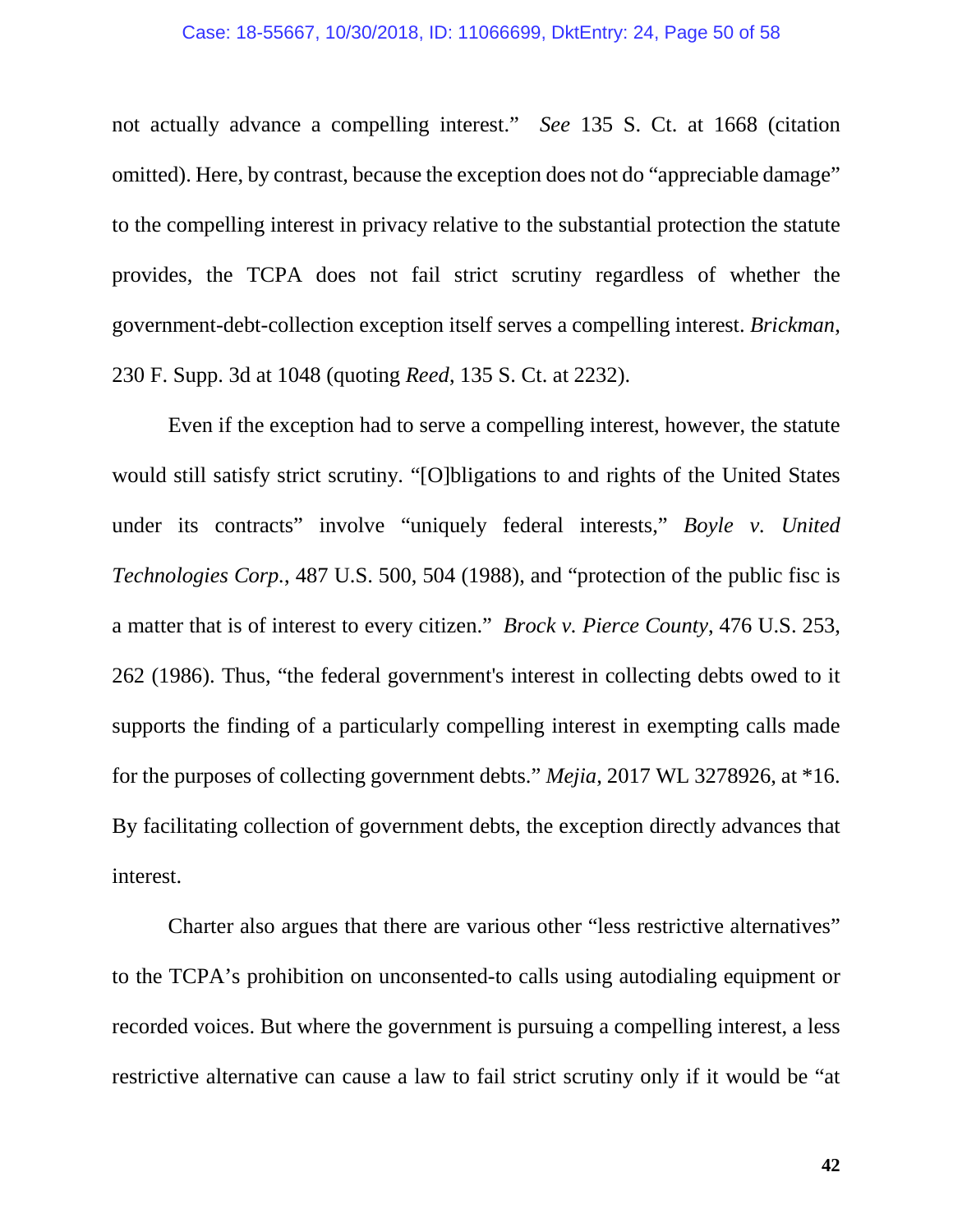least as effective" in vindicating the government's interest as the challenged law. *Reno v. ACLU*, 521 U.S. 844, 874 (1997). As each of the courts that have recently upheld the TCPA under strict scrutiny has concluded, the kinds of alternatives Charter propose, such as limits on the hours in which companies may intrude on the privacy of telephone users, or no-call lists for which consumers must affirmatively sign up, would fail to achieve the government's compelling interest as effectively as the TCPA because—as is evident merely from a description of the alternatives they would continue expose consumers to large numbers of intrusive, unwanted calls. *See Greenley*, 2017 WL 4180159, at \*14; *Mejia*, 2017 WL 3278926, at \*17; *Holt*, 240 F. Supp. 3d at 1034; *Brickman* 230 F. Supp. 3d at 1048–49.

For instance, Charter suggests that a less restrictive alternative would be to allow for a good faith exception to the TCPA, for companies who call wrong numbers. Charter admits that over 35 million of such calls occur every year. In fact, both the FCC and the D.C. Circuit Appeal recently rejected Charter's argument, and reinforced that such a restriction would impair the privacy rights of consumers. The FCC recently found that the *number one complaint* from consumers regarding robocalls was being robodialed by a debt collector to collect from a different person.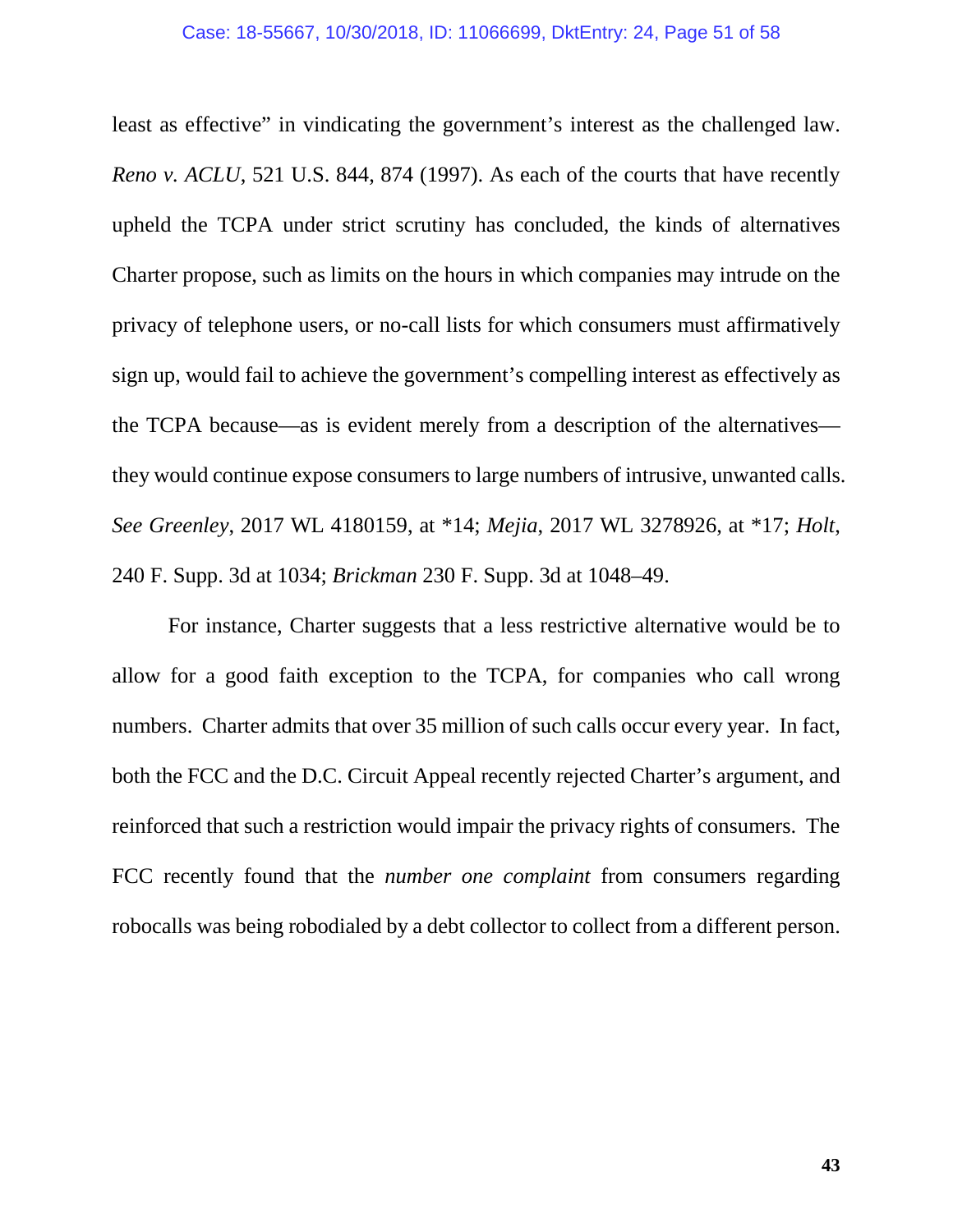*Rules & Regulations Implementing the Tel. Consumer Prot. Act of 199*1, 30 FCC

Rcd. 7961, 8001-04 (2015).**[19](#page-51-0)** As the FCC observed:

[A]n "intended called party" standard does nothing to protect the new subscriber to a reassigned number…Our conclusion protects consumers from often voluminous, sometimes harassing calls… By clarifying that the caller's intent does not bear on liability, we make clear that such calls are exactly the types that the TCPA is designed to stop. We agree with commenters who argue that Petitioners' position, on the other hand, would turn the TCPA's consumer protection on its head."

…

We emphasize that the TCPA does not prohibit calls to reassigned wireless numbers, or any wrong number call for that matter. Rather, it prescribes the method by which callers must protect consumers if they choose to make calls using an autodialer, a prerecorded voice, or an artificial voice. In other words, nothing in the TCPA prevents callers from manually dialing.

*Id*.; see also *ACA International v. Federal Communications Commission*, 885 F.3d

687, 706 (D.C. Cir. 2018) (upholding FCC's interpretation of "called party").

Charter is merely making the same argument from a different angle, an argument

which has already been rejected as a matter of policy by the FCC, and rejected as a

matter of law by the D.C. Circuit. The Ninth Circuit should reject it again.

<span id="page-51-0"></span><sup>19</sup> Citing *Ex Parte* Letter from Margot Saunders, Counsel to National Consumer Law Center, to Marlene Dortch, Secretary, FCC in CG Docket No. 02-278, at 9 (filed June 6, 2014) ("[t]he Consumer Financial Protection Bureau's Annual Report for 2013 shows that 33% of debt collection complaints involved continued attempts to collect debts not owed, which include complaints that the debt does not belong to the person called" (citation omitted)). Another CFPB report suggests that in about two-thirds of these complaints the consumer says they did not owe the debt. Consumer Financial Protection Bureau's Fair Debt Collection Practices Act, Annual Report for 2014, at 12, *available at* http:// files.consumerfinance.gov/f/ 201403\_cfpb\_fair-debt-collection-practices-act.pdf.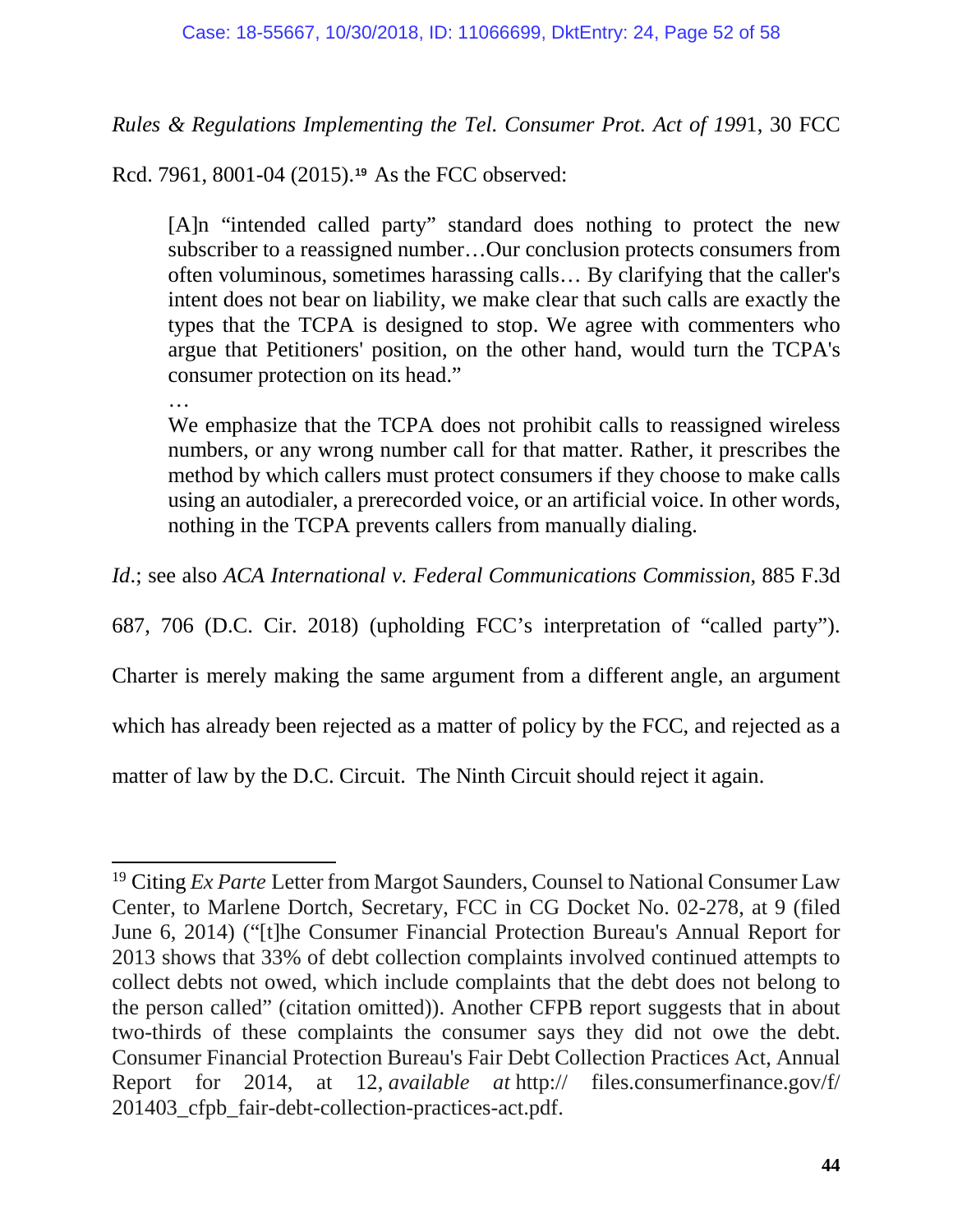Other less restrictive alternatives proposed by Charter fare no better. Time-ofday limitations would be completely ineffective because the obvious and logical result of such restrictions would be that intrusive and obnoxious calls would simply be bunched up to occur at certain times of the day, which is no less intrusive. Imagine having to take one's phone off the hook for a period of four hours every day while one was inundated with robocalls, because the practical effect of permitting robocalls during certain times of the day would be that autodialers would all be programmed by the hundreds of thousands of companies who use them to blast every number at once during those "legal" time periods. A huge chunk of the day would be reduced to complete unproductivity, interrupting the work of the nation, which relied on smart phone technology to conduct business.<sup>[20](#page-52-0)</sup> Mandatory disclosure of caller identity and disconnection requirements would have no privacy benefit whatsoever. Once the call has been placed, picked up, and a conversation has occurred, a consumer's privacy has already been invaded. Telling that annopyed

<span id="page-52-0"></span> $20$  Examples of the problems this could cause are easy to come by. Imagine being a lawyer and not being able to speak to a client urgently about a time-sensitive matter before a pending deadline because your phone is being occupied by robodialers. Imagine being a doctor and not being able to call a family member who has power of attorney to make a decision for a critically ill patient during a time when robodialing had been authorized during that part of the day. Imagine being a first responder on the scene of a terrorist attack who couldn't get through to dispatch because your phone is being robodialed. If robodialing was made legal during certain times of the day, you can bet that robodialers are going to call like crazy during those times, resulting in nobody being able to accomplish anything. It is patently obvious why this is a terrible alternative being proposed by Charter.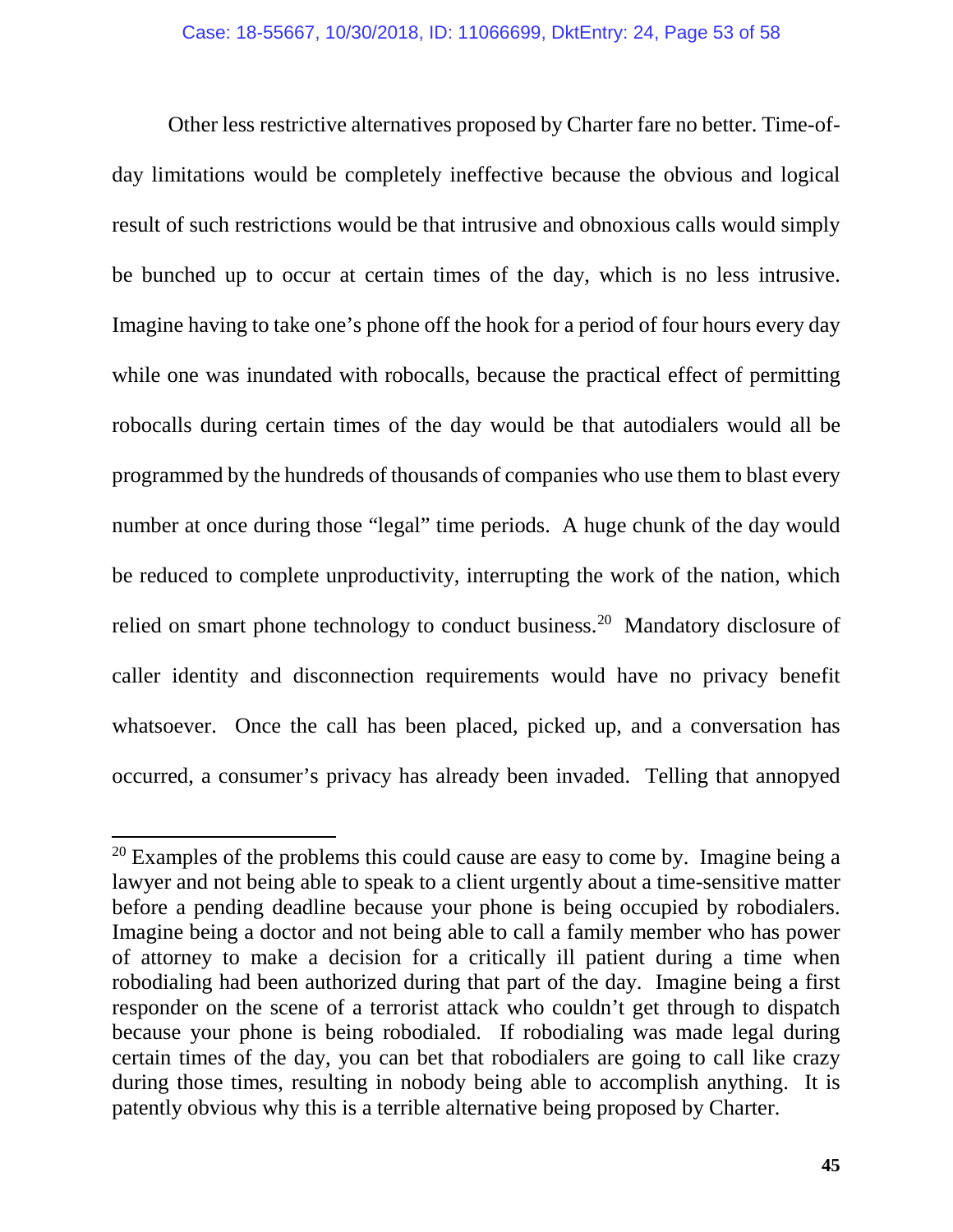#### Case: 18-55667, 10/30/2018, ID: 11066699, DktEntry: 24, Page 54 of 58

consumer who you are cannot undo the intrusion. It's equivalent to allowing a trespasser to break into a person's house and leave a copy of their driver's license, and a note saying "if you don't want me to do it again, just let me know." Do not call lists would also not plausibly constitute a less restrictive alternative because they place the burden on consumers to opt out of receiving calls, rather than requiring them to opt in (provide consent) if they are willing to receive such calls. The FCC in its 2015 Order, and the D.C. Circuit's *ACA* ruling already rejected this argument as well. Ultimately, none of these alternatives are as effective as the currentlyenacted TCPA. They don't even come close, and are obviously flawed. Charter's arguments accordingly fail.

#### <span id="page-53-0"></span>**VI. The Government-Debt-Collection Exception Is Severable**

Charter's case would fail even if the government-debt-collection exception were an invalid content-based provision because the remedy would not be invalidation of the TCPA's broad, content-neutral prohibition on unconsented-to calls, but severance of the narrow exception—which would not assist Charter in avoiding liability in this case. As the Supreme Court has instructed, "invalid portions of a statute are to be severed unless it is evident that the Legislature would not have enacted those provisions which are within its power, independently of that which is not." *INS v. Chadha*, 462 U.S. 919, 931–32 (1983). Because the TCPA was in fact originally enacted without the government-debt-collection exception, and there is no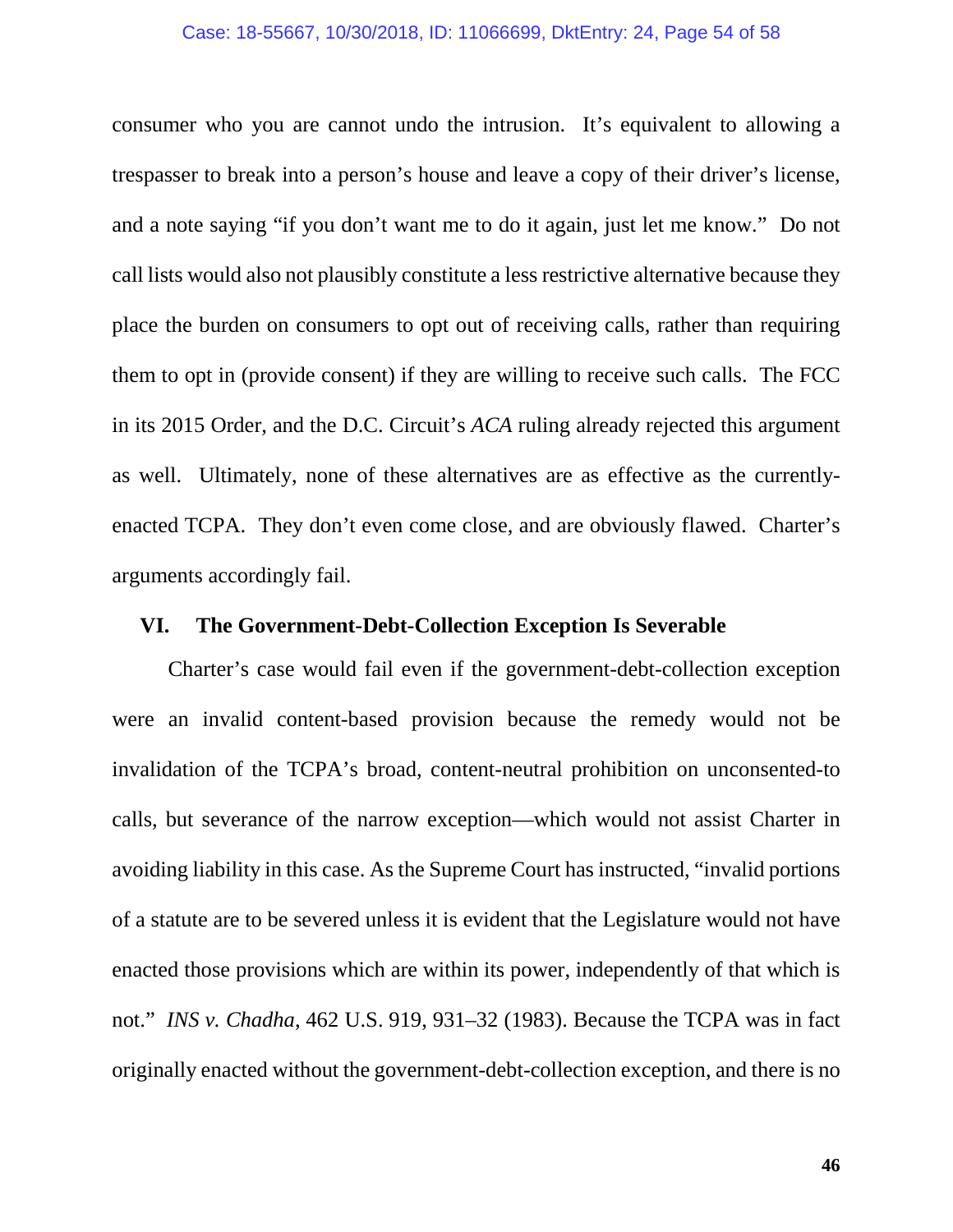suggestion that the Congress that added the exception years later would have chosen to repeal the entire statute if it could not create the exception, it is apparent that the exception should be severed if it would otherwise impair the statute's constitutionality. Thus, "even assuming this newly-added exception were to be invalid, it would not deem the entire TCPA to be unconstitutional because the exception would be severable from the remainder of the statute." *Brickman*, 230 F. Supp. 3d at 1047; *see also Holt*, 240 F. Supp. 3d at 1033 n.4; *Woods v. Santander Consumer USA Inc.*, 2017 WL 1178003, at \*3 n.6 (N.D. Ala. Mar. 30, 2017).

In sum, Charter's First Amendment challenge is not only meritless, but would be unavailing to Charter even if it had some theoretical basis. Although such challenges to the TCPA have become newly fashionable in light of the 2015 amendment of the statute, there is sound reason why the United States Department of Justice has persistently defended the statute, and why courts have repeatedly upheld it. This Court should do the same.

### **CONCLUSION**

<span id="page-54-0"></span>Any way you slice it, the TCPA is constitutional, and does not infringe on Charter's First Amendment rights. The notion that a restriction which prohibits harassing people, and which permits all forms of speech except those which are of the highest level of obnoxiousness could be in violation of the First Amendment is nonsensical. Charter did exactly what Congress prohibited, and there are no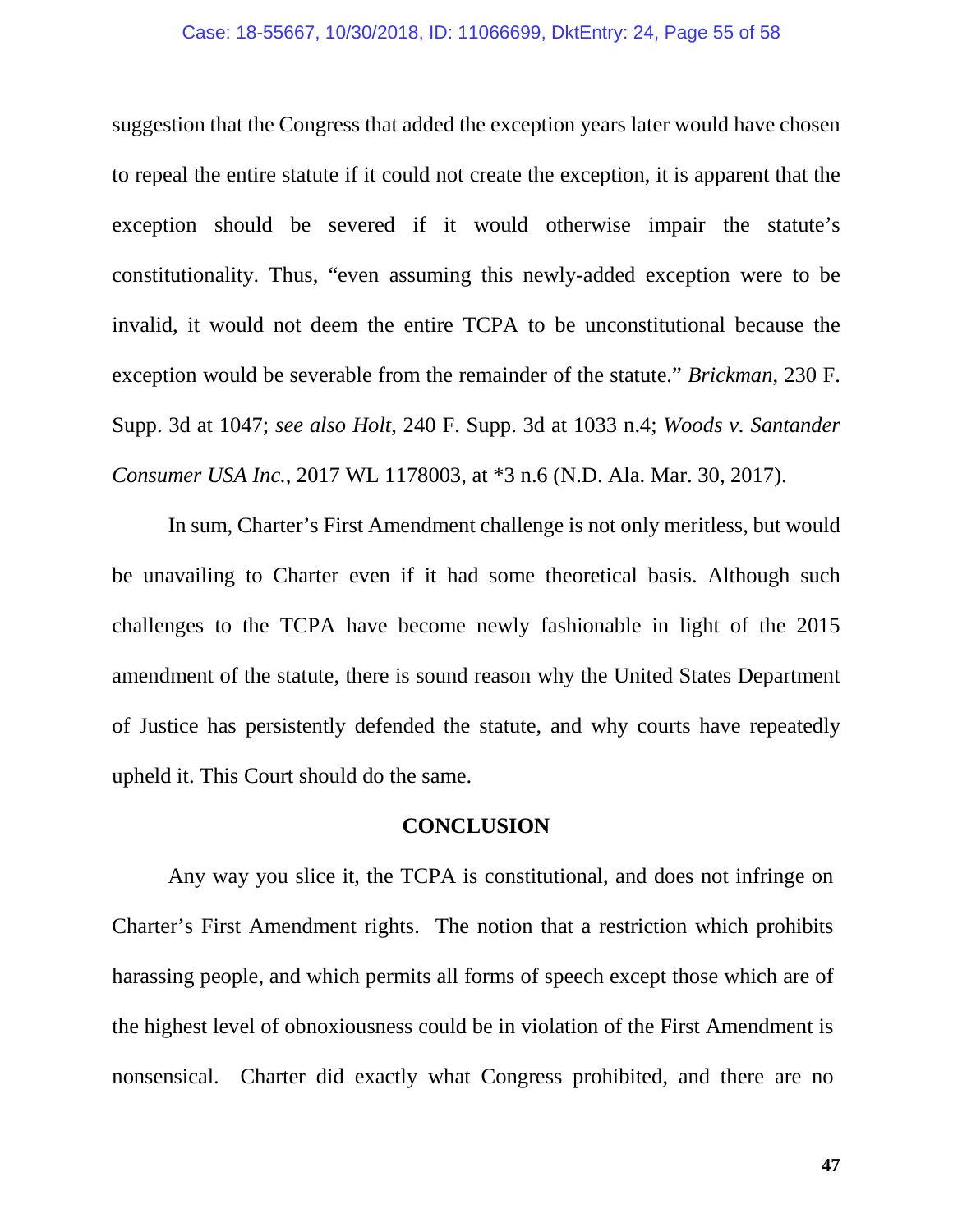#### Case: 18-55667, 10/30/2018, ID: 11066699, DktEntry: 24, Page 56 of 58

reasonable, less-restrictive means that would have preserved Mr. Gallion's, or the other putative class members', rights to privacy. Telemarketers need to be held accountable for constantly annoying the American People. Irrespective of the minor revisions enacted in the 2015 Amendment to the TCPA, the statute accomplishes this goal in a fair, targeted, effective and reasonable manner. Striking the entire TCPA, as Charter proposes, would lead to telemarketing pandemonium and is clearly not the answer. Accordingly, for reasons set forth herein, this Court should affirm the District Court's order and uphold the TCPA's constitutionality..

Dated: October 30th, 2018 Respectfully Submitted,

 BY: /s/ Todd M. Friedman TODD M. FRIEDMAN ADRIAN R. BACON ATTORNEYS FOR **GALLION**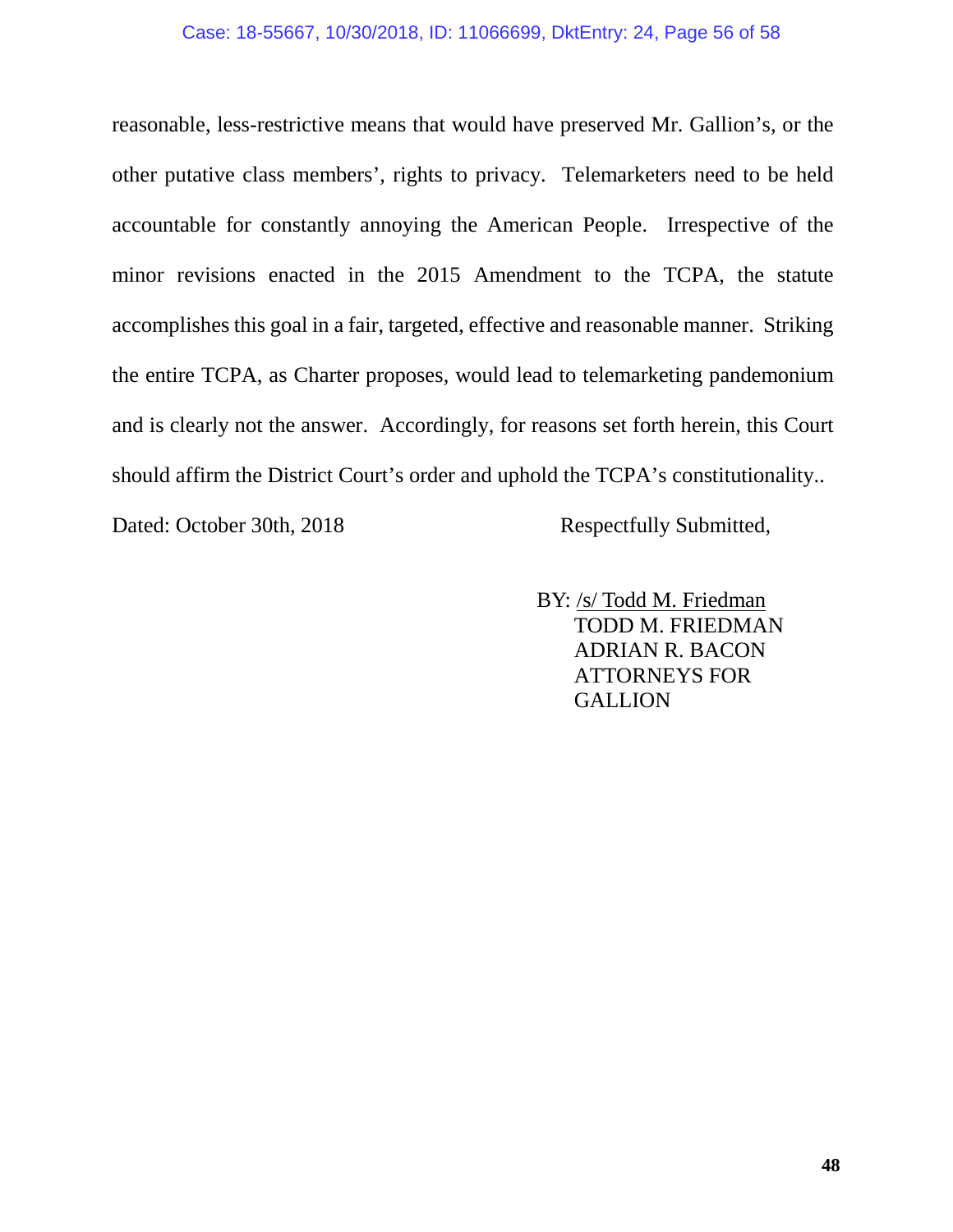## CERTIFICATE OF COMPLIANCE PURSUANT TO FED. R. APP. 32(A)(7)(C) AND CIRCUIT RULE 32-1

I certify pursuant to Fed. R. App. P. 32(a)(7)(C) and Ninth Circuit Rule 32-1 that the attached Opening Brief for the Appellee Steve Gallion complies with the type-volume limitation of Fed. R. App. P. 32(a)(5) and (6) as it is proportionately spaced, has a typeface of 14 points, and contains 12,804 words, excluding the portions exempted by Fed. R. App. P.  $32(a)(7)(B)(iii)$ .

Dated: October 30th, 2018 Respectfully Submitted,

 BY: /s/ Todd M. Friedman TODD M. FRIEDMAN ADRIAN R. BACON ATTORNEYS FOR **GALLION**